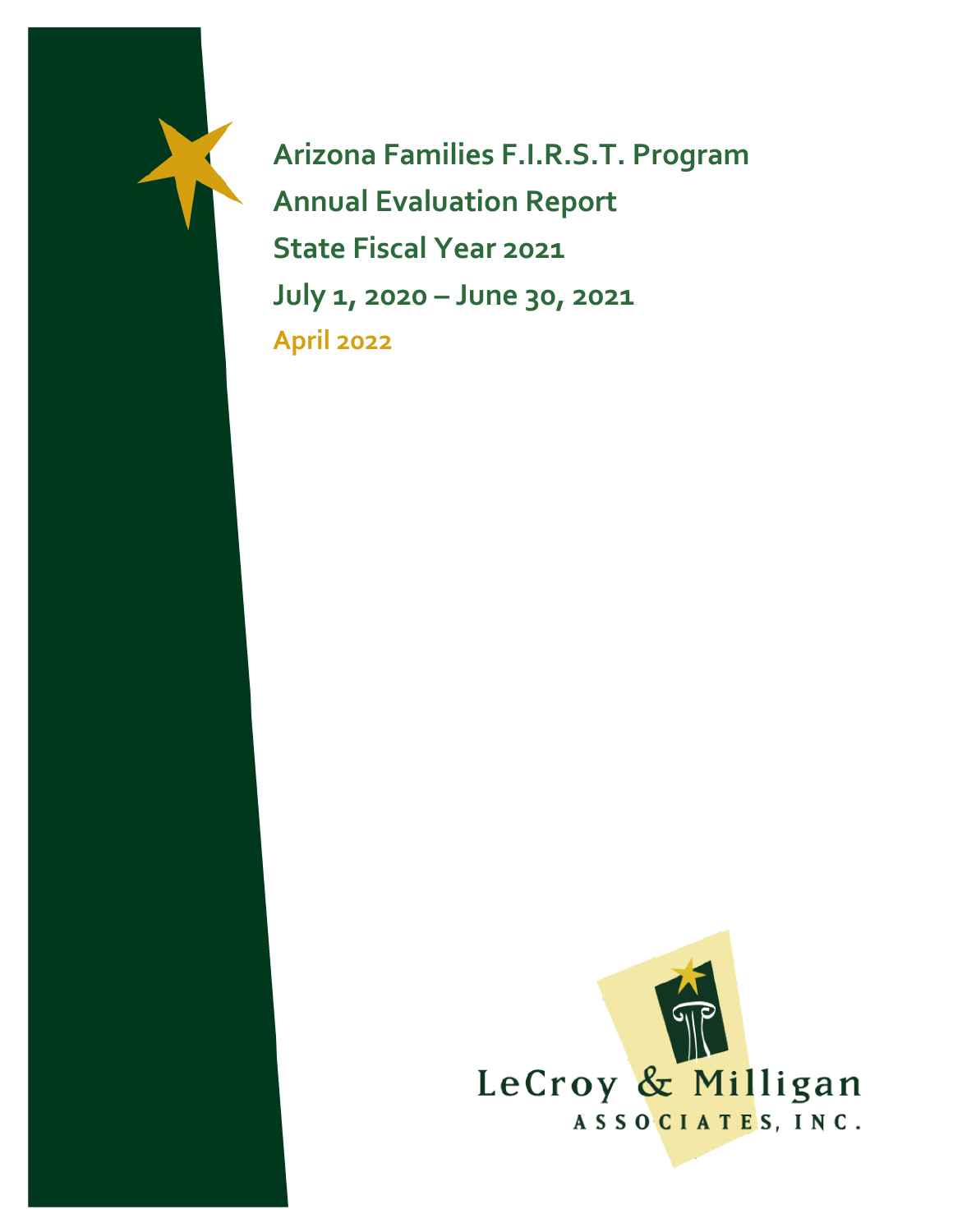# **Arizona Families F.I.R.S.T. Program Annual Evaluation Report State Fiscal Year 2021 July 1, 2020 – June 30, 2021**

#### **Submitted to:**

Arizona Department of Child Safety 3003 N. Central Avenue, 22nd Floor Phoenix, AZ 85012 Ph: (602) 255-2565 https://dcs.az.gov/



#### **Submitted by:**

LeCroy & Milligan Associates, Inc. 2002 N. Forbes Blvd. Suite 108 Tucson, AZ 85745 Ph: (520) 326-5154 Fax: (520) 326-5155 [www.lecroymilligan.com](http://www.lecroymilligan.com/)



#### **Acknowledgments:**

The evaluation team thanks Allie Hesketh at Arizona Department of Child Safety for her efforts and guidance with this project. We also appreciate the technical assistance provided by Steven Doviak and Jeff Weinman at Computer Dimensions. The evaluation team includes Darlene Lopez, Ph.D.c., Natalie Long, M.S.W., Michel Lahti, Ph.D, and Jen Ludwin, M.S., M.P.H.

#### **About LeCroy & Milligan Associates, Inc.:**

Founded in 1991, LeCroy & Milligan Associates, Inc. is a consulting firm specializing in social services and education program evaluation and training that is comprehensive, research-driven and useful. Our goal is to provide effective program evaluation and training that enables stakeholders to document outcomes, provide accountability, and engage in continuous program improvement. With central offices located in Tucson, Arizona, LMA has worked at the local, state and national level with a broad spectrum of social services, criminal justice, education and behavioral health programs.

#### **Suggested Citation:**

LeCroy & Milligan Associates, Inc. (2022). *Arizona Families F.I.R.S.T. SFY 2021 Annual Evaluation Report.* Tucson, AZ.

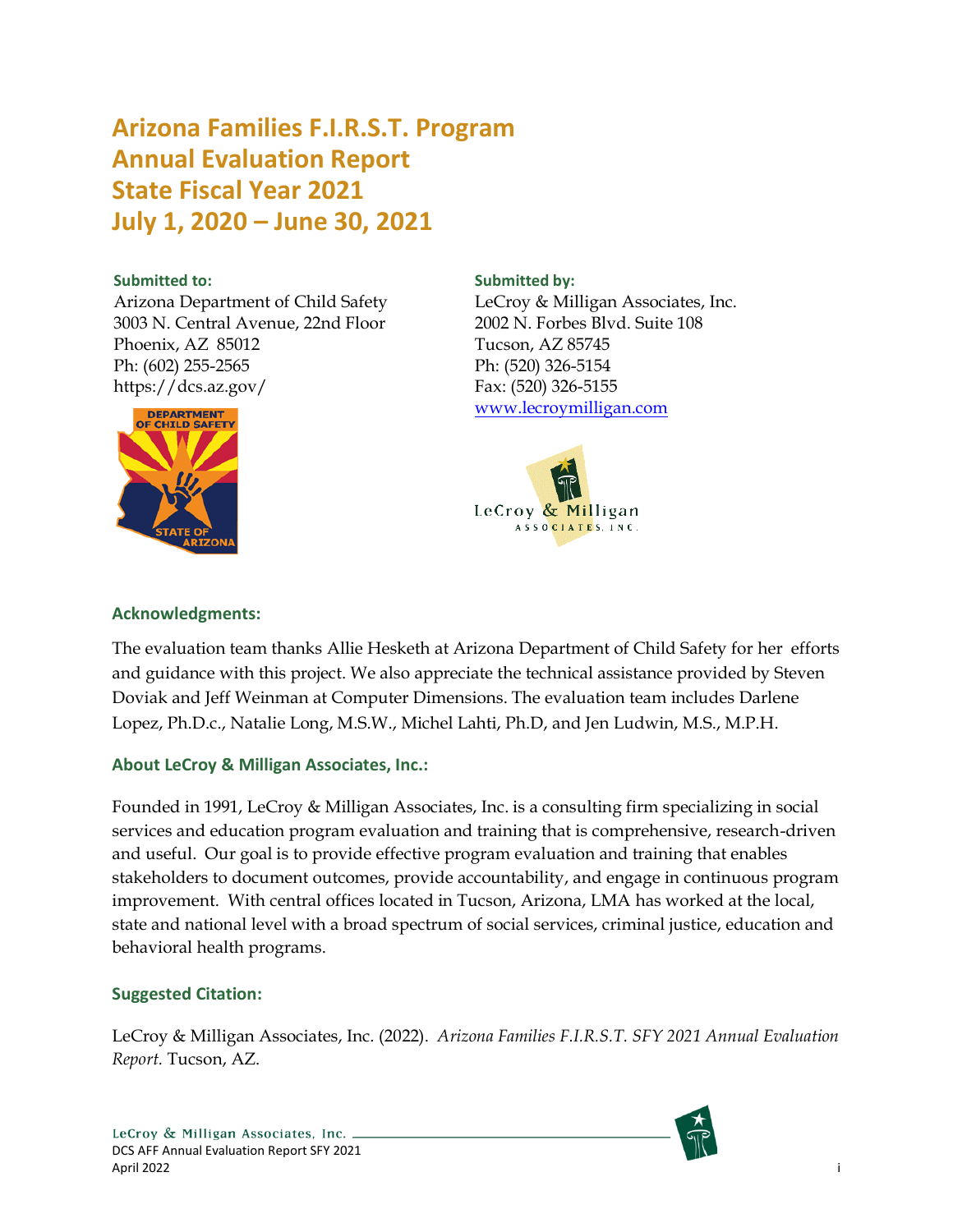# **Table of Contents**

| DCS AFF Annual Evaluation Report SFY 2021 |  |
|-------------------------------------------|--|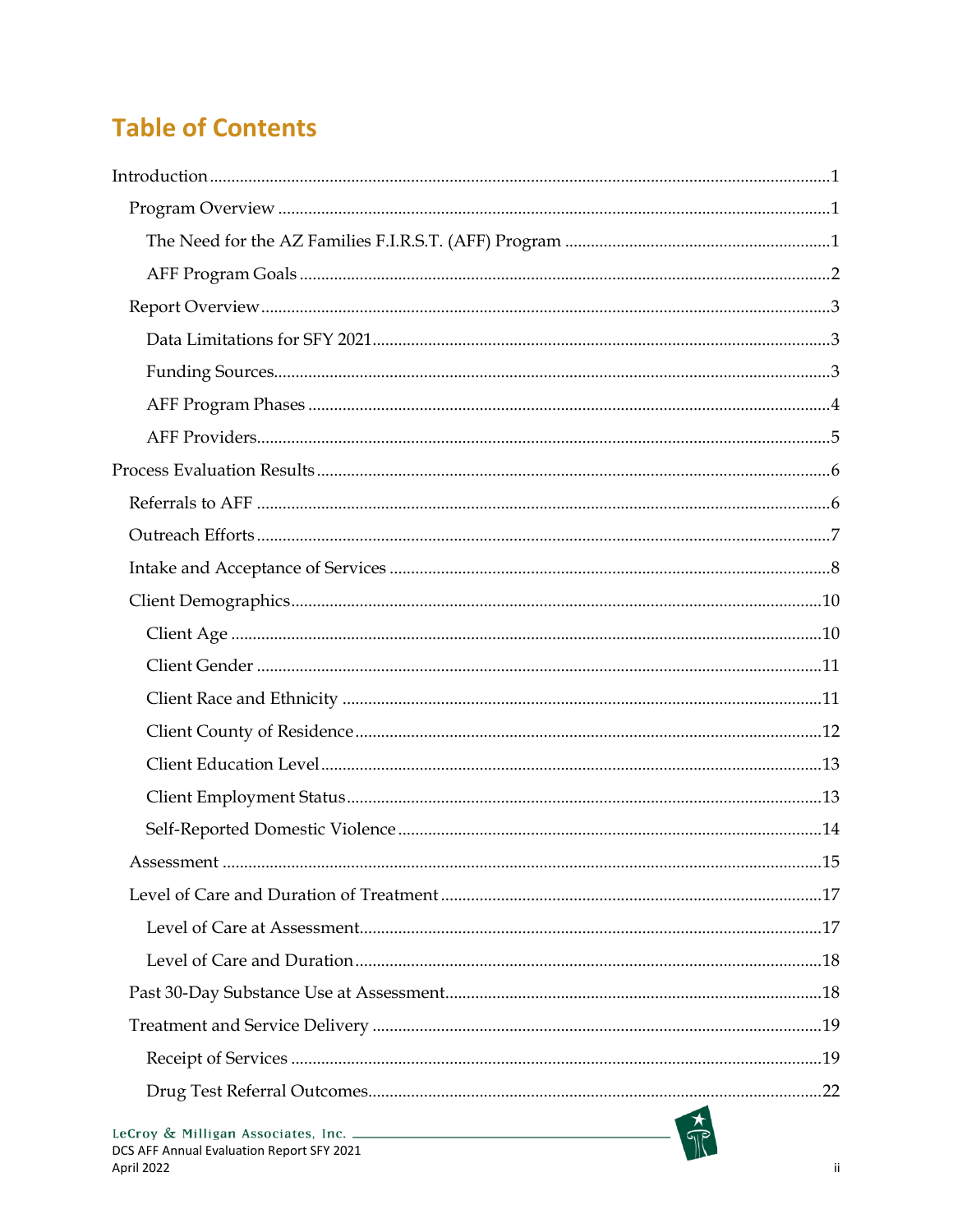| Maltreatment Outcomes for AFF Program Completers and Non-Completers 28             |  |
|------------------------------------------------------------------------------------|--|
|                                                                                    |  |
| Maltreatment Outcomes Six Months or More after Successful AFF Program Completion30 |  |
|                                                                                    |  |
|                                                                                    |  |
|                                                                                    |  |
|                                                                                    |  |
|                                                                                    |  |
|                                                                                    |  |
|                                                                                    |  |
|                                                                                    |  |
|                                                                                    |  |
|                                                                                    |  |
|                                                                                    |  |
|                                                                                    |  |
|                                                                                    |  |
|                                                                                    |  |
|                                                                                    |  |
|                                                                                    |  |
|                                                                                    |  |
|                                                                                    |  |
|                                                                                    |  |
|                                                                                    |  |

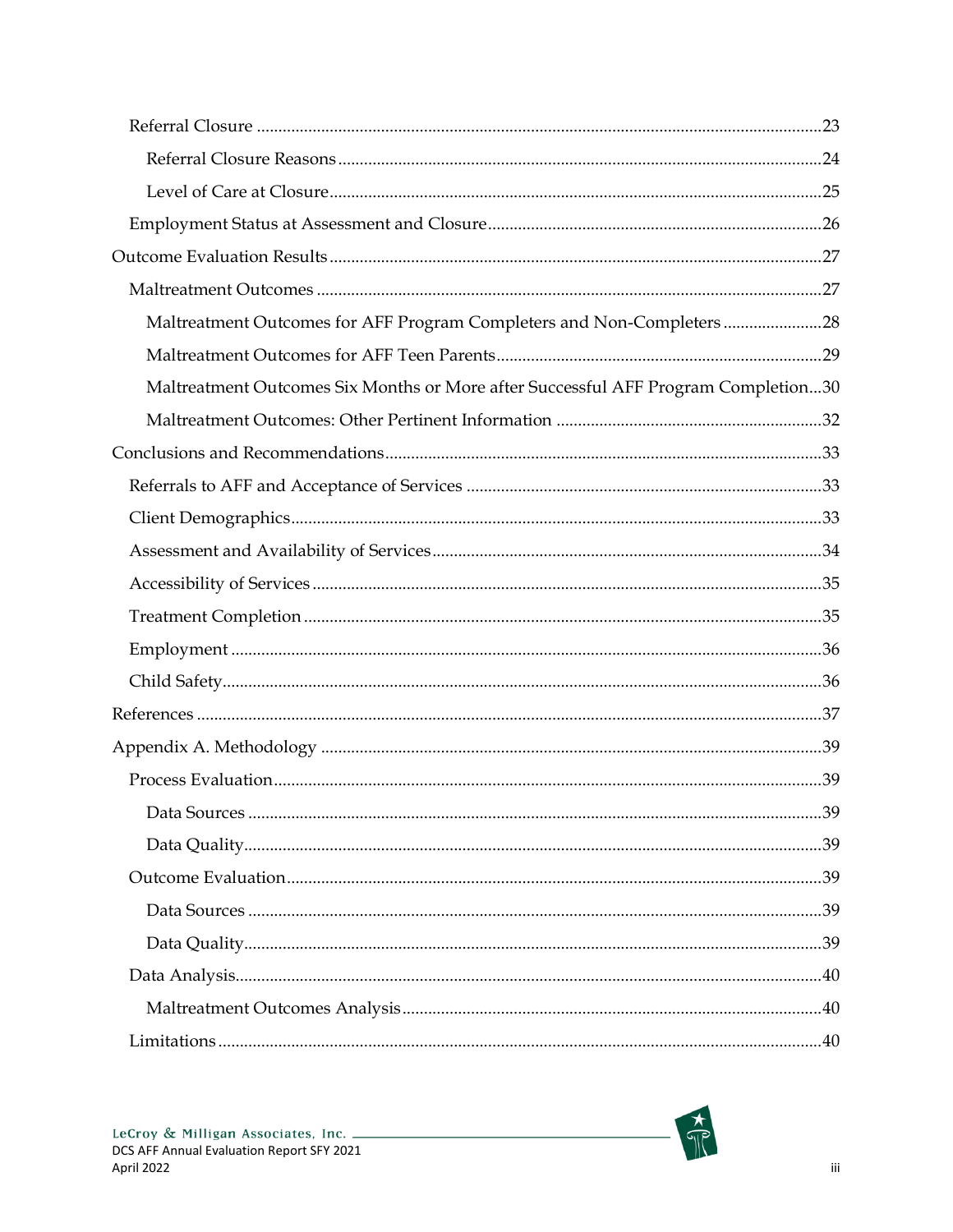# **List of Exhibits**

| Exhibit 5. Number of Referrals and Unique Individuals Referred During SFY 2021and Number      |
|-----------------------------------------------------------------------------------------------|
|                                                                                               |
|                                                                                               |
|                                                                                               |
| Exhibit 9. AFF Outreach for New and Continuing Clients by Referrals Served, SFY 2019 to 20218 |
| Exhibit 10. Average Days between Referral and First Outreach Attempt for New and              |
| Exhibit 11. Disposition of Total Referrals Served for New and Continuing Clients, SFYs 2019 - |
| Exhibit 12. Average (Mean) Days between Referral and Acceptance Date, SFYs 2019 - 2021  9     |
| Exhibit 13. Average (Mean) Days between First Outreach and Acceptance Date, SFYs 2019 - 2021  |
|                                                                                               |
|                                                                                               |
|                                                                                               |
|                                                                                               |
|                                                                                               |
| Exhibit 18. Education Level of Client at Initial Assessment, SFYs 2019 to 202113              |
| Exhibit 19. Employment Status of Client at Initial Assessment, SFYs 2019 to 202113            |
| Exhibit 20. Domestic Violence Reported at Initial Assessment, SFYs 2019 to 2021 14            |
|                                                                                               |
| Exhibit 22. Average Days between Acceptance Date and Assessment, SFYs 2019 to 2021 15         |
|                                                                                               |

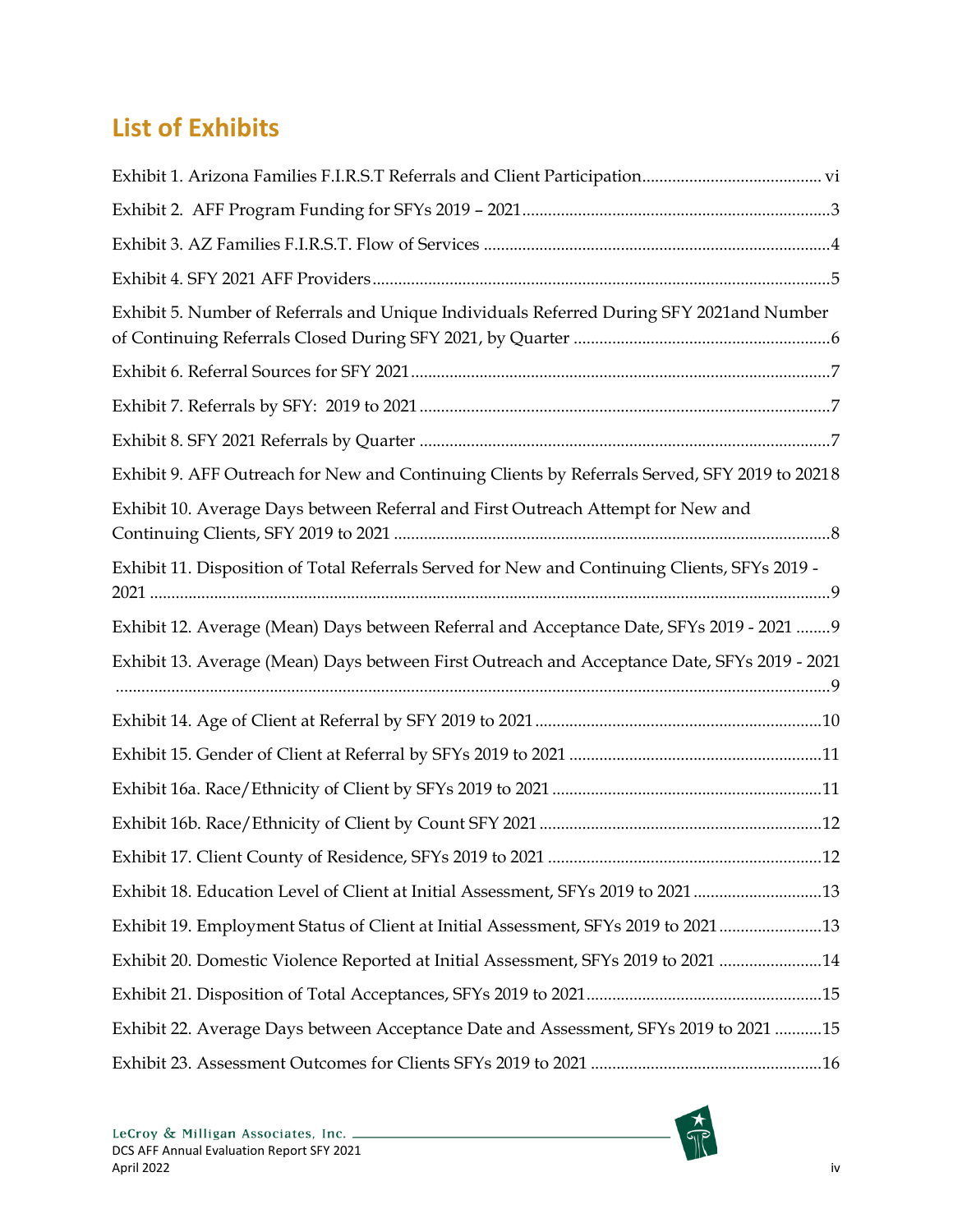| Exhibit 24. Referrals with Assessment by Funding Source for New and Continuing Clients, SFYs                                                                           |
|------------------------------------------------------------------------------------------------------------------------------------------------------------------------|
| Exhibit 25. Level of Care Identified at Initial Assessment for Referrals Served in SFYs 2019 to                                                                        |
|                                                                                                                                                                        |
|                                                                                                                                                                        |
| Exhibit 28. AFF Clients Receiving Treatment Services in SFYs 2019 to 2021 20                                                                                           |
| Exhibit 29. Percentage of Individual, Group, Family and Couples Counseling Services provided                                                                           |
| Exhibit 30. Percentage of Auxiliary and Concrete Supportive Services provided in SFYs 2019 to                                                                          |
|                                                                                                                                                                        |
|                                                                                                                                                                        |
|                                                                                                                                                                        |
|                                                                                                                                                                        |
| Exhibit 35. AFF Level of Care at Time of Case Closure for SFYs 2019 to 2021 25                                                                                         |
| Exhibit 36. Recovery Maintenance Level of Care Enrollments and Length of Time in Care for                                                                              |
| Exhibit 37. Employment Status Distribution at Intake and Closure for Those with a Referral                                                                             |
| Exhibit 38. Percentage of AFF Program Completers and Non-completers by Substantiated                                                                                   |
| Exhibit 39. DCS Report Findings Pre-AFF Referral and Post-AFF Referral for Teen Parents Who<br>Completed and Did not Complete the AFF Program for SFYs 2019 to 2021 30 |
| Exhibit 40. Maltreatment Findings 6 Months or More after Successful AFF Program Completion                                                                             |
| Exhibit 41. Individuals with Child Maltreatment Reports Before and After AFF Referral,                                                                                 |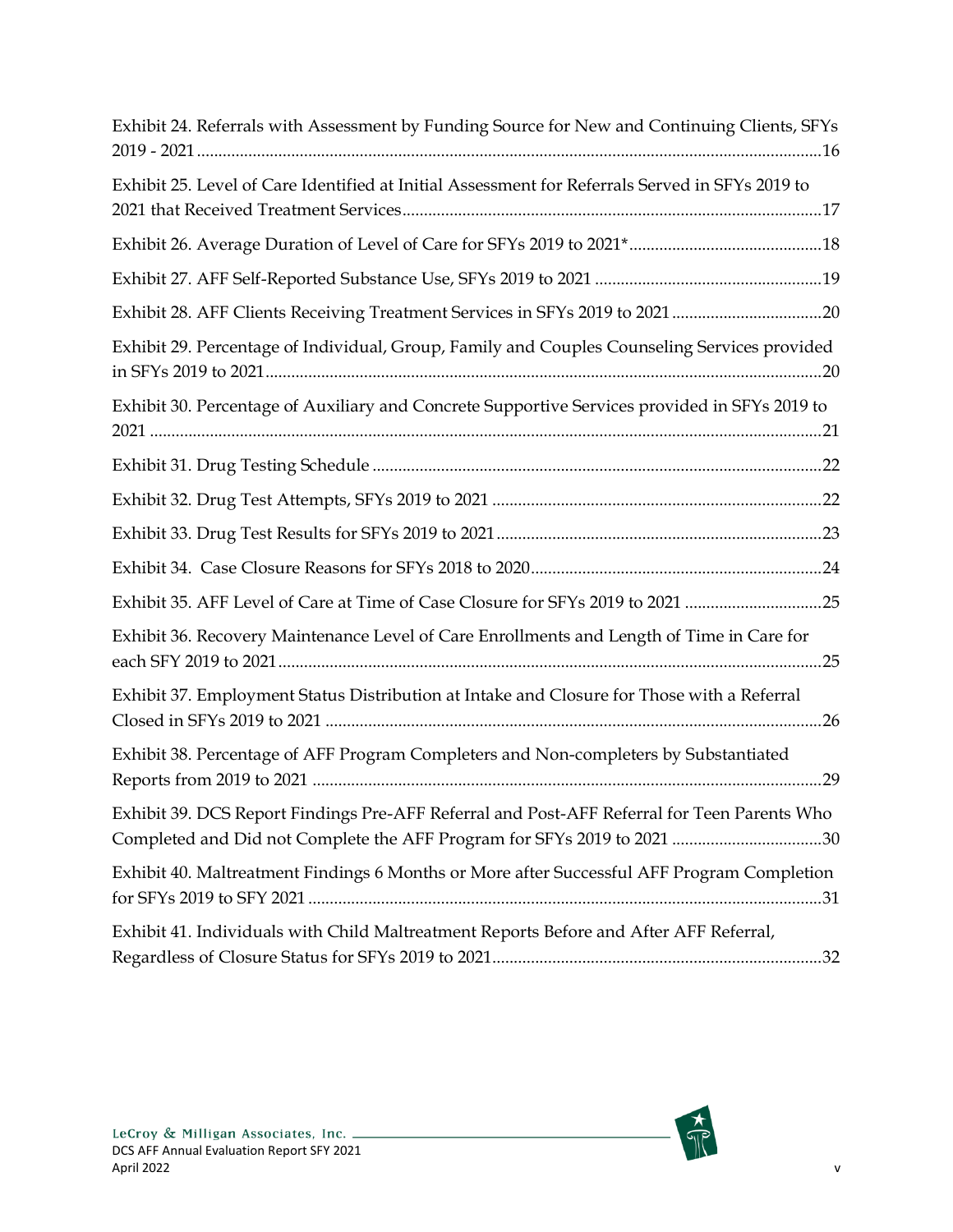#### <span id="page-6-0"></span>Exhibit 1. Arizona Families F.I.R.S.T Referrals and Client Participation



\*\*\*\*Cases closed out of program include a documented outreach attempt after referral therefore were not served during SFY 2021.<br>\*\*\*Services may have been accepted prior to SFY 2021.<br>\*\*\*\*Cases closed out of program include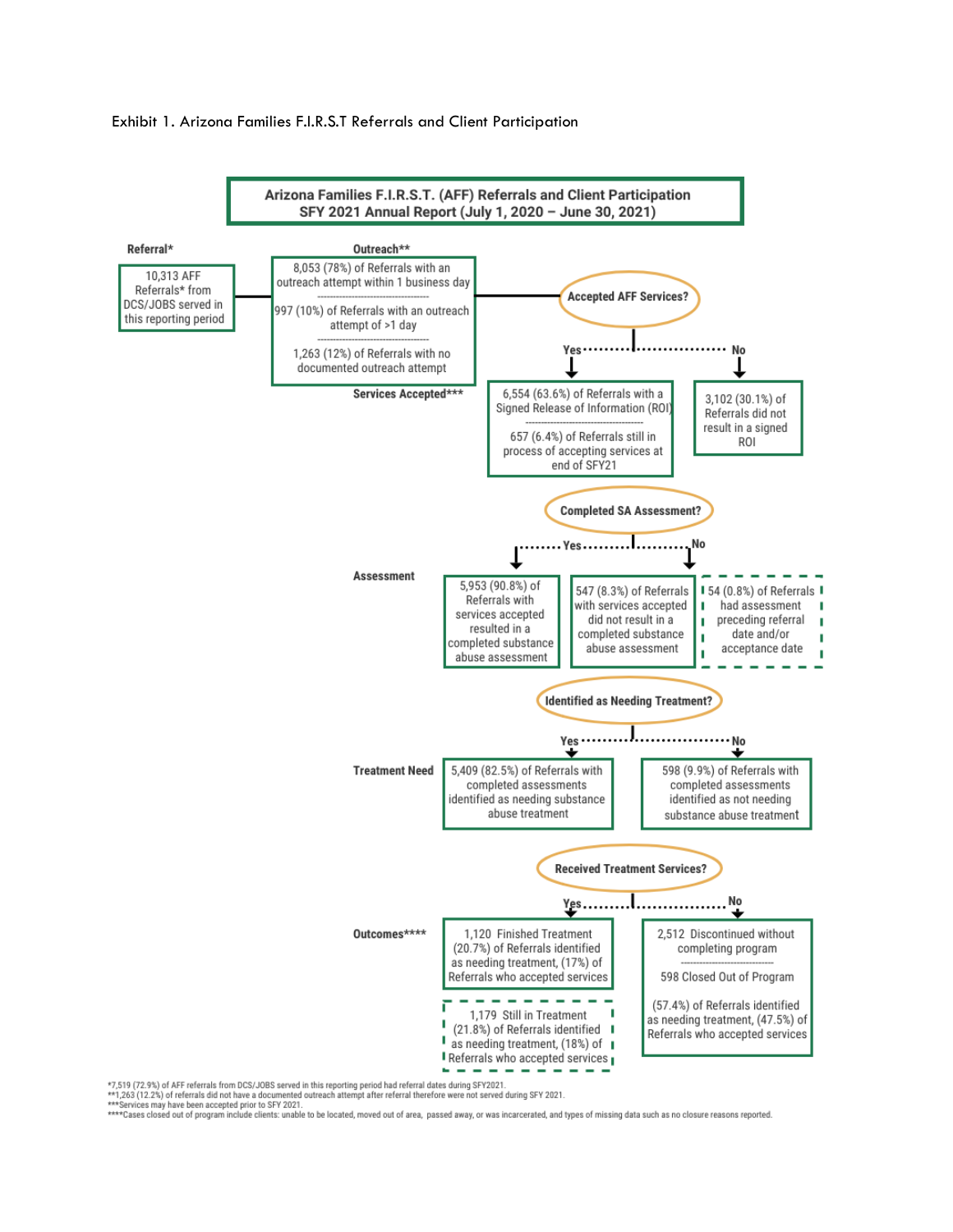# <span id="page-7-0"></span>Introduction

# <span id="page-7-1"></span>**Program Overview**

## <span id="page-7-2"></span>**The Need for the AZ Families F.I.R.S.T. (AFF) Program**

Parental substance abuse has been shown to have negative impacts on the well-being of children throughout their lifespans (McGovern et al., 2020). It is estimated that in 2019, 656,000 children were victims of child abuse or neglect (U.S. Department of Health & Human Services, 2021 [DHHS]). Nearly 40% of the children who were placed in out-of-home care were due to parental alcohol or substance abuse (U.S. DHHS, 2020). Households with parental substance abuse concerns are often unsafe environments and place the children at an increased risk for child abuse, which in turn increases risk factors in those children for mental health, substance use, suicide attempts, and risky sexual behaviors (Goldberg & Blaauw, 2019).

In Arizona, the Department of Child Safety's (DCS) Hotline data showed a total of 44,207 reports were made in FY2021 with 5,013 (11.3%) of them involving a Substance Exposed Newborn (SEN).

In March of 2020, COVID-19 was declared a global pandemic, creating a concerning snowball effect for families. Throughout the pandemic, unemployment rates have increased and created additional concerns for child abuse and neglect due to added difficulty for parents to meet their family's basic needs (Lee et al., 2021). Financial stressors caused by unemployment have also been linked to negatively impacting parents' mental health, and increasing substance use, which in turn is a predictor of child abuse and maltreatment. These factors have suggested that children may be at higher risk for child abuse and neglect during the COVID-19 pandemic. While unemployment rates peaked in April 2020 to 13.4%, it has been gradually reducing throughout 2021 down to 5.4% as of July 2021, though still elevated from before the pandemic when the rate was around 3.8% (U.S. Bureau of Labor Statistics, 2021).

The Arizona Families F.I.R.S.T. (AFF) program fills a critical need for the state by providing varied treatment options, resources, and tools to help parents in the child welfare system and unemployed Temporary Aid to Needy Families' (TANF) clients recover from substance use disorder. This annual report reviews the AFF program model, assesses AFF program implementation and program outcomes, and includes recommendations for program improvement.

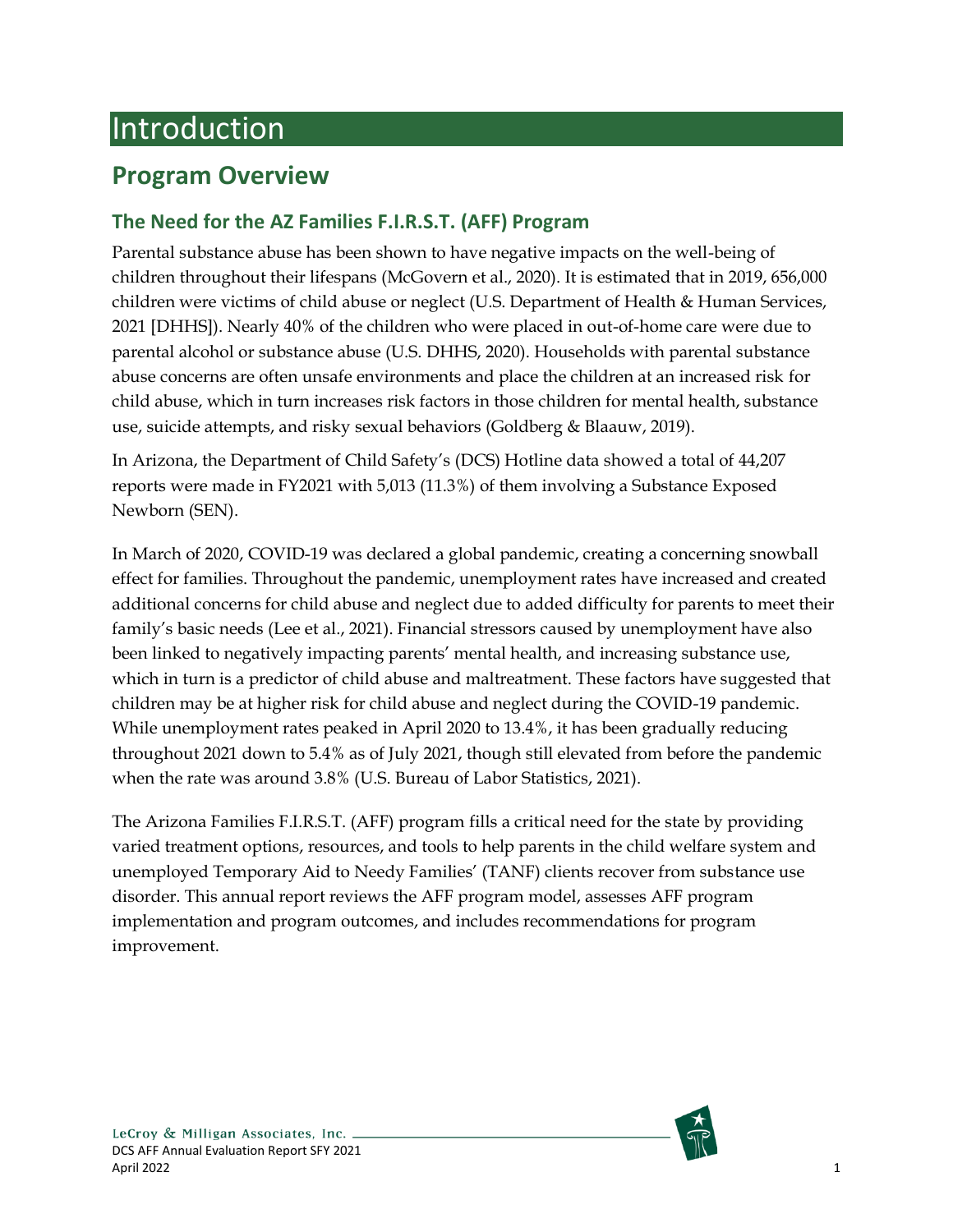## <span id="page-8-0"></span>**AFF Program Goals**

The AFF program is designed to help clients address substance use issues that affect their ability to appropriately care for their children and/or their ability to obtain and maintain employment. To reduce or eliminate abuse of, and dependence on, alcohol and other substances, the AFF program offers a variety of treatment and supportive services to:

- 1. Parents, guardians, or custodians of a child involved in a DCS maltreatment report, whose substance abuse is a significant barrier to maintaining, preserving, or reunifying the family; and
- 2. Department of Economic Security's (DES) JOBS Program clients who receive TANF cash assistance and whose substance abuse is a significant barrier to obtaining or maintaining steady employment.

The Arizona Revised Statutes 8-882, 8-883 and 8-884, which established the AFF program as a partnership between the Arizona Department of Health Services (now the Arizona Health Care Cost Containment System [AHCCCS]) and DCS, state that the AFF program goals are to:

- Increase the availability, timeliness, and accessibility of substance abuse treatment;
- Improve child safety and family stability, and increase the number of children in out-ofhome care who achieve permanency, with a preference for reunification with the child's birth family;
- Increase the number of TANF recipients that obtain and maintain employment;
- Promote recovery from alcohol and drug problems;
- Reduce the recurrence of child abuse and/or neglect; and
- Decrease the number of days in foster care per child.

Exhibit 1 shows AFF client participation and referrals for SFY 2021.

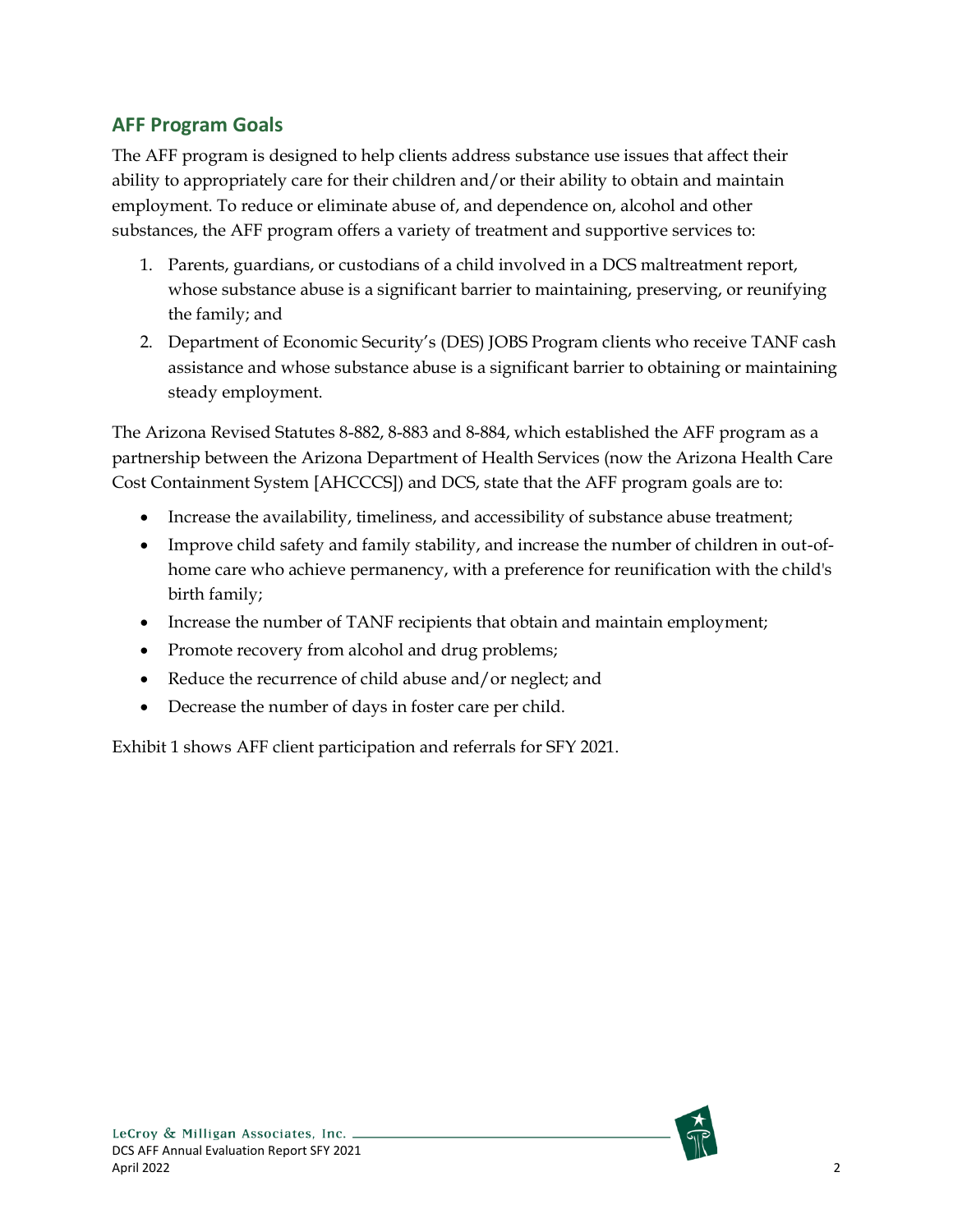## <span id="page-9-0"></span>**Report Overview**

Arizona Revised Statutes 8-884 requires DCS to receive three quarterly and one annual evaluation of the AFF program. Quarterly evaluations and reporting are used to: 1) track performance measures by each provider; 2) identify data quality issues mid-term; and 3) provide mid-term data as needed (e.g., for the Arizona Legislature, Joint Legislative Budget Committee, DCS Executive Team, mandatory agency reports, etc.). Quarterly reports are also used during quality assurance and technical assistance site visits to review and assess progress on key program activities.

This annual report covers the State Fiscal Year 2021 (July 1, 2020 to June 30, 2021) (SFY 2021) and includes both process and outcome evaluation components. The process evaluation section describes the characteristics of AFF participants, the degree of AFF program participation, and the extent to which AFF providers met AFF timelines. The outcome evaluation section examines the program's impact on subsequent reports of child maltreatment. Information about the methods used for both the process and outcome evaluations are included in Appendix A.

## <span id="page-9-1"></span>**Data Limitations for SFY 2021**

Please note that for this reporting period there will not be any findings presented on the child welfare permanency related outcomes. The transition the past year from the DCS CHILDS administrative data system to the new DCS Guardian administrative data system has delayed reporting on those outcome indicators. Those findings will be updated in an Addendum to this report as soon as the data is available.

### <span id="page-9-2"></span>**Funding Sources**

Funding for substance abuse treatment for participants in the AFF program comes from various sources including the DCS, AHCCCS, private insurance, tribal entities, the Veterans Administration, and Medicare. AFF is the "payer of last resort," according to the statute, covering any amount not covered by these other organizations. The total amount of program funding for SFY 2021 was \$5,974,096 of which \$17,807 was state matching funds (DCS) with the rest from federal TANF funding (Exhibit 2). This is in addition to the funding provided by the ACC health plans, RBHAs and TRBHAs for Title XIX-eligible clients.

| LAINDII 2. ATT TIOGRAIN FUNDING TOF JETS ZV F7 = ZVZ F |                |                |             |  |  |
|--------------------------------------------------------|----------------|----------------|-------------|--|--|
|                                                        | 2019           | 2020           | 2021        |  |  |
| <b>State Matching Funds (DCS)</b>                      | \$1,196,472.72 | \$2,767,819.64 | \$17,807    |  |  |
| <b>Federal Funds</b>                                   | \$6,062,260.67 | \$4,727,377.39 | \$5,956,288 |  |  |
| <b>TOTALS</b>                                          | \$7,258,733.39 | \$7,495,197.03 | \$5,974,096 |  |  |

#### <span id="page-9-3"></span>Exhibit 2. AFF Program Funding for SFYs 2019 – 2021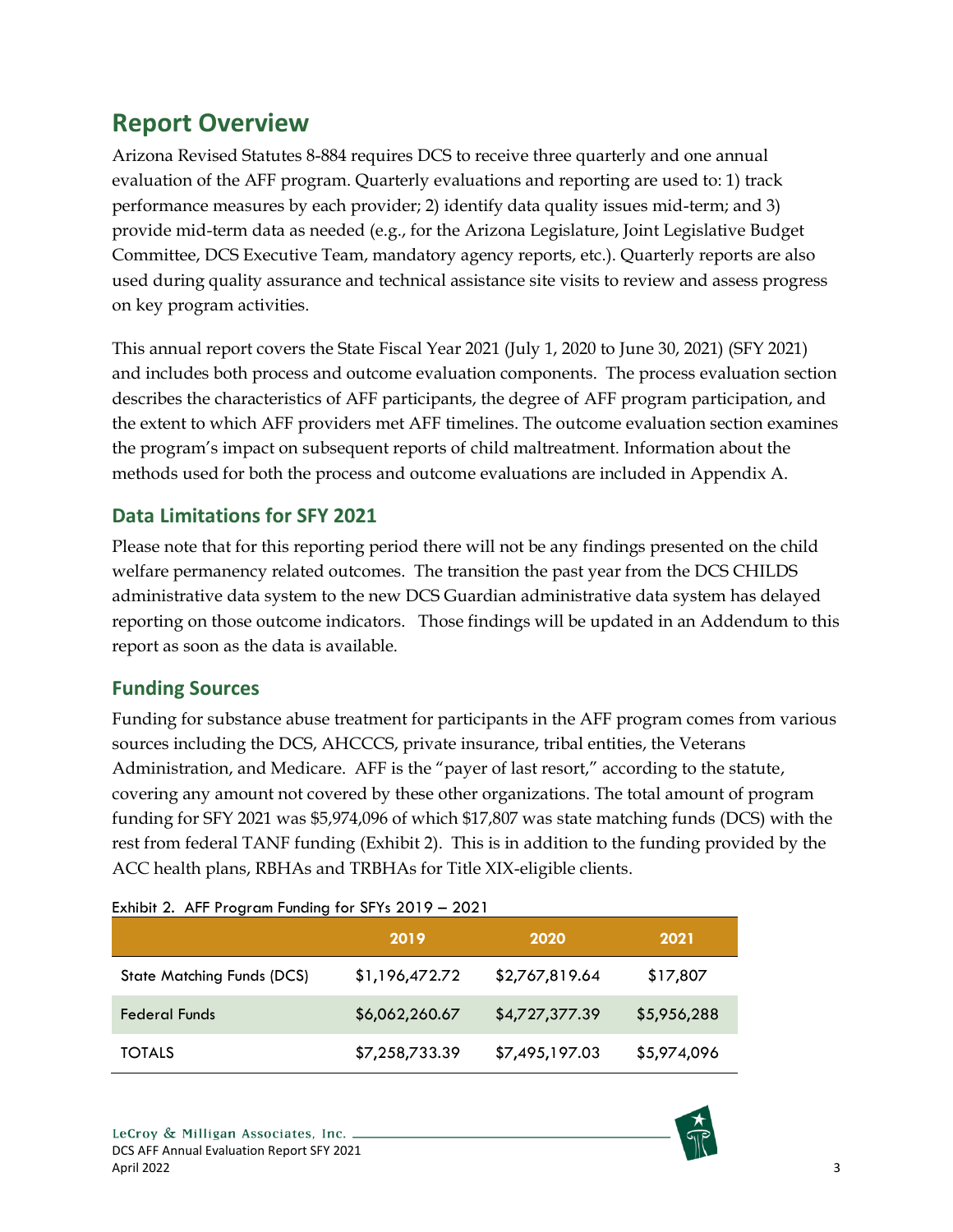#### <span id="page-10-0"></span>**AFF Program Phases**

Clients who are referred to the AFF program progress through several program phases as outlined in Exhibit 3.

<span id="page-10-1"></span>Exhibit 3. AZ Families F.I.R.S.T. Flow of Services

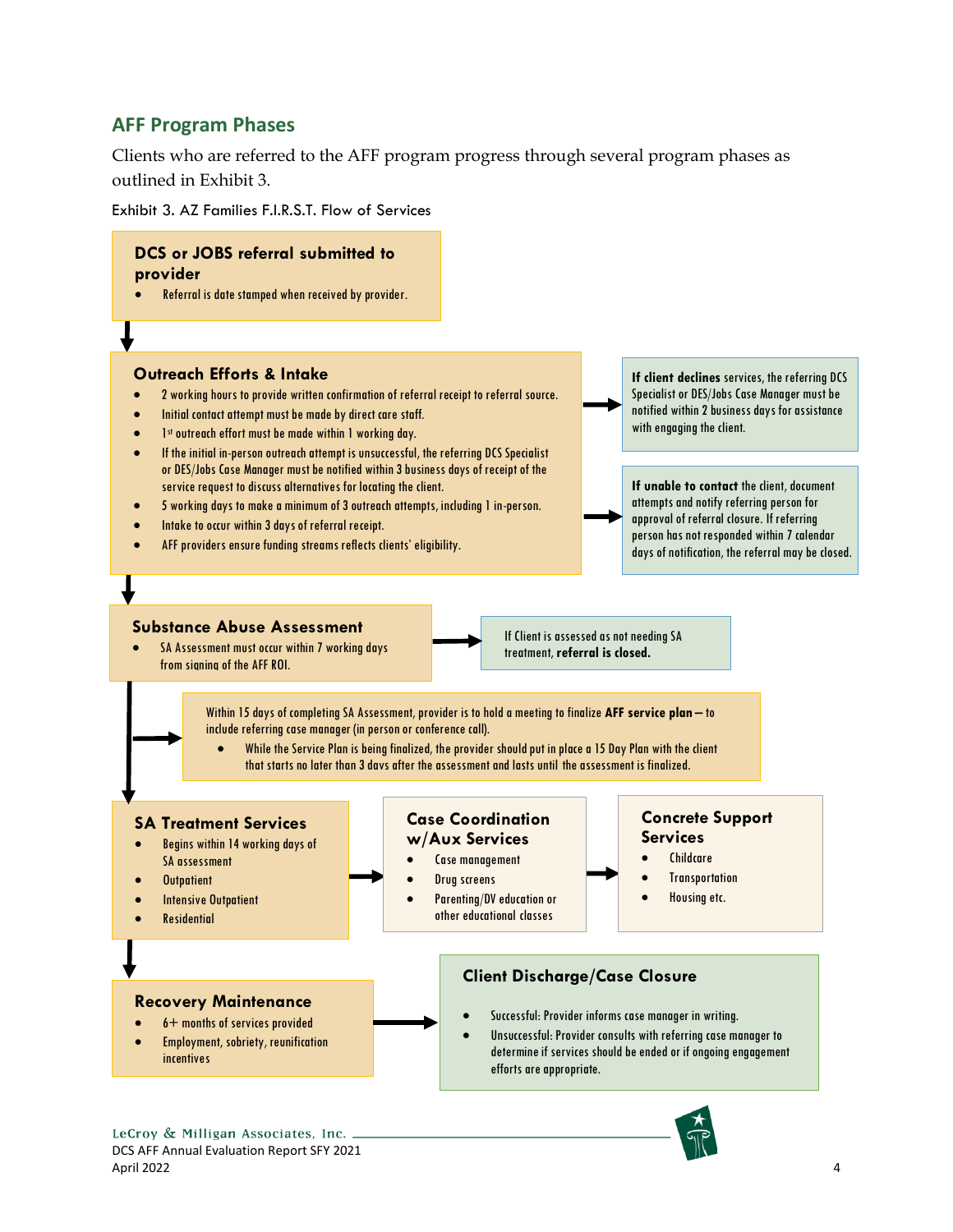### <span id="page-11-0"></span>**AFF Providers**

During FY2021 a new AFF services contract began resulting in three providers contracted to deliver substance use disorder treatment services through the AFF program: Terros Health, Catholic Community Services of Southern Arizona (CCS), and Catholic Charities Community Services (CCCS). Exhibit 4 shows the AFF provider for each county.

| County        | <b>Catholic</b><br>Community<br>Services of<br>Southern Arizona | <b>Catholic Charities</b><br>Community<br><b>Services</b> | <b>Terros Health</b> |
|---------------|-----------------------------------------------------------------|-----------------------------------------------------------|----------------------|
| Maricopa West |                                                                 |                                                           | X                    |
| Maricopa East |                                                                 |                                                           | X                    |
| Pima          | χ                                                               |                                                           | X                    |
| Yuma          | χ                                                               |                                                           | X                    |
| Cochise       | Χ                                                               |                                                           | X                    |
| Santa Cruz    | Χ                                                               |                                                           | X                    |
| Pinal         | Χ                                                               |                                                           | X                    |
| Gila          | X                                                               |                                                           | χ                    |
| Graham        | X                                                               |                                                           | X                    |
| Greenlee      | χ                                                               |                                                           | X                    |
| Navajo        | χ                                                               |                                                           | X                    |
| Apache        | Χ                                                               |                                                           | X                    |
| Coconino      |                                                                 | $\mathsf{X}$                                              | X                    |
| Mohave        |                                                                 | X                                                         | X                    |
| Yavapai       |                                                                 | $\mathsf{x}$                                              | X                    |
| La Paz        |                                                                 | $\mathsf{X}$                                              | χ                    |

<span id="page-11-1"></span>Exhibit 4. SFY 2021 AFF Providers

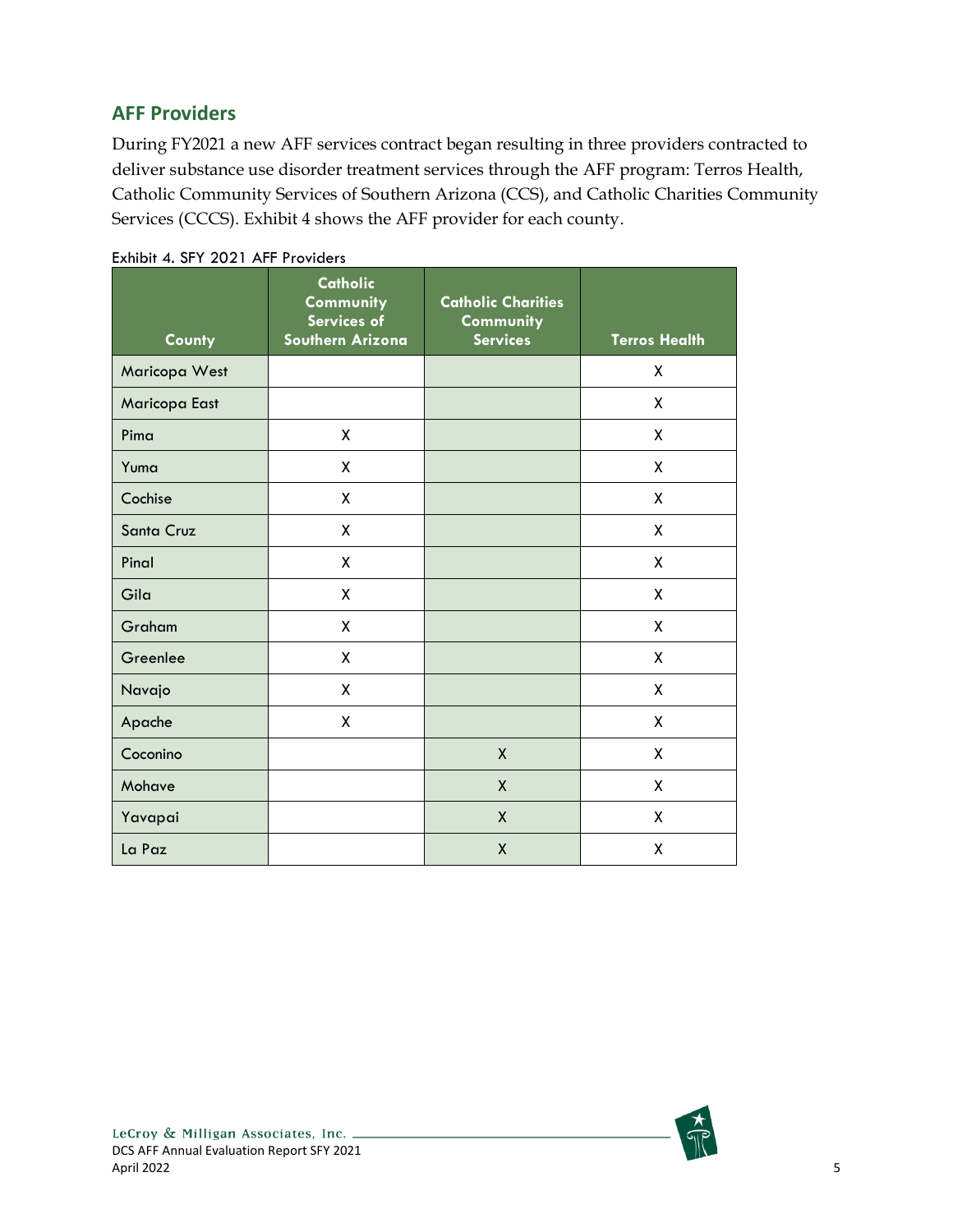# <span id="page-12-0"></span>Process Evaluation Results

# <span id="page-12-1"></span>**Referrals to AFF**

Clients are referred to the AFF program by one of the following: 1) a Child Safety Specialist from the Arizona DCS; or 2) a Case Manager from the TANF/JOBS program operated by the Arizona DES. Individuals can be referred more than once but cannot have more than one open referral at a time. Exhibit 5 illustrates that for SFY 2021, there were a total of 10,313 referrals open for at least part of the year with 7,519 new referrals made during the year and 2,794 continuing from prior to the start of the SFY. There were 9,476 unique clients of which 8,717 had only a single referral (92%).



<span id="page-12-2"></span>Exhibit 5. Number of Referrals and Unique Individuals Referred During SFY 2021and Number of Continuing Referrals Closed During SFY 2021, by Quarter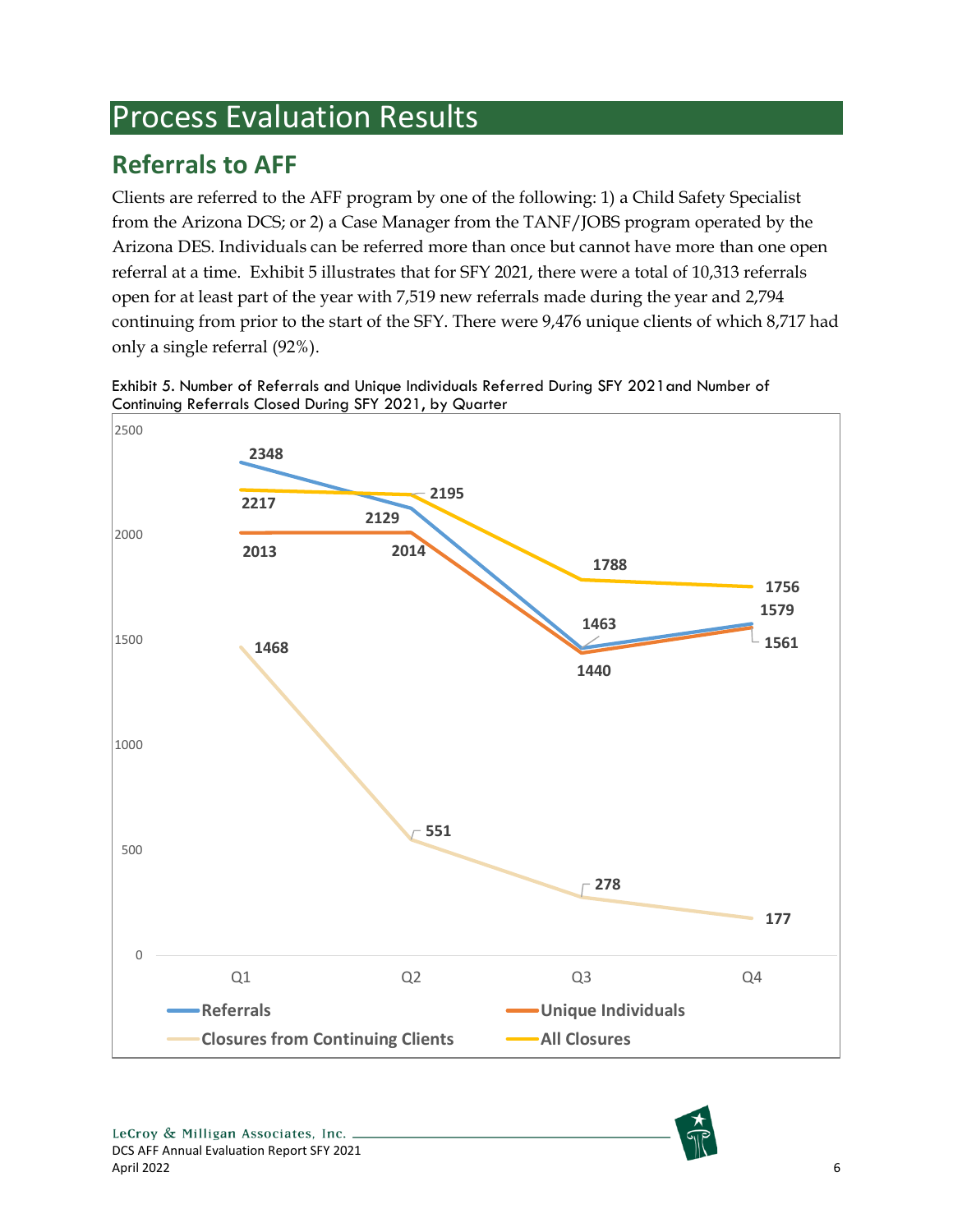Exhibit 6 illustrates the referral sources for SFY 2021 and as in the two previous years illustrate that DCS is by far the largest referral source.

|                        | <b>Referrals 2019</b> |         |          | <b>Referrals 2020</b> |       | <b>Referrals 2021</b> |
|------------------------|-----------------------|---------|----------|-----------------------|-------|-----------------------|
| <b>Referral Source</b> | n                     | %       | n        | $\%$                  | n     | $\%$                  |
| <b>DCS</b>             | 11,117                | 99.2%   | 8,665    | 99%                   | 7,518 | 99.99%                |
| TANF/JOBS Program      | 28                    | $< 1\%$ | 6        | $< 1\%$               |       | $1\%$                 |
| Missing                | 52                    | $< 1\%$ | $\Omega$ | $0\%$                 | 0     | $0\%$                 |
| Total Referrals        | 11,197                | $100\%$ | 8,672    | 100%                  | 7,519 | 100%                  |

#### <span id="page-13-1"></span>Exhibit 6. Referral Sources for SFY 2021

Exhibit 7 shows the number of new referrals received for the past three years, FY 2019 to FY 2021. Over a three-year period, the total number of referrals per year has averaged 8,179. Exhibit 8 shows the number of new referrals in each quarter of SFY 2021.

| <b>SFY</b>                               | 2019  | 2020  | 2021  | <b>TOTALS</b> |
|------------------------------------------|-------|-------|-------|---------------|
|                                          | N     | N     | N     | N             |
| <b>Total Referrals per</b><br><b>SFY</b> | 8,346 | 8,672 | 7,519 | 24,537        |

#### <span id="page-13-2"></span>Exhibit 7. Referrals by SFY: 2019 to 2021

#### <span id="page-13-3"></span>Exhibit 8. SFY 2021 Referrals by Quarter

|                             | Q 1   | Q <sub>2</sub> | Q3    | Q4    |
|-----------------------------|-------|----------------|-------|-------|
|                             | N     | N              | N     | N     |
| Total SFY 2021<br>Referrals | 2,348 | 2,129          | 1,463 | 1,579 |

## <span id="page-13-0"></span>**Outreach Efforts**

Once referred, an AFF provider staff member attempts to reach the referred individual, educate the client about the AFF program and the treatment agency, and gauge the individual's willingness to participate in the program. According to the model, the provider's first outreach attempt must occur within one business day of receiving a referral. If initial outreach is unsuccessful, a minimum of three outreach attempts within five business days, one of which must be in person, must be made before outreach efforts by the provider cease. Exhibit 9 illustrates outreach attempts from SFY 2019 to SFY 2021 by model standards and Exhibit 10 presents the average number of days between referral and first outreach activity. In SFY 2021, data indicates that there were less outreach attempts on referrals than in SFY 2020. Some referrals received at least one attempt (down 10% from SFY 2020), while there were a significant

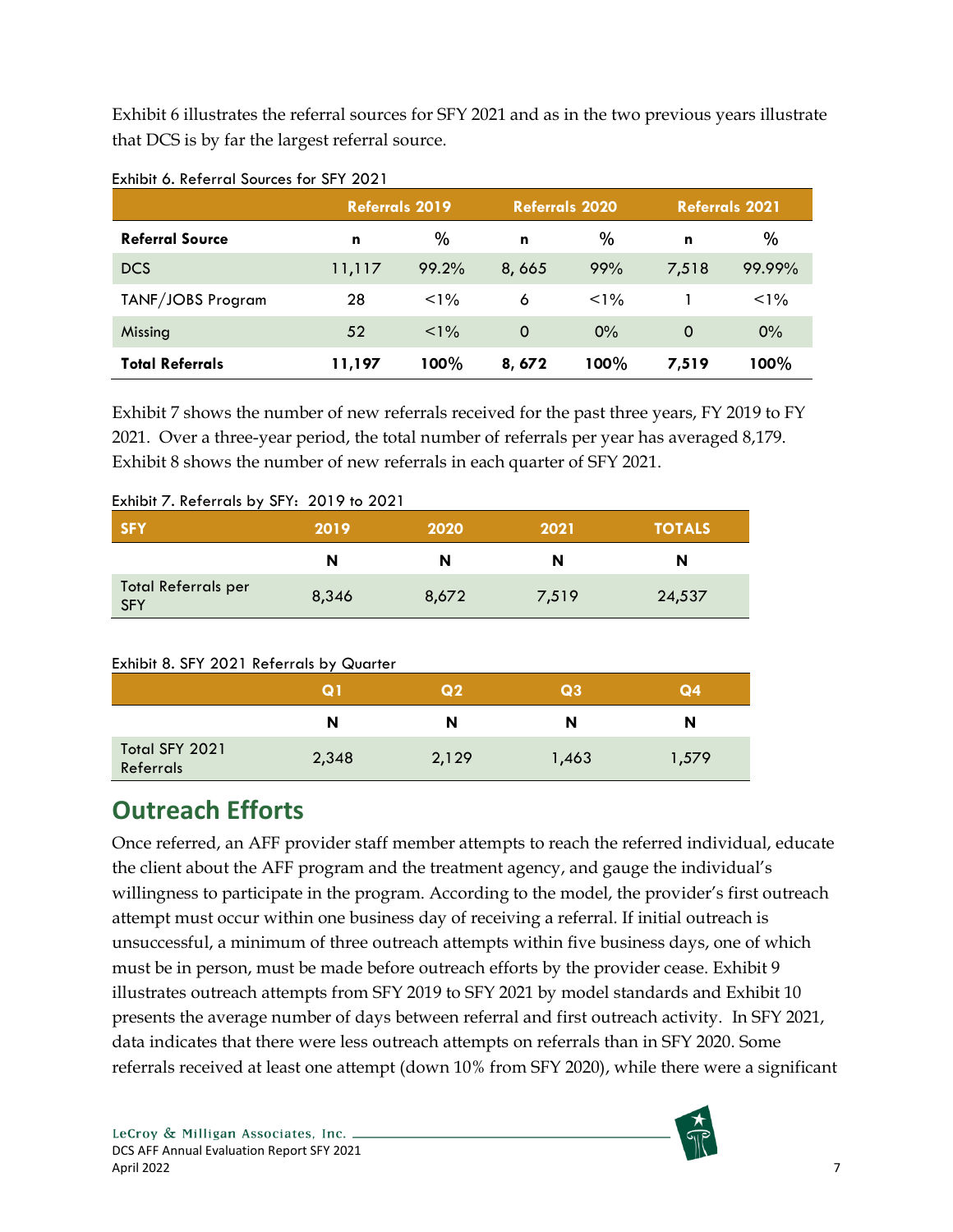number with no documented outreach attempts (increased 10.1% from SFY 2020). The length of time taken from referral to outreach is approximately one business day.

|                                                                                                                             | <b>SFY 2019</b> |       | <b>SFY 2020</b> |       | <b>SFY 2021</b> |         |
|-----------------------------------------------------------------------------------------------------------------------------|-----------------|-------|-----------------|-------|-----------------|---------|
|                                                                                                                             | N               | $\%$  | N               | $\%$  | N               | %       |
| <b>Total referrals served during State</b><br><b>Fiscal Year</b>                                                            | 11, 197         | 100%  | 11,117          | 100%  | 10,313          | 100%    |
| Referrals with at least one Outreach<br>Attempt                                                                             | 10,724          | 95.8% | 10,876          | 97.8% | 9,050           | 87.8%   |
| Referrals with a first Outreach<br>Attempt within one business<br>day after referral                                        | 9,946           | 88.8% | 9,937           | 91.3% | 8,053           | 89.0%   |
| Referrals with a first Outreach<br>Attempt greater than one<br>business day but within five<br>business days after referral | 598             | 5.3%  | 821             | 7.5%  | 815             | $9.0\%$ |
| Referrals with a first Outreach<br>Attempt greater than five<br>business days after referral                                | 179             | 1.6%  | 359             | 3.3%  | 182             | 2.0%    |
| Referrals with no documented<br>Outreach Attempt after referral                                                             | 473             | 4.2%  | 241             | 2.1%  | 1,263           | 12.2%   |

<span id="page-14-1"></span>Exhibit 9. AFF Outreach for New and Continuing Clients by Referrals Served, SFY 2019 to 2021

<span id="page-14-2"></span>Exhibit 10. Average Days between Referral and First Outreach Attempt for New and Continuing Clients, SFY 2019 to 2021

| <b>SFY 2019 - Average</b> | SFY 2020 - Average        | SFY 2021 - Average           |
|---------------------------|---------------------------|------------------------------|
| <b>Days Between</b>       | <b>Days Between</b>       | <b>Days Between Referral</b> |
| <b>Referral and First</b> | <b>Referral and First</b> | and First Outreach           |
| Outreach Attempt*         | Outreach Attempt*         | Attempt*                     |
| 0.8                       | 0.8                       | 12                           |

\*Outreach prior to referral was not included in analyses. Referrals with durations above the 99th percentile were not included in the analysis, so as not to skew the average.

# <span id="page-14-0"></span>**Intake and Acceptance of Services**

After initial contact is made, the potential client is given an intake appointment. During the intake process, providers complete a benefits screening tool to determine the appropriate funding source for services (such as Medicaid (AHCCCS) or private insurance). Acceptance of services is reflected by the client signing a Release of Information (ROI) form, which indicates the client has voluntarily agreed to participate in AFF services. This form also authorizes the

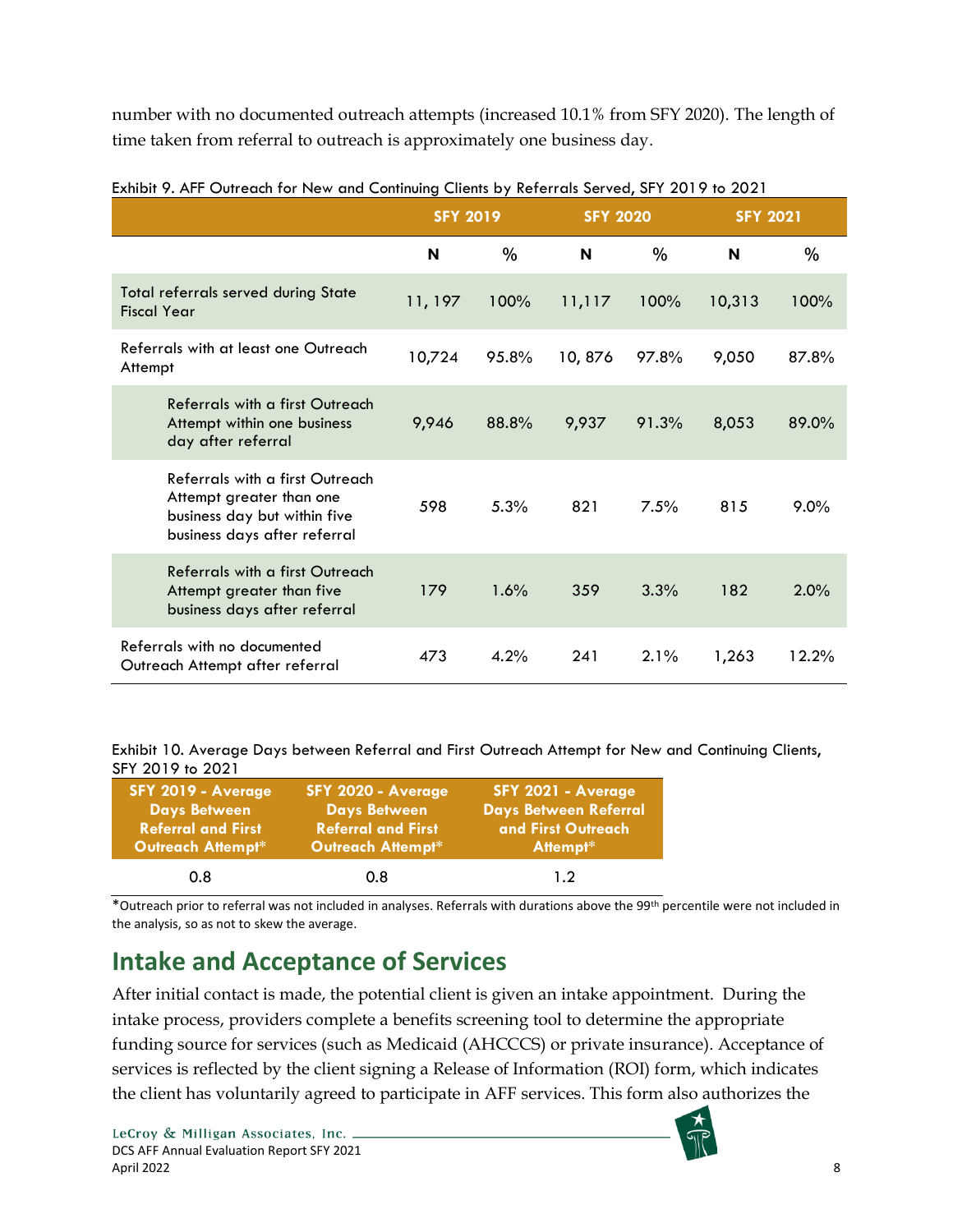AFF provider to gain access to the client's past clinical records, to schedule and complete a substance abuse assessment, and to collaborate and share information with other Title XIX- and non-Title XIX-contracted substance abuse treatment agencies if needed. Exhibit 11 illustrates the total number of referrals that resulted in acceptance of services. The trend for the past three years indicates that fewer individuals are refusing services and or the referral closed before the intake process. Exhibit 12 shows the average number of days between referral and acceptance of services. For SFY 2021, 37% of all clients accepted services within 5 business days of the date of referral. Exhibit 13 presents the average number of days between first outreach and acceptance of services. The three-year results indicate limited variation over time; on average 62% of those referred to AFF accept services. It also appears that providers are engaging clients to accept services more quickly after referral to the AFF program. The average number of days from first outreach to when a client accepts services has decreased from approximately 19 business days in SFY 2019 to 14 business days in SFY 2021.

|                                                                 | <b>SFY 2019</b> |       | <b>SFY 2020</b> |         | <b>SFY 2021</b> |       |
|-----------------------------------------------------------------|-----------------|-------|-----------------|---------|-----------------|-------|
|                                                                 | N               | $\%$  | N               | %       | N               | %     |
| Accepted services<br>(signed ROI)                               | 6,494           | 57.9% | 7,157           | 64.4%   | 6,554           | 63.6% |
| Refused Services /<br>Referral Closed before<br>Intake (no ROI) | 4,073           | 36.4% | 3,723           | 33.5%   | 3,102           | 30.1% |
| Referrals in process at<br>the end of SFY 2021                  | 630             | 5.6%  | 237             | $2.1\%$ | 657             | 6.4%  |
| <b>Total Referrals</b>                                          | 11,197          | 100%  | 11, 117         | 100%    | 10,313          | 100%  |

#### <span id="page-15-0"></span>Exhibit 11. Disposition of Total Referrals Served for New and Continuing Clients, SFYs 2019 - 2021

#### <span id="page-15-1"></span>Exhibit 12. Average (Mean) Days between Referral and Acceptance Date, SFYs 2019 - 2021

| 2019 - Average Days<br><b>Between Referral and</b><br>Acceptance* | 2020 - Average Days Between<br><b>Referral and Acceptance*</b> | 「2021 - Average Days」<br><b>Between Referral and</b><br>Acceptance* |
|-------------------------------------------------------------------|----------------------------------------------------------------|---------------------------------------------------------------------|
| 20.1                                                              | 19.3                                                           | 15.3                                                                |

 $*$  Referrals with durations above the 99<sup>th</sup> percentile were not included in the analysis, so as not to skew the average.

#### <span id="page-15-2"></span>Exhibit 13. Average (Mean) Days between First Outreach and Acceptance Date, SFYs 2019 - 2021

| 2019 - Average Days<br><b>Between First Outreach</b><br><b>Attempt</b><br>and Acceptance* | 2020 - Average Days Between<br><b>First Outreach Attempt</b><br>and Acceptance* | 2021 - Average Days<br><b>Between First Outreach</b><br><b>Attempt</b><br>and Acceptance* |
|-------------------------------------------------------------------------------------------|---------------------------------------------------------------------------------|-------------------------------------------------------------------------------------------|
| 19.1                                                                                      | 18.2                                                                            | 14.2                                                                                      |

\*Referrals with outreach dates prior to referral dates were excluded and referrals with durations above the 99th percentile were not included in the analysis, so as not to skew the average.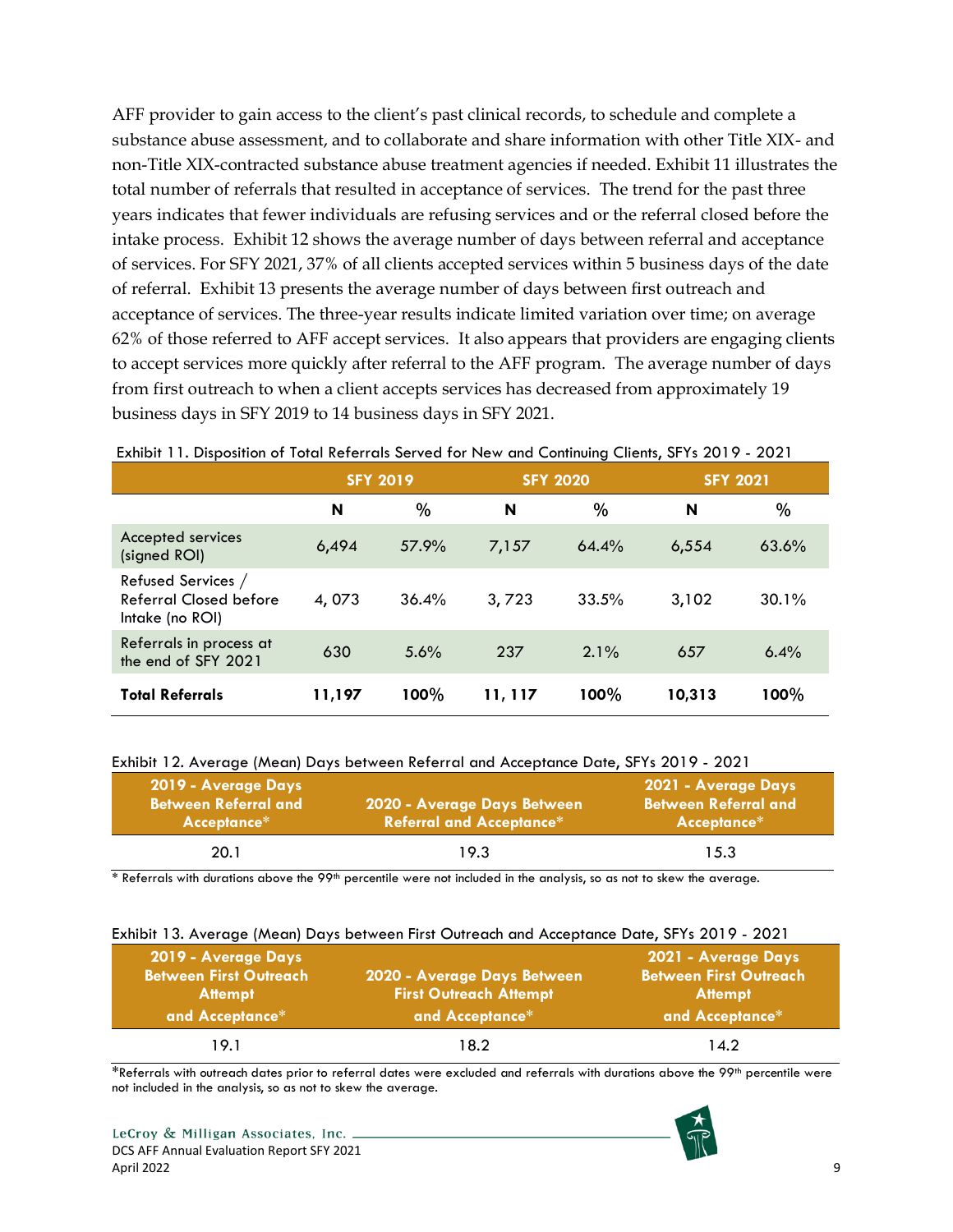# <span id="page-16-0"></span>**Client Demographics**

The demographic data presented in this section refers to unique, new, and continuing AFF clients who were engaged in the AFF program during all or part of SFY 2019 to 2021 and who received an assessment. While a total of 7,028 clients (with 7,519 total referrals) were referred to AFF in SFY 2021, only 3,755 received an assessment. For each Exhibit for FY2021, total counts may vary due to missing data in some client demographic categories (i.e., information on a client demographic was not recorded).

## <span id="page-16-1"></span>**Client Age**

Exhibit 14 illustrates the age ranges of AFF clients served in SFY 2019 to 2021 who had an assessment that state fiscal year. Most clients served are between 25 and 45 years of age; there is very little variation in this characteristic of clients over time. This age range is reflective of the parenting sector of the population. For SFY 2021 the age ranges presented are further delineated for younger clients.

|                       |       | <b>SFY 2019</b> |        | <b>SFY 2020</b> | <b>SFY 2021</b> |         |
|-----------------------|-------|-----------------|--------|-----------------|-----------------|---------|
| Age                   | N     | $\%$            | N      | $\%$            | N               | %       |
| $0 - 11$ Children     | ---   |                 |        |                 | $\mathbf 0$     | $0.0\%$ |
| $12 - 17$ Adolescents | ---   |                 |        |                 | 17              | $< 1\%$ |
| $0 - 17$              | 28    | $1\%$           | 24     | $1\%$           |                 |         |
| $18-24$               | 1,196 | 19.7%           | 1,075  | 19.0%           | 656             | 17.5%   |
| $25 - 30$             | 1,929 | 31.8%           | 1,843  | 32.6%           | 1,190           | 31.7%   |
| $31 - 35$             | 1,426 | 23.5%           | 1,332  | 23.5%           | 880             | 23.4%   |
| $36 - 45$             | 1,187 | 19.6%           | 1,128  | 19.9%           | 824             | 21.9%   |
| 46 years and older    | 298   | 4.9%            | 255    | 4.5%            | 188             | 5.0%    |
| Total                 | 6,064 | 100%            | 5, 657 | 100%            | 3,755           | 100%    |

<span id="page-16-2"></span>Exhibit 14. Age of Client at Referral by SFY 2019 to 2021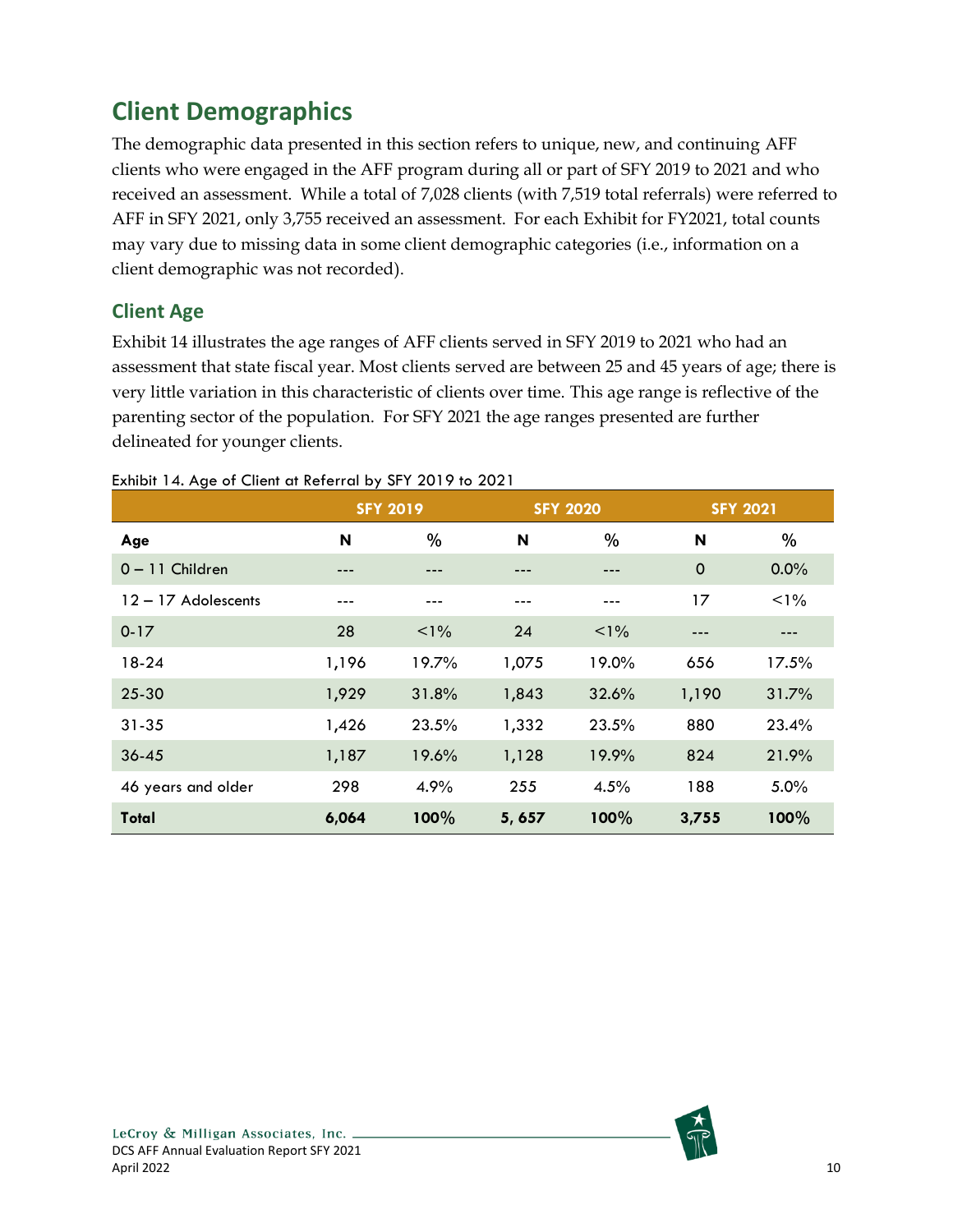## <span id="page-17-0"></span>**Client Gender**

Exhibit 15 displays the distribution of gender for AFF clients served in SFYs 2019 to 2021 who had an assessment. There is very little variation in this characteristic of clients over time.

|         | <b>SFY 2019</b> |          | <b>SFY 2020</b> |         | <b>SFY 2021</b> |         |
|---------|-----------------|----------|-----------------|---------|-----------------|---------|
| Gender  | N               | $\%$     | N               | $\%$    | N               | $\%$    |
| Male    | 2,063           | 34.0%    | 1,936           | 34.4%   | 1,401           | 37.3%   |
| Female  | 4.000           | $66.0\%$ | 3,688           | 65.1%   | 2,351           | 62.6%   |
| Unknown |                 |          |                 |         | 2               | $< 1\%$ |
| Missing |                 | $< 1\%$  | 37              | $< 1\%$ |                 | $1\%$   |
| Total   | 6.064           | 100%     | 5,661           | 100%    | 3,755           | 100%    |

<span id="page-17-2"></span>Exhibit 15. Gender of Client at Referral by SFYs 2019 to 2021

#### <span id="page-17-1"></span>**Client Race and Ethnicity**

Exhibit 16a displays the distribution of race/ethnicity for AFF clients served SFY 2019 - 2021 who had an assessment. Data suggests an increase in how many clients are identifying as more than one race, however there may be reporting issues with this data. This area will be further evaluated to determine if reporting differences may be a contributing factor this year.

As a way to further understand, Exhibit 16b displays a count for each response to the listed race/ethnicity categories for SFY 2021. Clients can select all that apply, and this data shows that many clients selected multiple categories.

|                                      |       | <b>SFY 2019</b> |       | <b>SFY 2020</b> | SFY 2021* |         |
|--------------------------------------|-------|-----------------|-------|-----------------|-----------|---------|
| Race                                 | N     | %               | N     | $\%$            | N         | $\%$    |
| Hispanic/Latino                      | 2,055 | 33.9%           | 1,133 | 20.0%           | 322       | 8.6%    |
| American Indian/<br>Alaska Native    | 207   | 3.4%            | 248   | 4.4%            | 156       | 4.2%    |
| Asian                                | 22    | $1\%$           | 22    | $1\%$           | 18        | $1\%$   |
| Black/African<br>American            | 495   | 8.2%            | 519   | 9.2%            | 382       | 10.2%   |
| Caucasian/White                      | 2,964 | 48.9%           | 1,722 | 30.4%           | 459       | 12.2%   |
| Native Hawaiian/<br>Pacific Islander | 10    | $< 1\%$         | 15    | $< 1\%$         | 7         | $< 1\%$ |
| More than one race                   | 300   | 4.9%            | 1,949 | 34.4%           | 2,268     | 60.4%   |
| Missing                              | 11    | $1\%$           | 53    | $1\%$           | 143       | 3.8%    |
| Total                                | 6,064 | 100%            | 5,661 | 100%            | 3,755     | 100%    |

<span id="page-17-3"></span>Exhibit 16a. Race/Ethnicity of Client by SFYs 2019 to 2021

\*The more than one race category is being further evaluated to determine if any data errors exist.

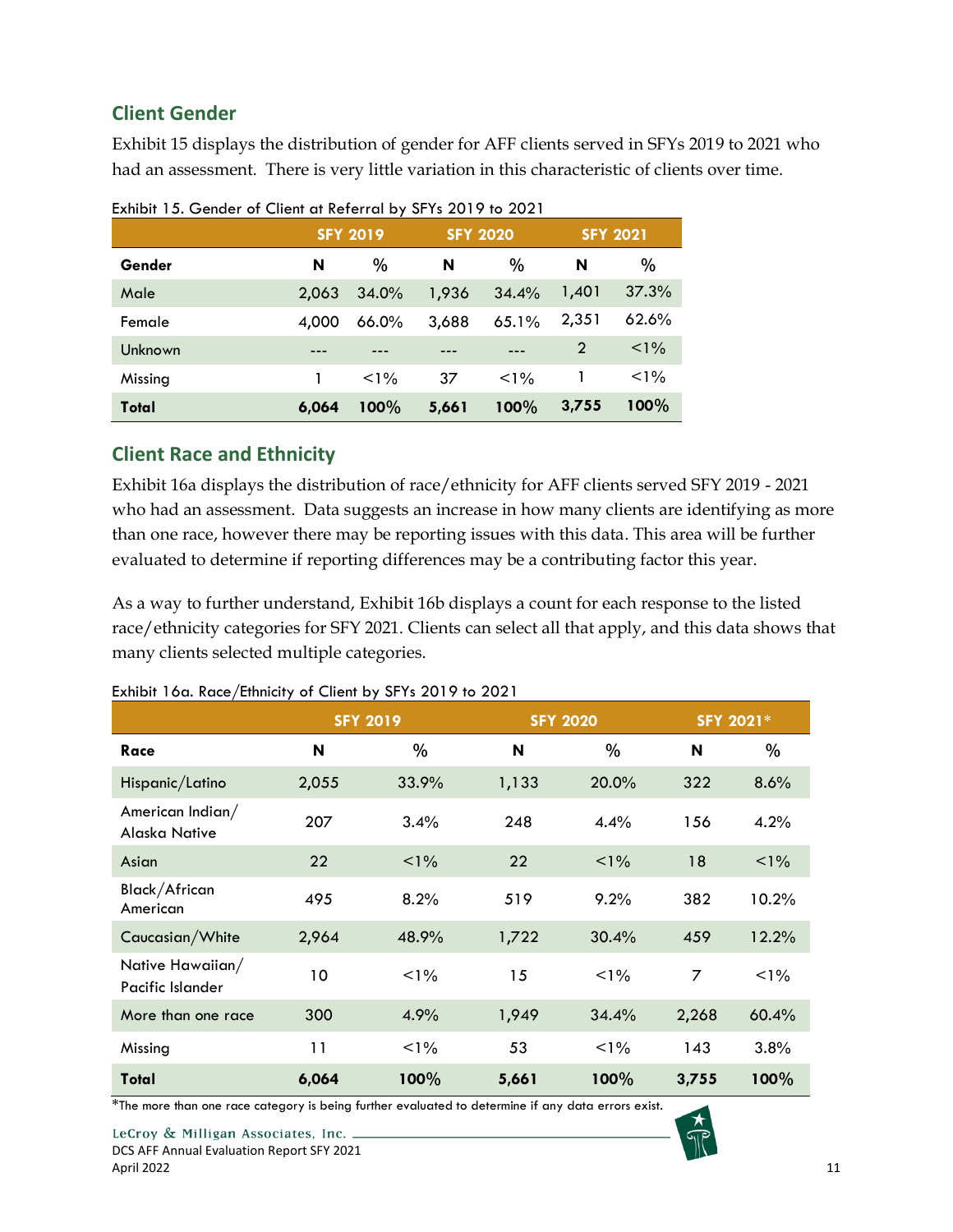<span id="page-18-1"></span>

| Exhibit 16b. Race/Ethnicity of Client by Count SFY 2021 |  |  |  |  |
|---------------------------------------------------------|--|--|--|--|
|---------------------------------------------------------|--|--|--|--|

|                                          | <b>SFY 2021</b> |
|------------------------------------------|-----------------|
| Race                                     | N               |
| Hispanic/Latino                          | 322             |
| American Indian/<br><b>Alaska Native</b> | 525             |
| Asian                                    | 38              |
| Black/African<br>American                | 4585            |
| Caucasian/White                          | 5952            |
| Native Hawaiian/<br>Pacific Islander     | 56              |

## <span id="page-18-0"></span>**Client County of Residence**

Exhibit 17 illustrates the county of residence for all clients served in SFYs 2019 to 2021 who had an assessment. A consistent trend is that over half of the AFF clients reside in Maricopa County.

|            |       | <b>SFY 2019</b> |                | <b>SFY 2020</b> |       | <b>SFY 2021</b> |  |
|------------|-------|-----------------|----------------|-----------------|-------|-----------------|--|
| County     | N     | %               | N              | %               | N     | %               |  |
| Apache     | 13    | $1\%$           | 19             | $< 1\%$         | 6     | $< 1\%$         |  |
| Cochise    | 91    | 1.5%            | 38             | $1\%$           | 27    | $1\%$           |  |
| Coconino   | 32    | $1\%$           | 47             | $1\%$           | 10    | $1\%$           |  |
| Gila       | 24    | $1\%$           | 12             | $1\%$           | 40    | 1.1%            |  |
| Graham     | 22    | $1\%$           | $\overline{7}$ | $1\%$           | 9     | $< 1\%$         |  |
| Greenlee   | 3     | $1\%$           | $\overline{2}$ | $1\%$           | 1     | $1\%$           |  |
| La Paz     | 13    | $< 1\%$         | 21             | $< 1\%$         | 14    | $1\%$           |  |
| Maricopa   | 3,840 | 63.3%           | 3,615          | 64.4%           | 2,200 | 58.7%           |  |
| Mohave     | 241   | 4.0%            | 267            | 4.8%            | 159   | 4.2%            |  |
| Navajo     | 55    | $< 1\%$         | 66             | 1.2%            | 36    | 1.0%            |  |
| Pima       | 960   | 15.8%           | 846            | 15.1%           | 718   | 19.2%           |  |
| Pinal      | 408   | 6.7%            | 359            | 6.4%            | 304   | 8.1%            |  |
| Santa Cruz | 22    | $< 1\%$         | 13             | $< 1\%$         | 10    | $1\%$           |  |
| Yavapai    | 190   | 3.1%            | 163            | 2.9%            | 117   | 3.1%            |  |
| Yuma       | 150   | 2.5%            | 142            | 2.5%            | 98    | 2.6%            |  |
| Total      | 6,064 | 100%            | 5,617          | 100%            | 3,749 | 100%            |  |

<span id="page-18-2"></span>Exhibit 17. Client County of Residence, SFYs 2019 to 2021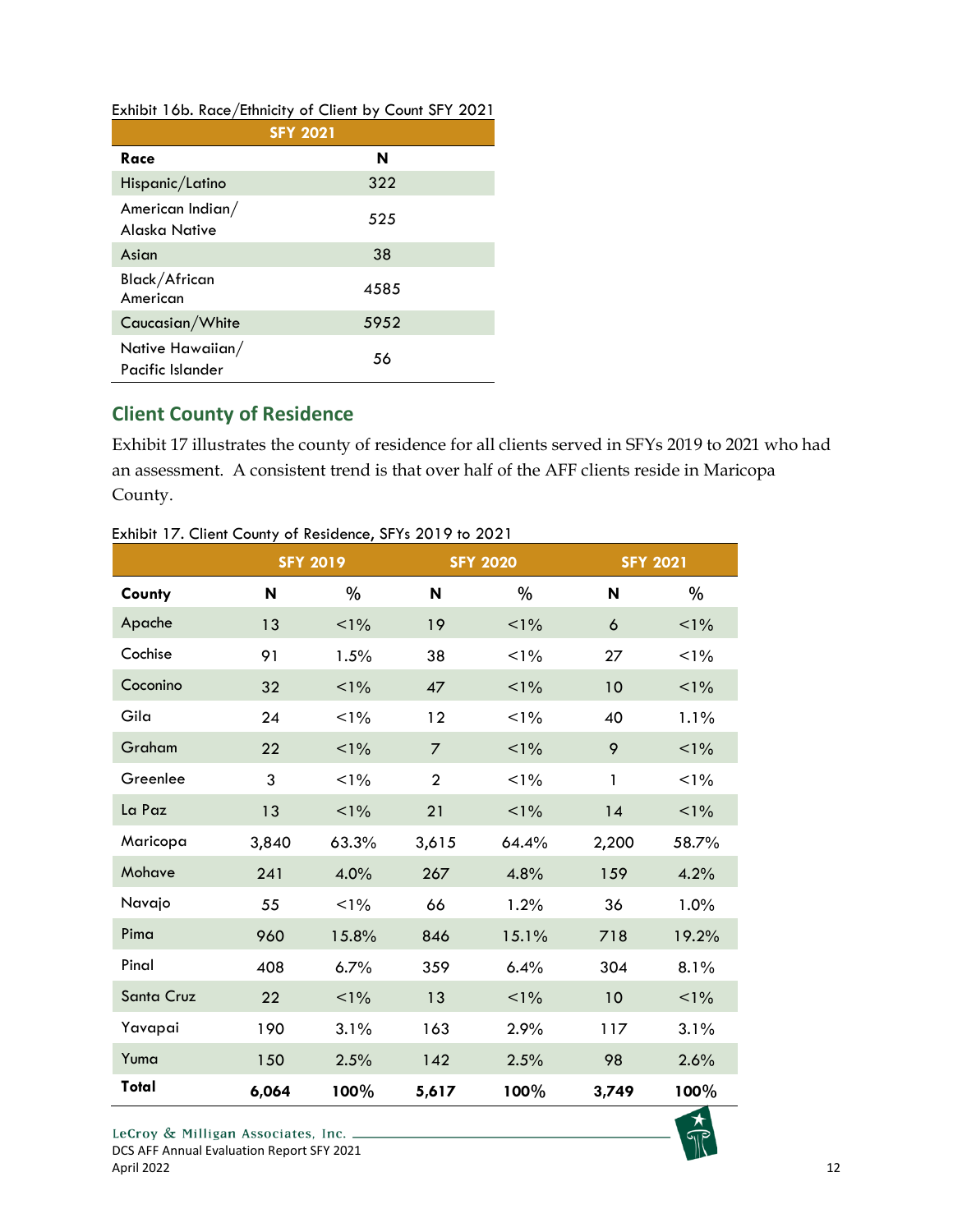## <span id="page-19-0"></span>**Client Education Level**

Exhibit 18 illustrates the education level that was reported at assessment for clients served in SFYs 2019 to 2021. A consistent trend appears to be that over half of all clients are high school graduates and or have a GED. Also, approximately 30% of AFF clients report more than high school level education.

|                                                   |              | <b>SFY 2019</b> |             | <b>SFY 2020</b> | <b>SFY 2021</b> |         |
|---------------------------------------------------|--------------|-----------------|-------------|-----------------|-----------------|---------|
| <b>Education Level</b>                            | N            | %               | N           | $\%$            | N               | %       |
| <1 year of formal<br>education                    | $\mathbf{1}$ | $1\%$           | $\mathbf 0$ | 0.0%            | $\mathbf 0$     | 0.0%    |
| 1st -11th Grade                                   | 1,063        | 17.5%           | 691         | 12.2%           | 534             | 14.2%   |
| High School Graduate or<br><b>GED</b>             | 2,950        | 48.6%           | 3,149       | 55.6%           | 1,993           | 53.1%   |
| Some College, No Degree                           | 349          | 5.8%            | 291         | 5.1%            | 793             | 21.1%   |
| Vocational/Technical<br>School                    | 1,153        | 19.0%           | 1,133       | 20.0%           | 205             | 5.5%    |
| College AA/BA Degree                              | 245          | 4.0%            | 269         | 4.8%            | 164             | 4.4%    |
| <b>Graduate or Post</b><br><b>Graduate Degree</b> | 26           | $1\%$           | 34          | $< 1\%$         | 18              | $< 1\%$ |
| Missing                                           | 277          | 4.6%            | 94          | 1.7%            | 48              | 1.3%    |
| Total # of Clients with<br><b>Assessment</b>      | 6,064        | 100%            | 5,661       | 100%            | 3,755           | 100%    |

#### <span id="page-19-2"></span>Exhibit 18. Education Level of Client at Initial Assessment, SFYs 2019 to 2021

#### <span id="page-19-1"></span>**Client Employment Status**

Exhibit 19 illustrates the employment status reported at assessment for clients served in SFYs 2019 to 2021. There is very little variation in this characteristic of clients at assessment over time; on average 51% of clients are working full and or part-time.

<span id="page-19-3"></span>

|  |  |  | Exhibit 19. Employment Status of Client at Initial Assessment, SFYs 2019 to 2021 |  |  |
|--|--|--|----------------------------------------------------------------------------------|--|--|
|--|--|--|----------------------------------------------------------------------------------|--|--|

|                                                | <b>SFY 2019</b> |          |       | <b>SFY 2020</b> |       | <b>SFY 2021</b> |
|------------------------------------------------|-----------------|----------|-------|-----------------|-------|-----------------|
| <b>Employment Status</b>                       | N               | %        | N     | $\%$            | N     | %               |
| Employed Full-Time $(30+)$ hours per week)     | 2,326           | 38.4%    | 2,322 | 41.0%           | 1.694 | 45.1%           |
| Employed Part-Time (less than 30<br>hours/wk.) | 651             | $10.7\%$ | 561   | 9.9%            | 291   | $7.7\%$         |
| Unemployed                                     | 2.244           | $37.0\%$ | 2,196 | 38.8%           | 1.396 | 37.2%           |
| Volunteer                                      | 9               | $< 1\%$  |       | $< 1\%$         | 0     | $0.0\%$         |

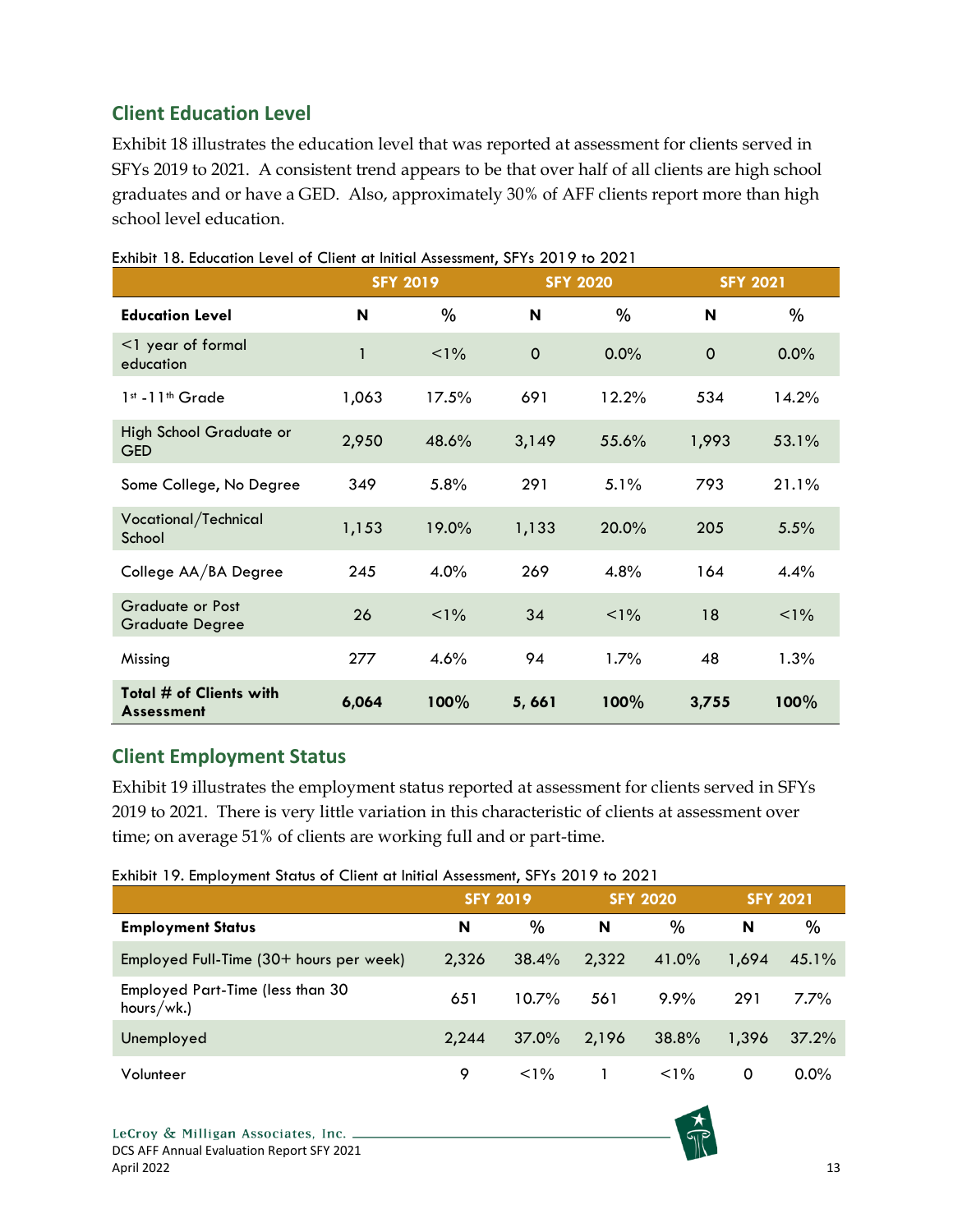|                                          | <b>SFY 2019</b> |         |                | <b>SFY 2020</b> |                | <b>SFY 2021</b> |
|------------------------------------------|-----------------|---------|----------------|-----------------|----------------|-----------------|
| <b>Vocational Rehabilitation</b>         | 580             | 9.6%    | 347            | 6.1%            | 29             | $< 1\%$         |
| Homemaker                                | 75              | 1.2%    | 47             | $1\%$           | 21             | $1\%$           |
| Student                                  | 50              | $1\%$   | 38             | $1\%$           | 15             | $1\%$           |
| Retired                                  | 7               | $1\%$   | $\overline{2}$ | $1\%$           | $\overline{2}$ | $1\%$           |
| <b>Disabled</b>                          | 57              | $< 1\%$ | 58             | $1.0\%$         | 50             | 1.3%            |
| Inmate of Institution                    | 1               | $1\%$   | 0              | $0.0\%$         | 0              | 0.0%            |
| <b>Work Adjustment Training</b>          | 36              | $1\%$   | 8              | $1\%$           | 1              | $1\%$           |
| <b>Transitional Employment Placement</b> | 0               | $0.0\%$ | 1              | $1\%$           | 0              | 0.0%            |
| Missing                                  | 28              | $1\%$   | 100            | 1.4%            | 256            | 6.8%            |
| Total # of Clients with Assessment       | 6,064           | 100%    | 5,661          | 100%            | 3,755          | 100%            |

### <span id="page-20-0"></span>**Self-Reported Domestic Violence**

Exhibit 20 illustrates client reports of domestic violence issues in their relationships at assessment. A consistent trend is that over 40% of clients are reporting experiencing domestic violence at assessment. For SFY 2021 there is an increase in missing data for this element than in the previous two years.

#### <span id="page-20-1"></span>Exhibit 20. Domestic Violence Reported at Initial Assessment, SFYs 2019 to 2021

|                                    | <b>SFY 2019</b> |         | <b>SFY 2020</b> |       | <b>SFY 2021</b> |       |
|------------------------------------|-----------------|---------|-----------------|-------|-----------------|-------|
| <b>Report of Domestic Violence</b> | N               | $\%$    | N               | %     | N               | %     |
| Yes                                | 2,650           | 43.7%   | 2,621           | 46.3% | 1,740           | 46.3% |
| No                                 | 3,396           | 56%     | 2,991           | 52.8% | 1,586           | 42.2% |
| Missing                            | 18              | $1\%$   | 49              | $1\%$ | 429             | 11.4% |
| Total                              | 6,064           | $100\%$ | 5,661           | 100%  | 3,755           | 100%  |

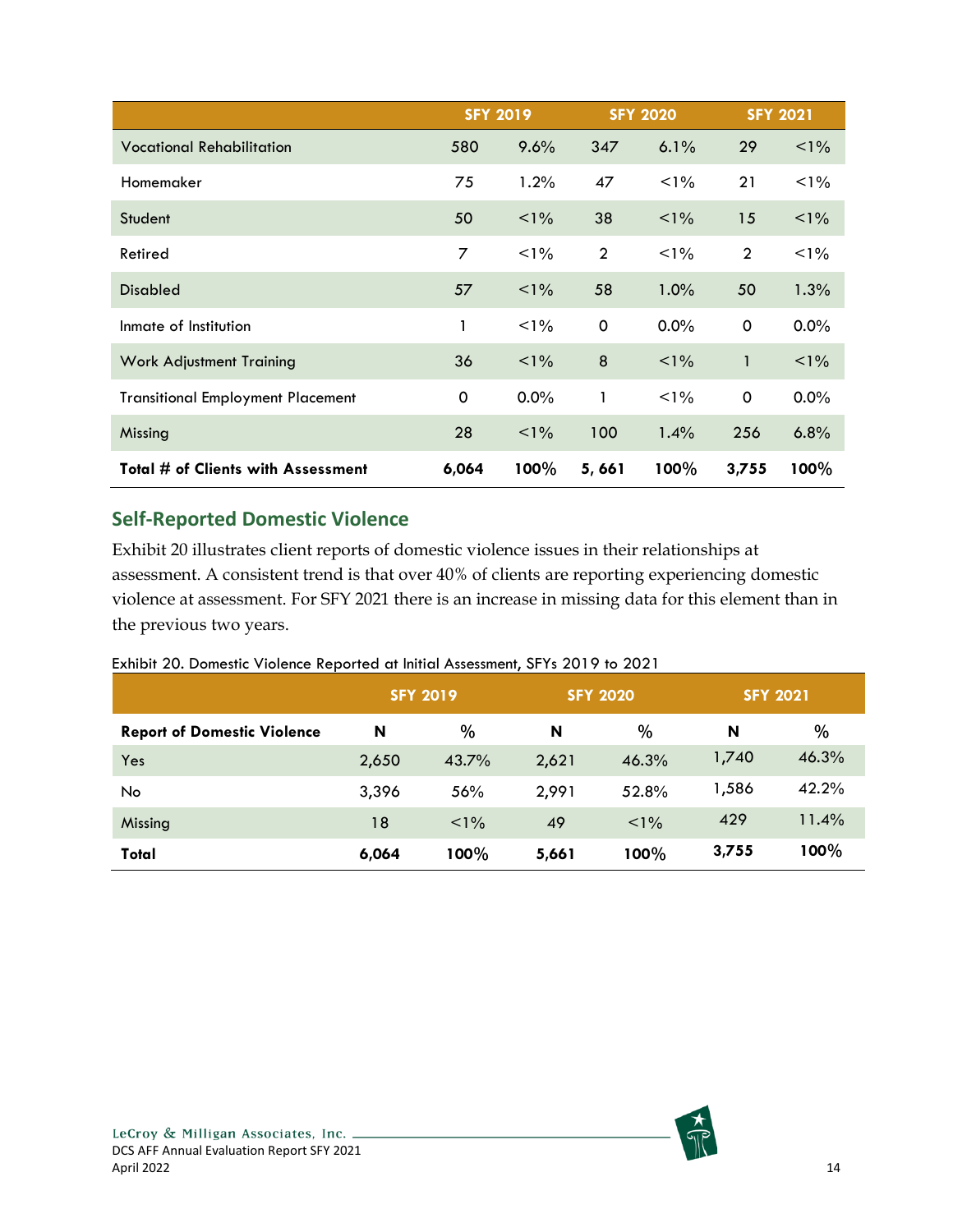# <span id="page-21-0"></span>**Assessment**

After a client accepts services, a substance abuse assessment is conducted to determine if the client needs substance abuse treatment. The assessment must be completed within seven

working days of the date of acceptance.<sup>1</sup> Exhibit 21 illustrates the degree to which this model component was met for all referrals in which the client accepted services during the fiscal year. For SFY 2021 there is a decrease in the percentage of clients who had an assessment completed within seven working days of accepting AFF services. Decreasing from approximately 93% in SFY 2019 to 76% in SFY 2021.

• **referrals (89% of referrals In SFY 2021, a total of 3,997 with an acceptance date) received an assessment.**

**A total** 

|                                                              | <b>SFY 2019</b> |         | <b>SFY 2020</b> |         | <b>SFY 2021</b> |       |
|--------------------------------------------------------------|-----------------|---------|-----------------|---------|-----------------|-------|
|                                                              | n               | $%$ *   | n               | $%$ *   | n               | $%$ * |
| Assessment within 7 working<br>days of Acceptance            | 6,026           | 92.8%   | 6,524           | 91.2%   | 3,408           | 75.6% |
| Assessment greater than 7<br>working days of Acceptance      | 229             | 3.5%    | 327             | 4.5%    | 536             | 11.9% |
| Not Assessed                                                 | 130             | $2.0\%$ | 159             | 2.2%    | 512             | 11.4% |
| Assessment preceding Referral<br>Date and/or Acceptance Date | 109             | 1.7%    | 147             | $2.0\%$ | 53              | 1.2%  |
| <b>Total Acceptances</b>                                     | 6,494           | 100%    | 7, 157          | 100%    | 4,509           | 100%  |

#### <span id="page-21-1"></span>Exhibit 21. Disposition of Total Acceptances, SFYs 2019 to 2021

\*Percent of total Acceptances for those within SFY

Exhibit 22 illustrates the average number of days between acceptance and assessment. The average (mean) amount of time between acceptance and assessment has increased in SFY 2021. If the assessment determines there is not a substance abuse treatment need, the AFF referral is closed.

#### <span id="page-21-2"></span>Exhibit 22. Average Days between Acceptance Date and Assessment, SFYs 2019 to 2021

| 2019 Average Days Between         | 2020 Average Days Between         | 2021 Average Days Between         |
|-----------------------------------|-----------------------------------|-----------------------------------|
| <b>Acceptance and Assessment*</b> | <b>Acceptance and Assessment*</b> | <b>Acceptance and Assessment*</b> |
|                                   |                                   | 3.3                               |

\*Referrals excluded from this analysis are those for which the assessment preceded their referral date and/or acceptance date. Referrals with durations above the 99th percentile were not included in the analysis, so as not to skew the average.



<sup>&</sup>lt;sup>1</sup> AFF program policy requires AFF treatment providers to use substance abuse assessments done by other providers or systems if occurring within the six-month period immediately preceding the referral for AFF services. These assessments are not included in the above analyses.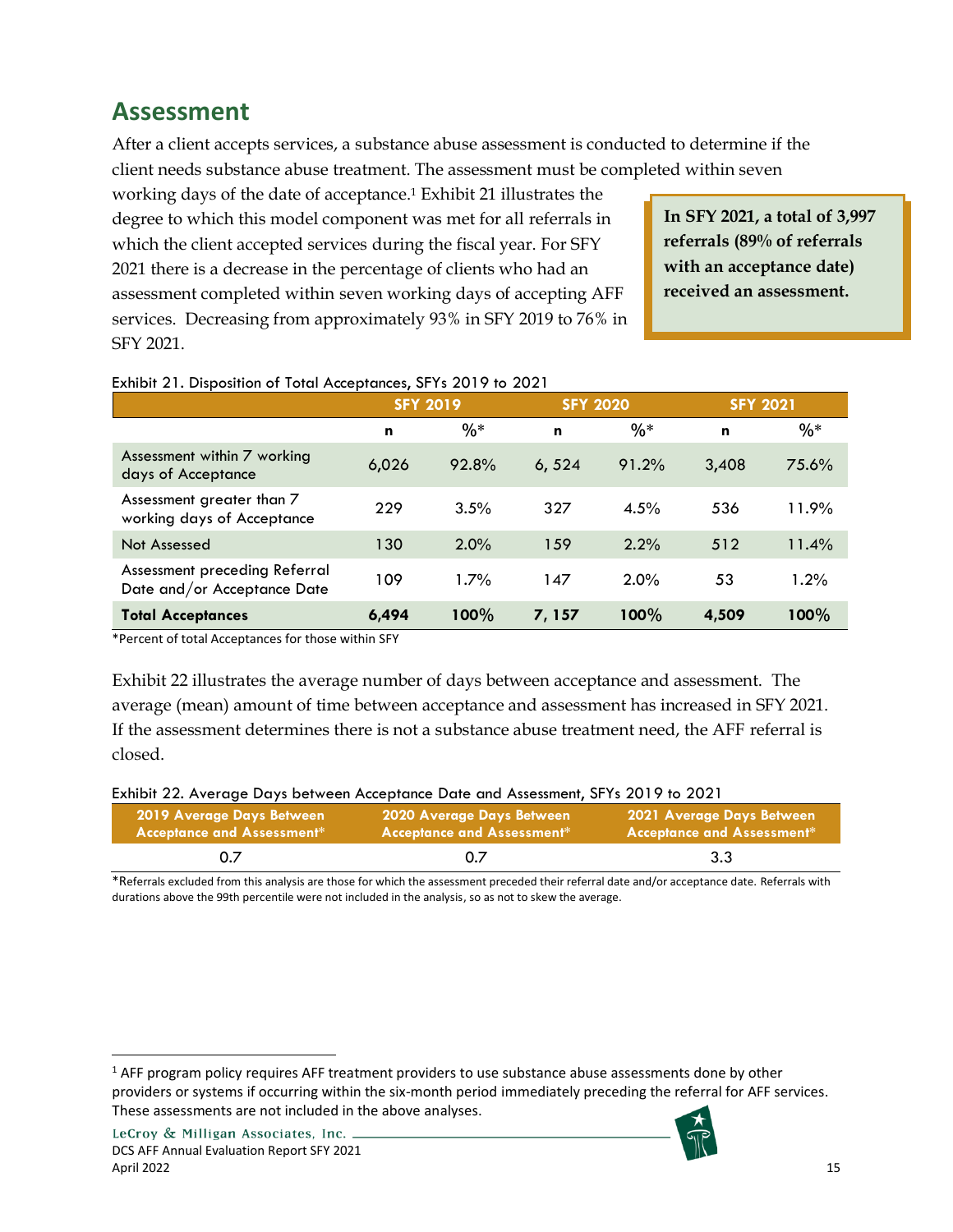Exhibit 23 illustrates assessment results. For the three-year period on average only 11% of AFF clients were assessed as not needing substance abuse treatment services.

|                                                                   | <b>SFY 2019</b> |         | <b>SFY 2020</b> |         | <b>SFY 2021</b> |         |
|-------------------------------------------------------------------|-----------------|---------|-----------------|---------|-----------------|---------|
|                                                                   | n               | $\%$    | n               | $\%$    | n               | $\%$    |
| Closed referrals assessed as needing<br>substance abuse treatment | 4,082           | 64.1%   | 5,475           | 71.2%   | 2,200           | 55.6%   |
| Open referrals assessed as needing<br>substance abuse treatment   | 1.671           | 26.3%   | 1,369           | 17.8%   | 1.248           | 31.5%   |
| Assessed as not needing substance abuse<br>treatment              | 611             | 9.6%    | 837             | 10.8%   | 508             | 12.8%   |
| Total substance abuse assessments                                 | 6,364           | $100\%$ | 7,681           | $100\%$ | 3.956           | $100\%$ |

<span id="page-22-0"></span>

| Exhibit 23. Assessment Outcomes for Clients SFYs 2019 to 2021 |  |  |  |
|---------------------------------------------------------------|--|--|--|
|---------------------------------------------------------------|--|--|--|

For Exhibit 24, over a three-year period the funding sources most often used for AFF services noted at assessment are AHCCS and DCS/AFF funding sources.

|                          | <b>SFY 2019</b> |         |          | <b>SFY 2020</b> | <b>SFY 2021</b> |         |  |
|--------------------------|-----------------|---------|----------|-----------------|-----------------|---------|--|
|                          | n               | %       | n        | %               | N               | %       |  |
| <b>AHCCCS</b>            | 3,631           | 57.1%   | 2,564    | 46.2%           | 4,138           | 68.8%   |  |
| DCS/AFF                  | 2,487           | 39.1%   | 1,848    | 33.3%           | 1,706           | 28.4%   |  |
| Medicare                 | 40              | $1\%$   | 11       | $< 1\%$         | 8               | $1\%$   |  |
| Private Insurance        | 137             | 2.2%    | 23       | $1\%$           | 58              | 1.0%    |  |
| <b>Tribal Funded</b>     | 57              | $< 1\%$ | 925      | 16.7%           | 100             | 1.7%    |  |
| Veteran                  | 0               | $0.0\%$ | $\Omega$ | $0.00\%$        | 5               | $1\%$   |  |
| Missing                  | 12              | $< 1\%$ | 176      | 3.2%            | $\mathbf 0$     | $0.0\%$ |  |
| <b>Total Assessments</b> | 6,364           | 100%    | 5,547    | 100%            | 6,015           | 100%    |  |

<span id="page-22-1"></span>Exhibit 24. Referrals with Assessment by Funding Source for New and Continuing Clients, SFYs 2019 - 2021

Substance Abuse Awareness Services are offered to clients after intake if there is a barrier to completing the substance abuse assessment within seven days. They may also be offered to

clients who appear unwilling to commit to treatment, but who are willing to attend groups or individual sessions to consider the effect of substance abuse on their lives. Substance Abuse Awareness sessions include education about the effects of substance use on the brain, behavior, and the family system; the legal implications of substance abuse; and the substance abuse treatment and recovery process (including information on relapse and relapse prevention). The number of clients accessing this service is increasing from just 80 clients in SFY 2019 to 260 clients in SFY 2021.

## • **Abuse Awareness Services: Clients receiving Substance**

- **80 clients in SFY2019**
- **163 clients in SFY2020**
- **260 clients in SFY 2021**

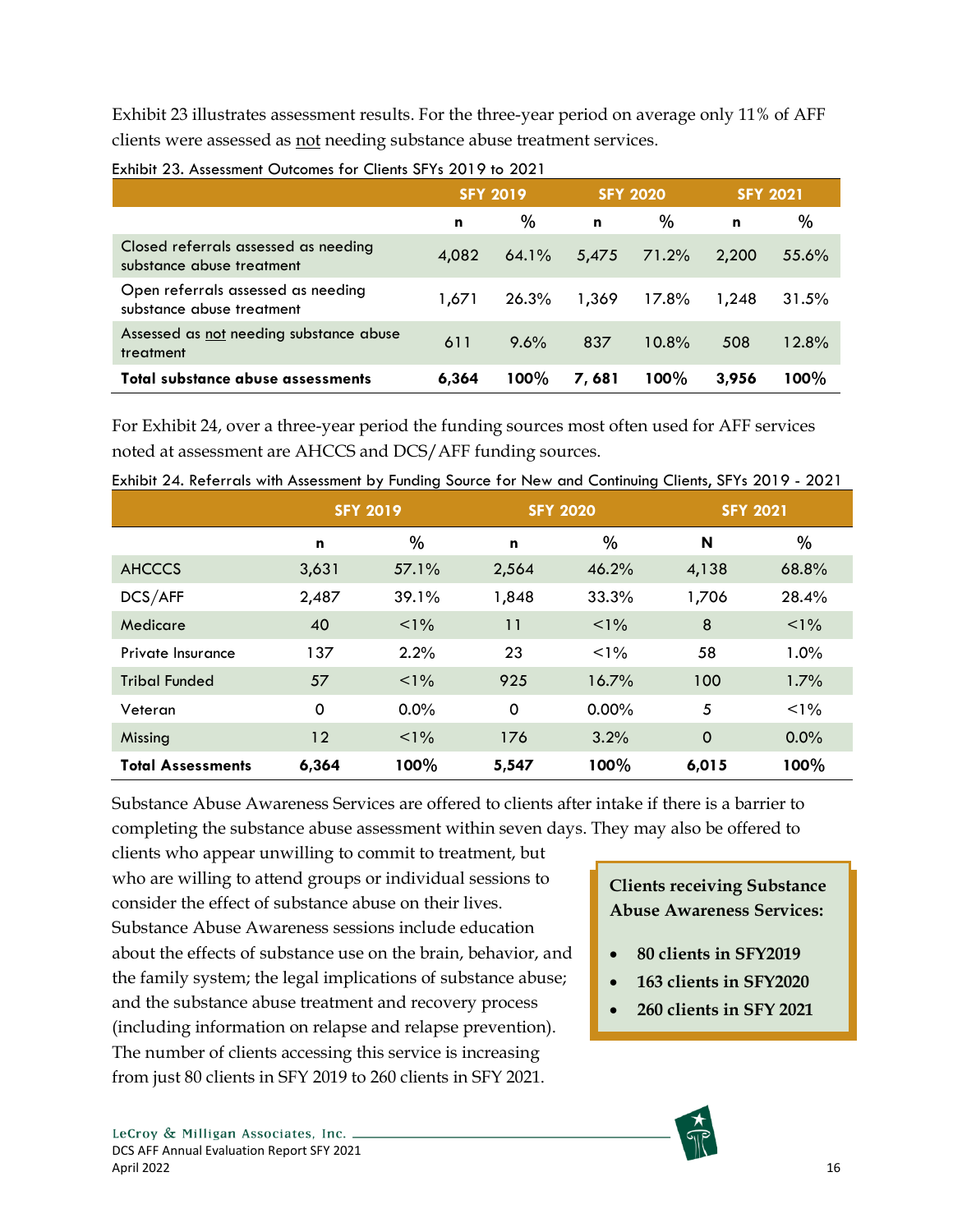# <span id="page-23-0"></span>**Level of Care and Duration of Treatment**

### <span id="page-23-1"></span>**Level of Care at Assessment**

If the assessment finds an individual needs substance abuse treatment, the proper level of care (LOC) (treatment intensity) is determined. The AFF program requires clients to receive treatment at the least restrictive level possible according to their need. Initially, there are three treatment intensities: Outpatient Services, Intensive Outpatient Services, and Residential Treatment Services (Adult). The AFF program also allows for children to accompany their parent or caregiver to residential treatment to keep the family intact.

Exhibit 25 illustrates the frequency with which each level of care was initially assessed for those who received services. For FY 2021 additional categories were added to delineate types of level of care assigned at assessment. Outpatient and Intensive Outpatient LOC occur most often over the three-year period. Referrals that were erroneously coded as Recovery Maintenance and or referrals that did not have a level of care date within two weeks of the assessment date are not included in the analyses.

|                                                   | <b>SFY 2019</b>        |           | <b>SFY 2020</b> |           | <b>SFY 2021</b> |           |
|---------------------------------------------------|------------------------|-----------|-----------------|-----------|-----------------|-----------|
| Level of Care at Assessment                       | $n^*$                  | %         | $n^*$           | $\%$      | n*              | %         |
| Outpatient                                        | 1,825                  | 66.0%     | 3,746           | 65.7%     | 1,869           | 62.7%     |
| Intensive Outpatient                              | 873                    | 31.6%     | 1,939           | 34.0%     | 958             | 32.1%     |
| Residential Treatment - Adult                     | $\boldsymbol{\Lambda}$ | $< 1\%$   | 19              | $<1\%$    | 26              | $1\%$     |
| Low Intensity Residential Treatment<br>- Adult    |                        |           |                 |           | 1               | $< 1\%$   |
| Medium Intensity Residential<br>Treatment - Adult |                        |           |                 |           | 24              | $< 1\%$   |
| High Intensity Residential<br>Treatment - Adult   |                        |           |                 |           | 1               | $< 1\%$   |
| <b>Partial Hospitalization</b>                    |                        |           |                 |           | $\mathbf{1}$    | $1\%$     |
| <b>Recovery Maintenance</b>                       |                        |           |                 |           | 10              | $< 1\%$   |
| Substance Use Awareness Assigned<br>at Assessment |                        |           |                 |           | 118             | $1\%$     |
| Referrals without Level of Care at<br>Assessment* | (64)                   | $(2.3\%)$ | (177)           | $(3.0\%)$ | (97)            | $(3.2\%)$ |
| Total                                             | 2,766                  | 100%      | 5,704           | 100%      | 2,982           | 100%      |

<span id="page-23-2"></span>Exhibit 25. Level of Care Identified at Initial Assessment for Referrals Served in SFYs 2019 to 2021 that Received Treatment Services

\* Referrals that do not have a level of care date recorded within two weeks of the assessment date are not included in the analysis.

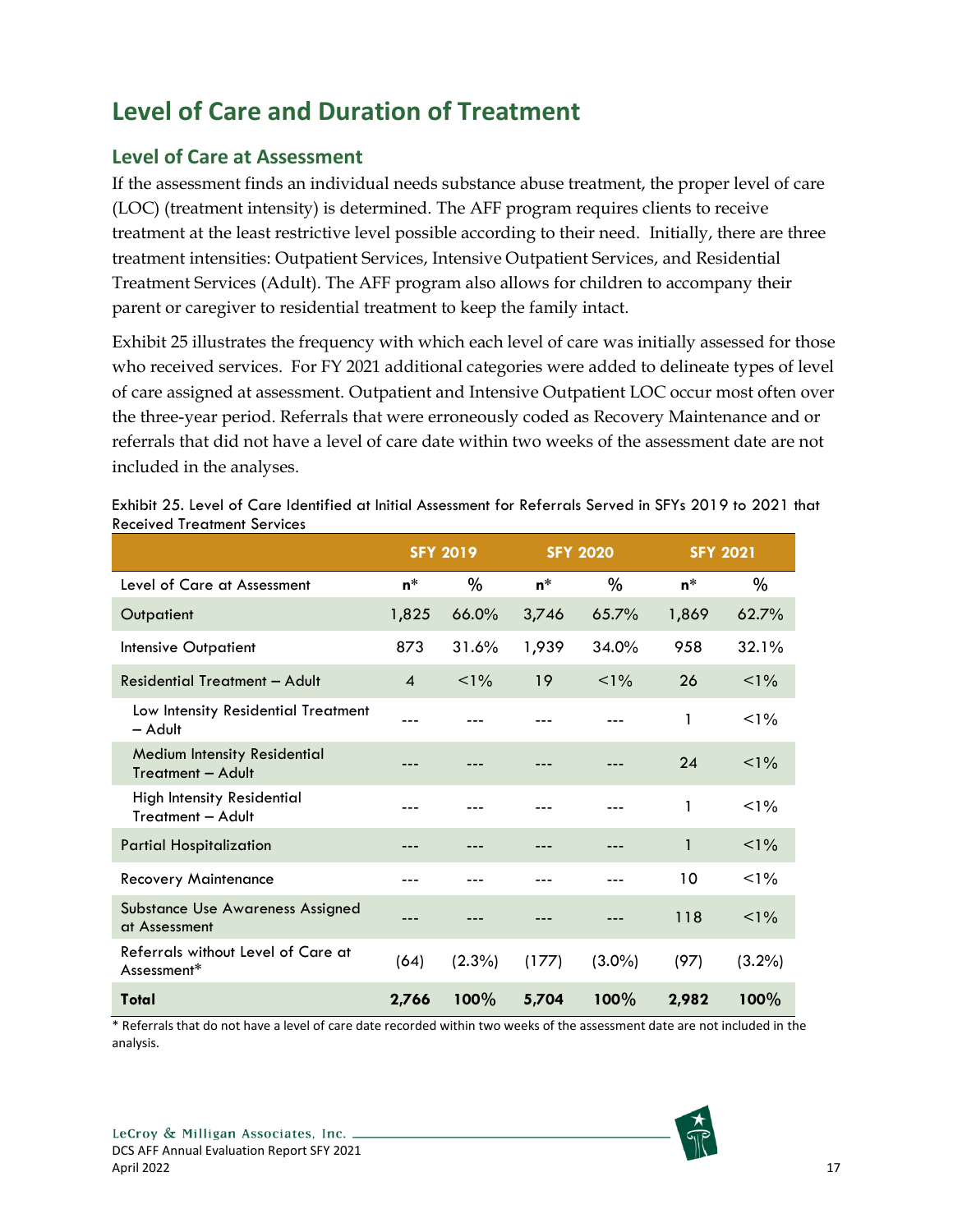## <span id="page-24-0"></span>**Level of Care and Duration**

Exhibit 26 shows the average duration individuals remained in each level of care as well as the total number reported to have been assigned to each level of care. It is common for individuals to move between levels of care several times during their treatment. With such a wide range of days of duration for type of care, it is difficult to identify any kind of three-year average as a trend. There were no residential treatment services provided for children in each SFY.

|                                                           |                                               | <b>SFY 2019</b> |                                               | <b>SFY 2020</b> |                                               | <b>SFY 2021</b> |
|-----------------------------------------------------------|-----------------------------------------------|-----------------|-----------------------------------------------|-----------------|-----------------------------------------------|-----------------|
| Level(s) of Care                                          | Average<br>number of<br>days in<br>treatment* | Range<br>(days) | Average<br>number of<br>days in<br>treatment* | Range<br>(days) | Average<br>number of<br>days in<br>treatment* | Range<br>(days) |
| Outpatient                                                | 169.3<br>$(N=1,970)$                          | $1 - 709$       | 139.0<br>$(N=3,743)$                          | $1 - 1,431$     | 146.0<br>$(N=3,578)$                          | $1 - 1,183$     |
| Intensive Outpatient                                      | 139.1<br>$(N=861)$                            | $1 - 661$       | 112.0<br>$(N=1,906)$                          | $8 - 1,000$     | 128.6<br>$(N=1,902)$                          | $1 - 856$       |
| <b>Residential Treatment</b><br>- Adult Total             | 94.8<br>$(N=16)$                              | $13 - 444$      | 61.6<br>$(N=56)$                              | $7 - 515$       | 73.7<br>$(N=79)$                              | $1 - 477$       |
| Low Intensity<br>Residential<br>Treatment - Adult         |                                               |                 |                                               |                 | 31.0<br>$(N=4)$                               | $2 - 78$        |
| Medium Intensity<br>Residential<br>Treatment - Adult      |                                               |                 |                                               |                 | 77.3<br>$(N=73)$                              | $1 - 477$       |
| High Intensity<br><b>Residential</b><br>Treatment - Adult |                                               |                 |                                               |                 | 29.0<br>$(N=2)$                               | $3 - 55$        |

<span id="page-24-2"></span>

\*The length of care was computed by calculating the number of calendar days from the start date of the first level of care assignment to one of three options: 1) start date of the subsequent level of care assignment; 2) date of referral closure; or 3) last day of the State Fiscal Year for unique individuals who did not exit from the AFF program.

## <span id="page-24-1"></span>**Past 30-Day Substance Use at Assessment**

Clients referred to the AFF program who accept services complete a drug/alcohol-screening tool that captures data on their self-reported drug use in the 30 days prior to the substance abuse assessment date. Exhibit 27 displays the past 30-day self-reported substance use for clients that received an assessment. Total responses may include: a) reporting more than one substance in the past 30 days at the substance abuse assessment; or b) completing more than one substance abuse assessment in the reporting period. It appears that the same top four types of substances are reported most often over the three-year period: marijuana/hashish; methamphetamine/speed; alcohol; and heroin/morphine.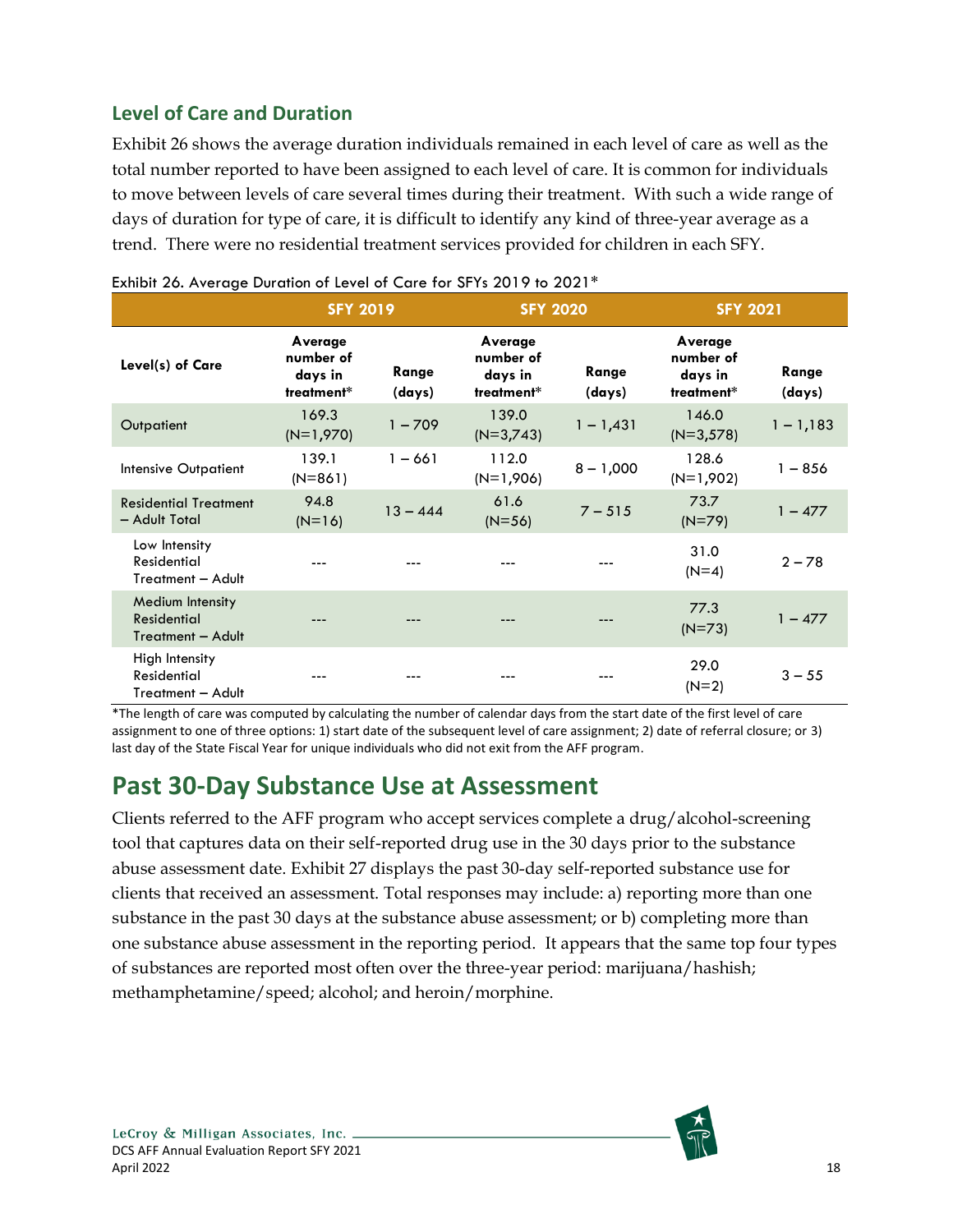| $27.11011$ $27.1111$ $38.11$ $18.10$ $18.100$ $18.100$ $18.100$ $18.100$ $18.100$ $18.100$ $18.100$ $18.100$ $18.100$ $18.100$ $18.100$ $18.100$ $18.100$ $18.100$ $18.100$ $18.100$ $18.100$ $18.100$ $18.100$ $18.100$ $18.$ | <b>SFY 2019</b> | <b>SFY 2020</b> | <b>SFY 2021</b> |
|--------------------------------------------------------------------------------------------------------------------------------------------------------------------------------------------------------------------------------|-----------------|-----------------|-----------------|
| <b>Categories of Substances</b>                                                                                                                                                                                                | %               | $\%$            | %               |
| Marijuana / Hashish                                                                                                                                                                                                            | 39%             | 54%             | 52%             |
| Methamphetamine / Speed                                                                                                                                                                                                        | 36%             | 48%             | 45%             |
| Alcohol                                                                                                                                                                                                                        | 25%             | 36%             | 37%             |
| Heroin / Morphine                                                                                                                                                                                                              | 12%             | 15%             | 13%             |
| Cocaine / Crack                                                                                                                                                                                                                | 8%              | 13%             | 12%             |
| Other Opiates / Synthetics                                                                                                                                                                                                     | 6%              | 11%             | 15%             |
| Benzodiazepines (CNS depressants)                                                                                                                                                                                              | $1\%$           | 2%              | 2%              |
| Other stimulants (i.e., a stimulant other than methamphetamine/speed or<br>cocaine/crack)                                                                                                                                      | $1\%$           | $1\%$           | $1\%$           |
| Other Drugs (i.e., a drug not included in the other categories provided)                                                                                                                                                       | $1\%$           | $1\%$           | $< 1\%$         |
| Other sedatives/ tranquilizers (CNS depressants) (i.e., a<br>sedative/tranquilizer not represented in the other provided categories)                                                                                           | $1\%$           | $1\%$           | $1\%$           |
| <b>Inhalants</b>                                                                                                                                                                                                               | $1\%$           | $1\%$           | $1\%$           |
| Hallucinogens                                                                                                                                                                                                                  | $1\%$           | 2%              | 1.6%            |

#### <span id="page-25-2"></span>Exhibit 27. AFF Self-Reported Substance Use, SFYs 2019 to 2021

## <span id="page-25-0"></span>**Treatment and Service Delivery**

### <span id="page-25-1"></span>**Receipt of Services**

All the following criteria must be met for a unique individual to be identified as "receiving AFF services":

- 1. Assessment conducted;
- 2. Level of Care assigned; and
- 3. Attended at least one counseling session (individual, group, family, or couples counseling).

Exhibit 28 illustrates the number of unique individuals who received AFF services in SFYs 2019 to 2021, including a breakdown to show new and continuing clients. For each year, most clients served are those referred during that specific fiscal year. Total unique clients receiving Individual, Group, Family and or Couples Counseling for each year: SFY 2019 n=2,153 unique clients; SFY 2020 n=3,435 unique clients; and SFY 2021 n=4, 108 unique clients.

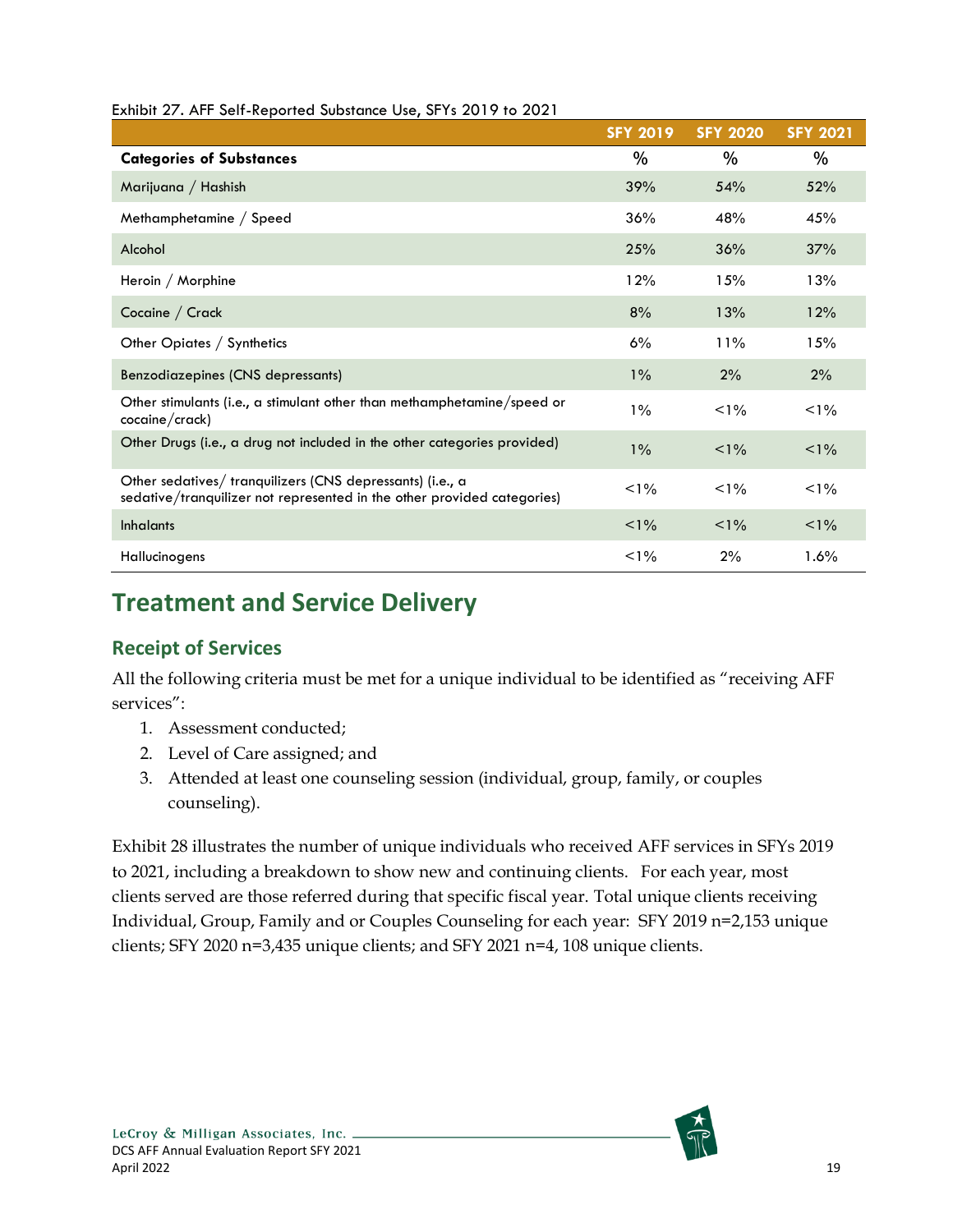|                                                                                               | <b>SFY 2019</b> |         | <b>SFY 2020</b> |       | <b>SFY 2021</b> |         |
|-----------------------------------------------------------------------------------------------|-----------------|---------|-----------------|-------|-----------------|---------|
|                                                                                               | $n^*$           | %       | $n^*$           | $\%$  | $n^*$           | %       |
| New Unique Individuals Served<br>in each State Fiscal Year                                    | 1,043           | 48.4%   | 2,864           | 83.4% | 2,688           | 65.4%   |
| <b>Continuing Unique Individuals</b><br>Served                                                | 1,087           | 50.5%   | 518             | 15.1% | 1,169           | 28.5%   |
| Unique Individuals with Both<br>New and Continuing Referrals<br>Served**                      | 23              | $1.1\%$ | 53              | 1.5%  | 251             | $6.1\%$ |
| <b>Total New and Continuing</b><br><b>Unique Individuals Receiving</b><br><b>AFF Services</b> | 2,153           | 100%    | 3,435           | 100%  | 4,108           | 100%    |

#### <span id="page-26-0"></span>Exhibit 28. AFF Clients Receiving Treatment Services in SFYs 2019 to 2021

\*"Unique individuals" refers to individuals with an active referral in the AFF program during the relevant fiscal year. For those with more than one referral, referrals were deduplicated for analysis.

\*\*These individuals have at least one continuing referral that was made prior to SFY 2020 - 2021, their referral closed, and then they received one or more new referral(s) in SFY 2020 - 2021.

Exhibit 29 breaks down the number of unique individuals who received treatment services in SFYs 2019 to 2021 by types of counseling services provided. Clients may have received more than one type of counseling but are never counted more than once for each service type. For the three-year period, it appears that individual and group type counseling are provided most often; on average accounting for 91% of all types of services each year.

|                                | <b>SFY 2019</b> |         | <b>SFY 2020</b> |         | <b>SFY 2021</b> |       |
|--------------------------------|-----------------|---------|-----------------|---------|-----------------|-------|
|                                | n               | $\%$    | n               | $\%$    | n               | %     |
| Individual Counseling          | 756             | 27%     | 2,661           | 45%     | 3,319           | 49%   |
| Group Counseling               | 1,358           | 48%     | 2,797           | 47%     | 3,322           | 49%   |
| <b>Family Counseling</b>       | 719             | 25%     | 43              | $< 1\%$ | 21              | $1\%$ |
| <b>Couples Counseling</b>      | $\overline{2}$  | $< 1\%$ | 463             | 8%      | 88              | $1\%$ |
| <b>Total Count of Services</b> | 2,835           | 100%    | 5,964           | 100%    | 6,750           | 100%  |

<span id="page-26-1"></span>Exhibit 29. Percentage of Individual, Group, Family and Couples Counseling Services provided in SFYs 2019 to 2021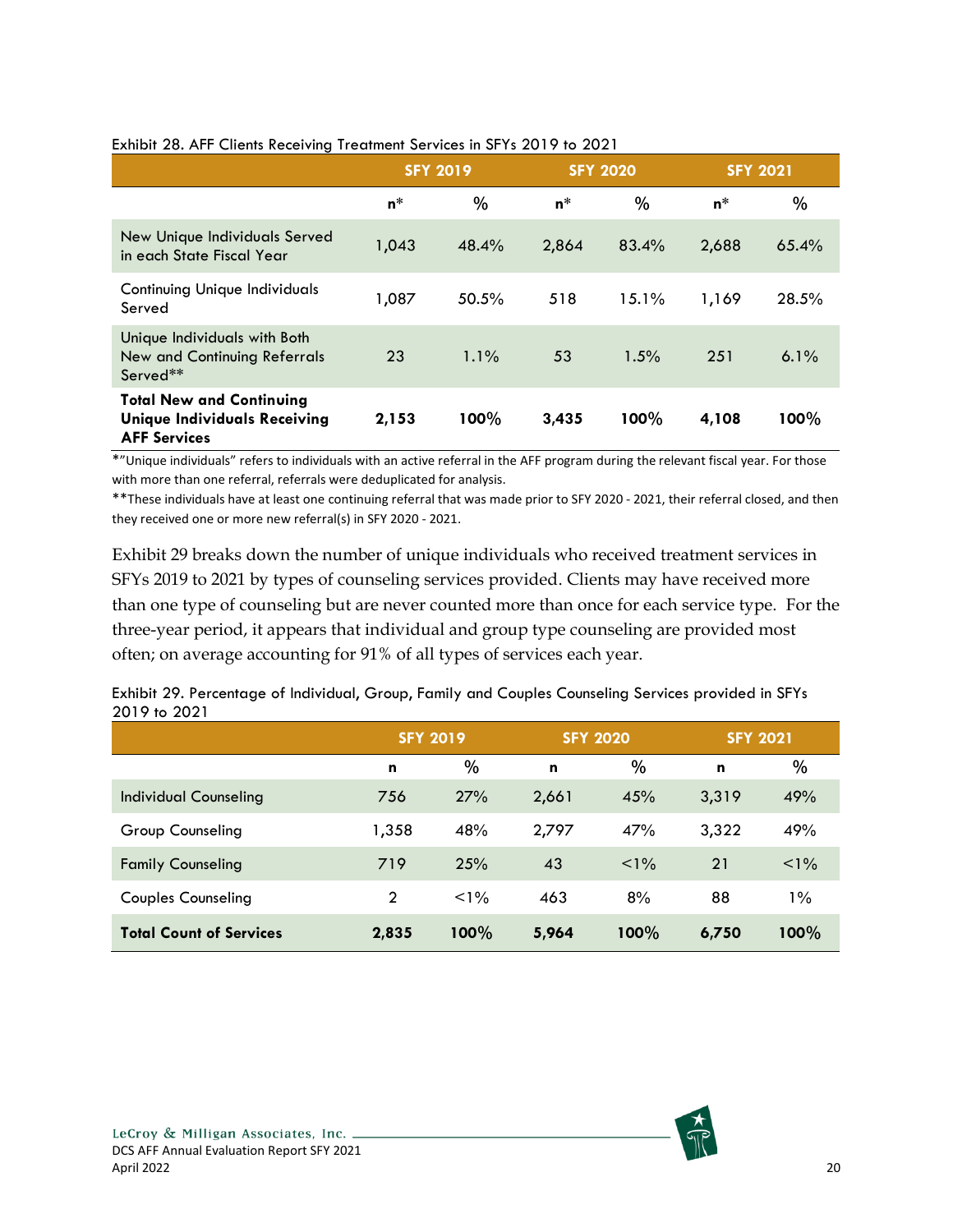Exhibit 30 shows the number and types of Auxiliary and/or Concrete supportive services provided per unique client in SFYs 2019, 2020 and 2021. The total numbers of unique clients that received Auxiliary and or Concrete Support Services for each year are 4,930 in SFY 2019, 5,712 in SFY 2020, and 5,557 in SFY 2021. For the three-year period, an average of 5,400 AFF clients received these types of services. This indicates that most of the AFF clients are receiving some of these types of services. Exhibit 30 shows a count of services for each service type provided to unique clients at least once, indicating that each client may have received more than one type of Auxiliary and or Concrete service.

The majority of clients received some form of informal services indicated by the high percentage of "Other" in the type of supportive services categories, such as case management. It is possible that some of these differences in proportions of service types reported from year to year may be due to revisions in the way AFF providers categorize and record the types of service data. In addition, this may vary at each individual AFF provider site level. Working with providers to more reliably report on these Auxiliary / Concrete types of service category is recommended for the next annual reporting period.

|                                   |        | . .<br><b>SFY 2019</b> |        | <b>SFY 2020</b> |       | <b>SFY 2021</b> |
|-----------------------------------|--------|------------------------|--------|-----------------|-------|-----------------|
|                                   | n      | %                      | n      | %               | n     | %               |
| Parenting                         | 2,492  | 22%                    | 178    | 2%              | 321   | 3%              |
| Job Readiness/Employment          | 141    | $1\%$                  | 140    | $1\%$           | 177   | 2%              |
| <b>Mental Health Services</b>     | 849    | 7%                     | 2,670  | 25%             | 2,633 | 27%             |
| <b>Medical Services</b>           | 157    | $1\%$                  | 1,890  | 18%             | 834   | 9%              |
| <b>Domestic Violence Services</b> | 3      | $1\%$                  | 57     | $1\%$           | 76    | $1\%$           |
| <b>Crisis Services</b>            | 3,373  | 29%                    | 63     | $1\%$           | 80    | $1\%$           |
| <b>Basic Life Needs</b>           | 602    | 5%                     | 712    | 7%              | 107   | $1\%$           |
| Other                             | 3,870  | 34%                    | 4,985  | 47%             | 5,501 | 57%             |
| <b>Total Count of Services</b>    | 11,487 | 100%                   | 10,695 | 100%            | 9,729 | 100%            |

<span id="page-27-0"></span>

|  | Exhibit 30. Percentage of Auxiliary and Concrete Supportive Services provided in SFYs 2019 to 2021 |  |  |  |  |
|--|----------------------------------------------------------------------------------------------------|--|--|--|--|
|--|----------------------------------------------------------------------------------------------------|--|--|--|--|

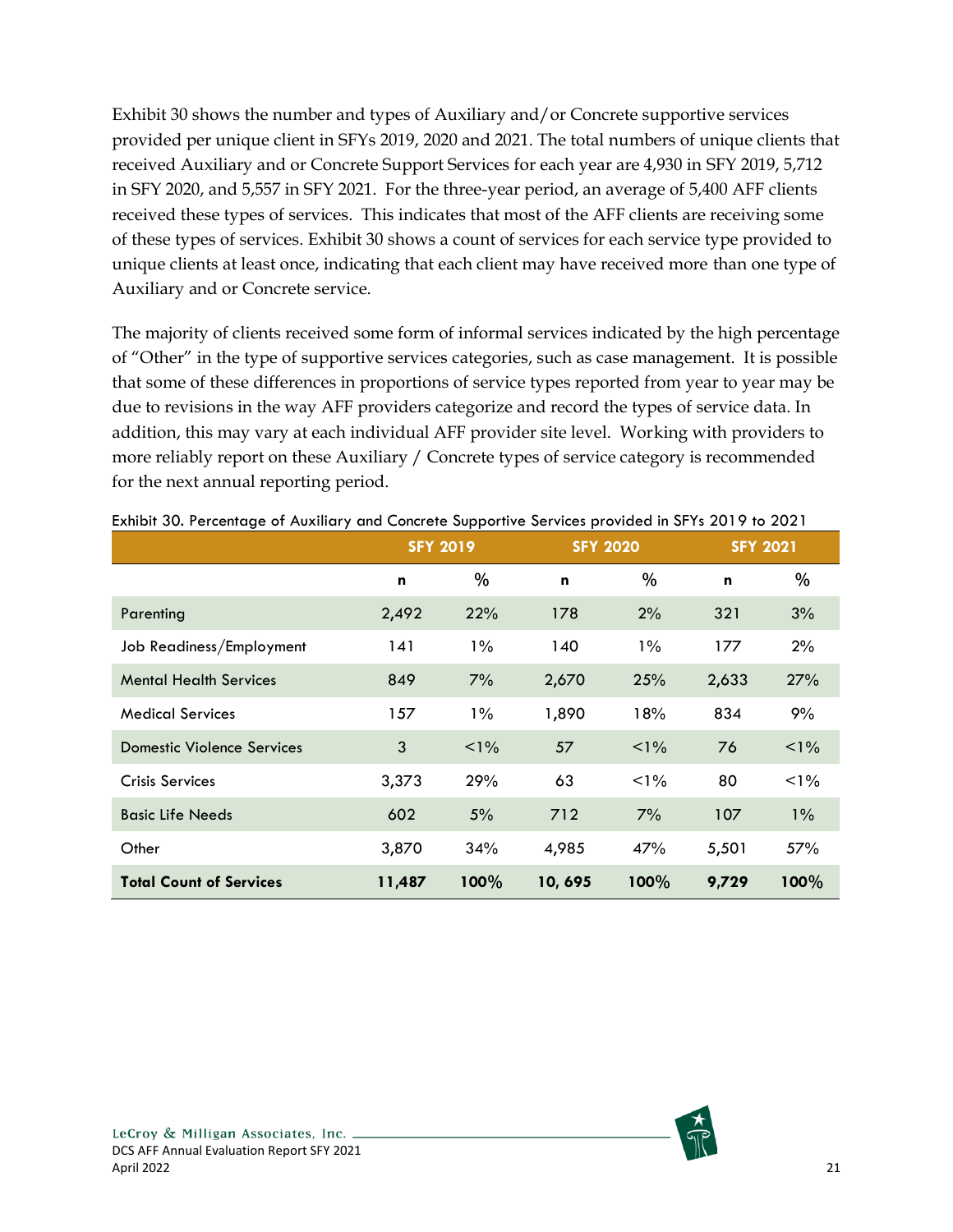### <span id="page-28-0"></span>**Drug Test Referral Outcomes**

As described in the first Exhibit, AFF Flow of Services, clients are required to complete an initial drug test within two days of their assessment and complete a minimum number of subsequent drug tests during treatment according to the following schedule (Exhibit 31):

<span id="page-28-1"></span>

| Exhibit 31. Drug Testing Schedule<br><b>Number of Days Client Has Been Enrolled</b> | <b>Drug Testing Schedule</b> |
|-------------------------------------------------------------------------------------|------------------------------|
| 0-60 Days                                                                           | 2x/Week                      |
| $61-120$ Days                                                                       | 1x/Week                      |
| $121 + days$                                                                        | $1x/M$ onth                  |

Exhibit 32 displays the outcomes of drug test attempts during SFYs 2019 to 2021. Exhibit 33 illustrates the results of the drug tests completed. Over a three-year period, it appears that of the total number of drug test attempted, approximately 57% are completed. As illustrated in Exhibit 33, of those drug tests completed, approximately 7 out 10 tests are found to be negative – no drugs detected.

| <b>Fiscal Year</b>                               | <b>SFY 2019</b> |                                 | <b>SFY 2020</b> |                                   | <b>SFY 2021</b> |                                 |
|--------------------------------------------------|-----------------|---------------------------------|-----------------|-----------------------------------|-----------------|---------------------------------|
|                                                  | $n^*$           | % of drug<br>tests<br>attempted | n*              | $%$ of drug<br>tests<br>attempted | $n^*$           | % of drug<br>tests<br>attempted |
| No call/no show<br>for testing                   | 42,098          | 42.0%                           | 38,001          | 38.9%                             | 37,099          | 47.1%                           |
| Client refused                                   | 24              | $< 1\%$                         | 43              | $< 1\%$                           | 407             | $1\%$                           |
| Cancelled for<br>reason beyond<br>client control | 173             | $< 1\%$                         | 371             | $< 1\%$                           | 333             | $< 1\%$                         |
| Drug tests<br>completed of<br>those attempted    | 57,857          | 57.8%                           | 59,277          | 60.7%                             | 40,881          | 51.9%                           |
| Total                                            | 100,152         | 100%                            | 97,692          | 100%                              | 78,720          | 100%                            |

#### <span id="page-28-2"></span>Exhibit 32. Drug Test Attempts, SFYs 2019 to 2021

\*Includes new and continuing clients. Where more than one drug screen was performed in a single day, duplicates were removed.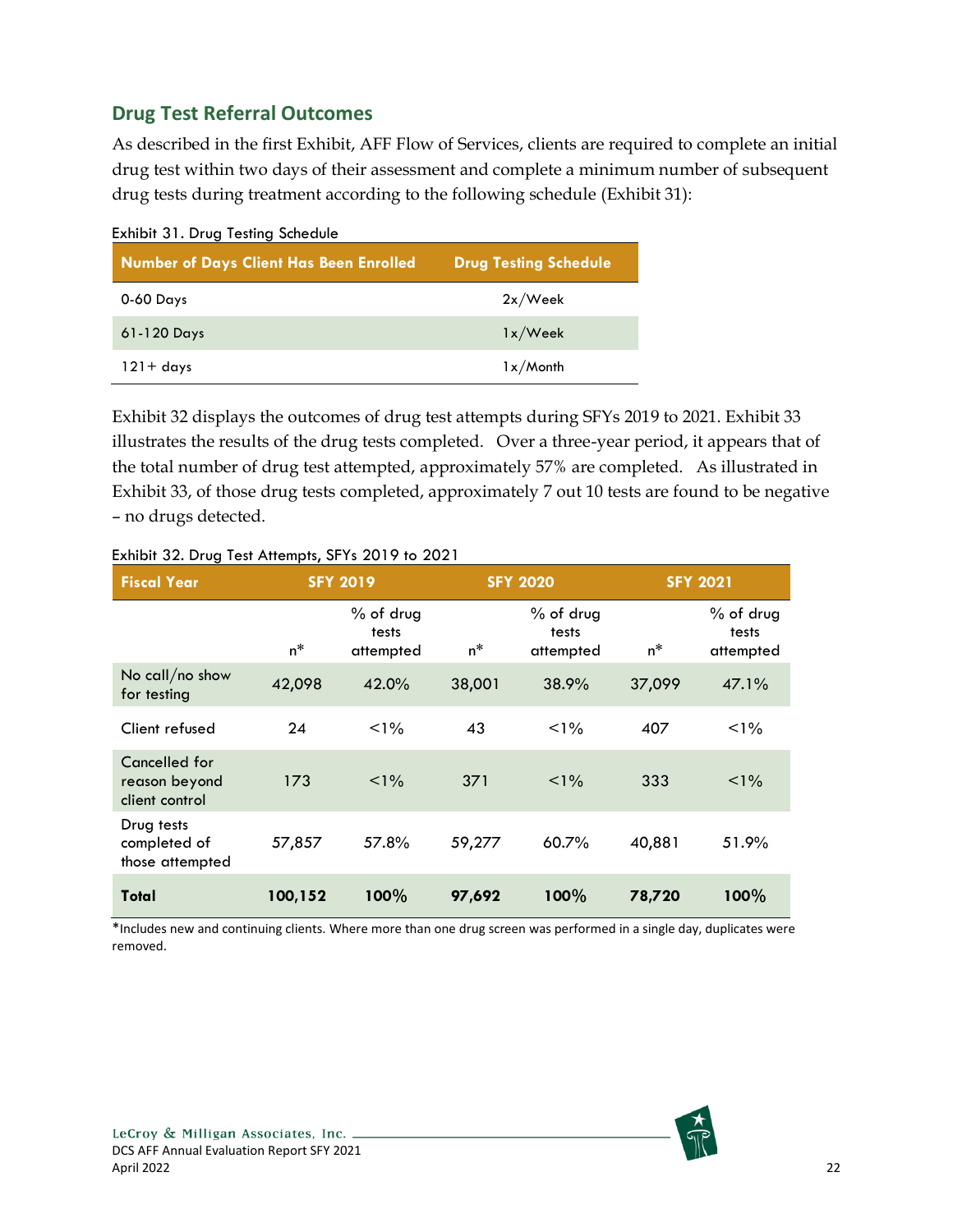#### <span id="page-29-1"></span>Exhibit 33. Drug Test Results for SFYs 2019 to 2021

|                                                               | <b>SFY 2019</b> |                                   | <b>SFY 2020</b> |                                   | <b>SFY 2021</b> |                                   |
|---------------------------------------------------------------|-----------------|-----------------------------------|-----------------|-----------------------------------|-----------------|-----------------------------------|
|                                                               | n               | $%$ of drug<br>tests<br>completed | n               | $%$ of drug<br>tests<br>completed | $\mathbf n$     | $%$ of drug<br>tests<br>completed |
| Positive (one or more substances<br>detected on a single day) | 15,327          | 26.5%                             | 15,542          | 26.2%                             | 15,166          | 37.1%                             |
| Negative (no substance<br>detected)                           | 42,197          | 72.9%                             | 43,663          | 73.7%                             | 25,454          | 62.3%                             |
| Awaiting results                                              | 267             | $< 1\%$                           | $\mathbf 0$     | $0.0\%$                           | 62              | $< 1\%$                           |
| Altered specimen/sample                                       | 17              | $< 1\%$                           | 8               | $< 1\%$                           | 23              | $1\%$                             |
| Test indicates allowable<br>substance                         | 49              | $< 1\%$                           | 64              | $1\%$                             | 176             | $< 1\%$                           |
| Total                                                         | 57,857          | 100%                              | 59,277          | $100\%$                           | 40,881          | 100%                              |

# <span id="page-29-0"></span>**Referral Closure**

The data presented in the Referral Closures section includes all new and continuing referrals that closed during each fiscal year, including referrals that did not have an outreach attempt or acceptance of services. Over the three-year period, the percentage of referrals closing due to successfully completing AFF ranges from 13% to 23% each year. The average number of days that a client is actively enrolled in the AFF program each year ranges from 119 to 146 days. The average time enrolled, 119 days, was the same for SFY 2020 and SFY 2021.

Referrals closed during each fiscal year successfully completing AFF:

- For SFY 2019: 13% (n=814)
- For SFY 2020: 23% (n=2,089)
- For SFY 2021: 14% (n=1,120)

Time that an AFF referral is open – actively enrolled in program:

- SFY 2019: 146 days on average for the year
- SFY 2020: 119 days on average for the year
- SFY 2021: 119 days on average for the year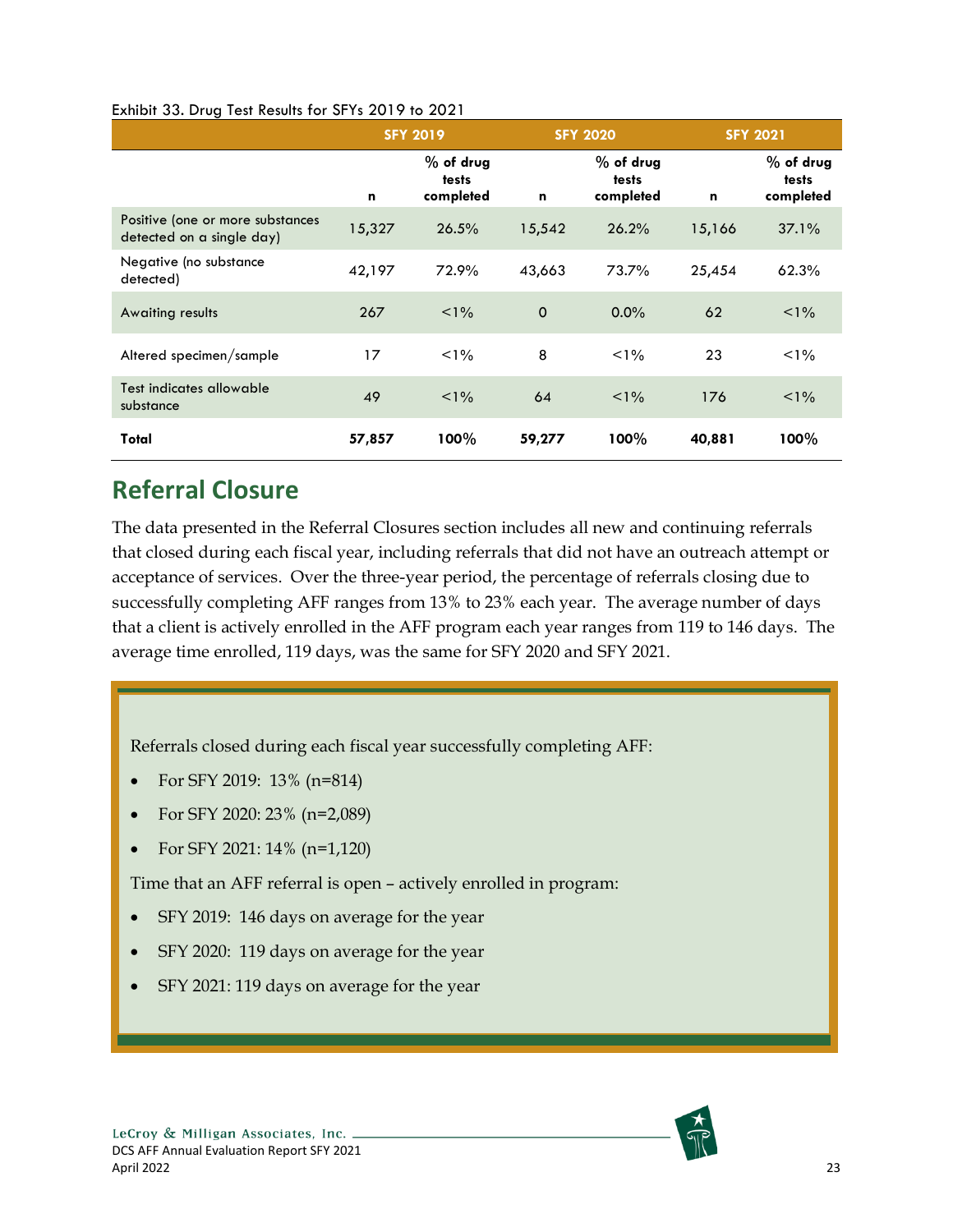## <span id="page-30-0"></span>**Referral Closure Reasons**

Exhibit 34 shows the reported reasons that referrals closed during SFYs 2019 to 2021. Any case closure counts identified as an error are not included in the closure reason reporting. New closure reasons were added for SFY 2021. Consistently over the three-year period most closures occur due to providers not able to locate clients and or clients discontinue services before program completion.

|                                                                                      |       | <b>SFY 2019</b> |       | <b>SFY 2020</b> |                | <b>SFY 2021</b> |
|--------------------------------------------------------------------------------------|-------|-----------------|-------|-----------------|----------------|-----------------|
| <b>Closure Reason</b>                                                                | n     | %               | n     | %               | n              | $\%$            |
| No SA problem identified                                                             | 587   | 9.1%            | 373   | 4.2%            | 661            | 6.4%            |
| Refused services at initial referral or<br>assessment                                | 621   | 9.7%            | 25    | $< 1\%$         | 527            | 5.1%            |
| Unable to locate for initial outreach                                                | 1,213 | 18.9%           | 1,291 | 14.6%           | 1,125          | 10.9%           |
| Unable to locate for intake                                                          | 1,620 | 25.2%           | 1,411 | 16.0%           | 881            | 8.5%            |
| Unable to locate (Post-intake)                                                       | 190   | 3.0%            | 168   | 1.9%            | 311            | 3.0%            |
| Client discontinued without completing<br>services                                   | 1,020 | 15.9%           | 3,234 | 36.6%           | 2,512          | 25.3%           |
| Moved out of area                                                                    | 91    | 1.4%            | 30    | $< 1\%$         | 84             | $< 1\%$         |
| Incarcerated                                                                         | 92    | 1.4%            | 40    | $< 1\%$         | 52             | $1\%$           |
| <b>Client Passed Away</b>                                                            | 9     | $1\%$           | 14    | $1\%$           | $\bf 8$        | $< 1\%$         |
| Completed AFF at the conclusion of<br><b>Substance Abuse Treatment</b>               | 649   | 10.1%           | 1,330 | 15.1%           | 725            | 7.0%            |
| Completed AFF at the conclusion of<br><b>Recovery Maintenance</b>                    | 165   | 2.6%            | 759   | 8.6%            | 395            | 3.8%            |
| No closure reason reported                                                           | 162   | 2.5%            | 154   | 1.7%            | 454            | 4.4%            |
| Client Refused Service after Intake but<br>before Assessment                         | ---   | ---             | ---   |                 | 56             | $< 1\%$         |
| <b>Client Refused Service after Assessment</b><br>but before Treatment               | ---   | ---             | ---   |                 | 25             | $1\%$           |
| <b>Referred to Substance Use Awareness</b><br>Services and did not complete services | ---   | ---             | ---   |                 | $\overline{7}$ | $1\%$           |
| <b>Completed Substance Use Awareness</b><br>Services                                 | $---$ | ---             | ---   | $---$           | 10             | $1\%$           |
| No longer parent in case                                                             | ---   | ---             | ---   | ---             | 23             | $< 1\%$         |
| <b>Total Cases Closed</b>                                                            | 6,419 | 100%            | 8,829 | 100%            | 7,956          | 100%            |

<span id="page-30-1"></span>Exhibit 34. Case Closure Reasons for SFYs 2018 to 2020

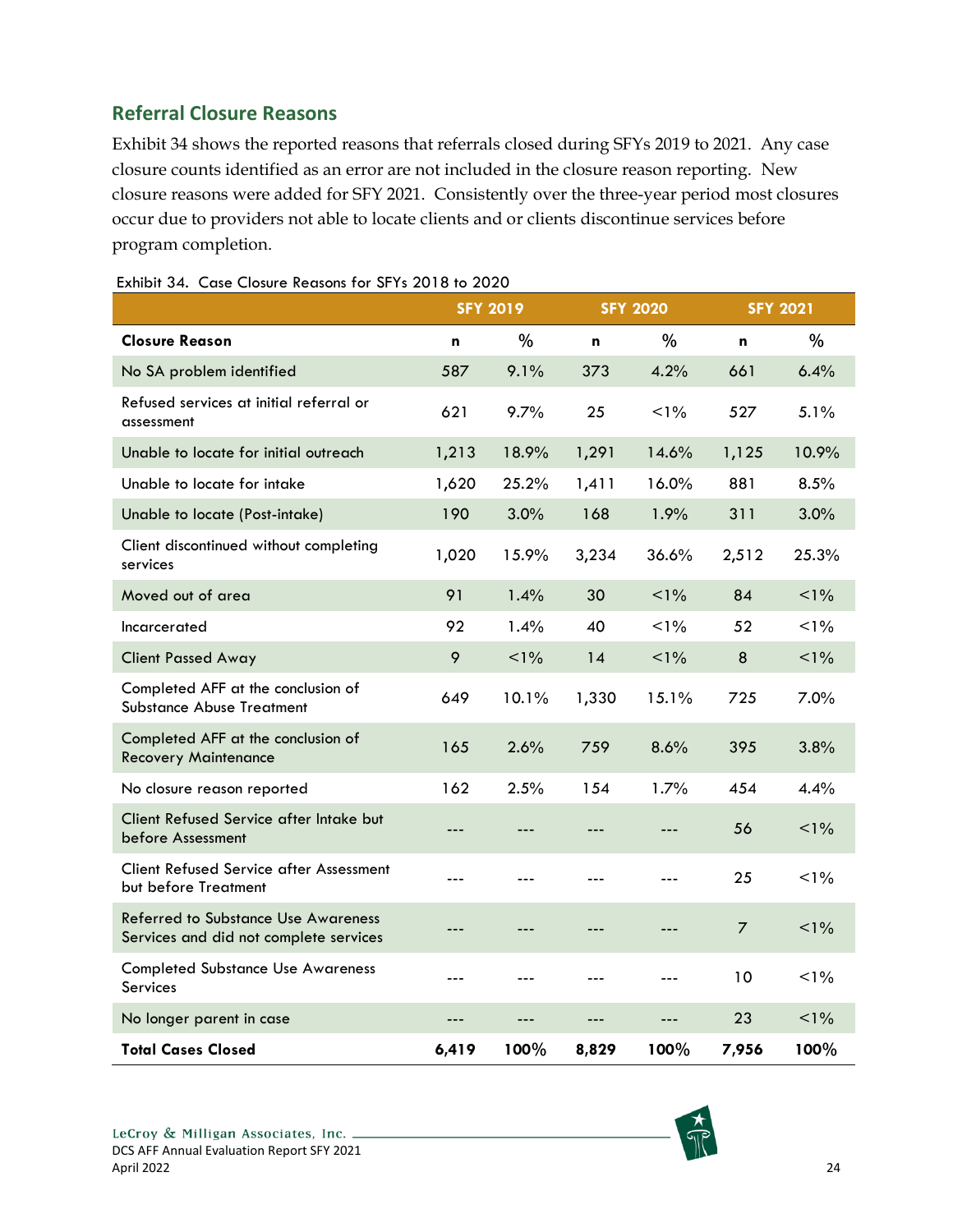## <span id="page-31-0"></span>**Level of Care at Closure**

AFF program policy requires AFF providers to document levels of care changes for AFF clients throughout the course of their treatment. At closure, available levels of care are the same levels as those available at assessment, with the addition of Recovery Maintenance/Aftercare.

Exhibit 35 displays the level of care at the time of closure for referrals closing in each state fiscal year and reflects the unique individuals who received AFF services in that same fiscal year and whose referral closed at the end of that same fiscal year. The frequencies may include duplicated individuals within each fiscal year. Over the three-year period, most often at closure clients are receiving either outpatient or intensive outpatient level of care type services.

|                                                                                                           |                | <b>SFY 2019</b> |             | <b>SFY 2020</b> | <b>SFY 2021</b> |         |
|-----------------------------------------------------------------------------------------------------------|----------------|-----------------|-------------|-----------------|-----------------|---------|
| <b>Level of Care</b>                                                                                      | n              | $\%$            | $\mathbf n$ | $\%$            | n               | $\%$    |
| Outpatient                                                                                                | 830            | 58.2%           | 1,960       | 57.1%           | 2,107           | 54.8%   |
| Intensive Outpatient                                                                                      | 381            | 26.7%           | 1,072       | 31.2%           | 1,176           | 30.6%   |
| Residential Treatment - Adult                                                                             | $\overline{4}$ | $< 1\%$         | 39          | $< 1\%$         | 39              | $1.0\%$ |
| Residential Treatment - Child with an<br>adult                                                            | $\Omega$       | $0.0\%$         | 0           | $0.0\%$         | 0               | $0.0\%$ |
| <b>Recovery Maintenance</b>                                                                               | 211            | 14.8%           | 361         | 10.5%           | 443             | 11.5%   |
| Substance Abuse Awareness                                                                                 |                |                 |             |                 | 79              | $2.1\%$ |
| Total closed referrals for individuals who<br>received AFF services in each SFY and<br>closed in each SFY | 1,426          | 100%            | 3,432       | 100%            | 3,844           | 100%    |
| Total number of referrals closed in SFY                                                                   | 6,419          | N/A             | 8,829       | N/A             | 7,956           | N/A     |

<span id="page-31-1"></span>Exhibit 35. AFF Level of Care at Time of Case Closure for SFYs 2019 to 2021

The following Exhibit 36 describes how long clients are enrolled in just the Recovery Maintenance level of care. Over the past three years the average time at this level of care appears to vary each year from 139 to 163 days.

<span id="page-31-2"></span>

| Exhibit 36. Recovery Maintenance Level of Care Enrollments and Length of Time in Care for each SFY |  |  |
|----------------------------------------------------------------------------------------------------|--|--|
| 2019 to 2021                                                                                       |  |  |

| <b>2019 Recovery Maintenance</b><br><b>Enrollments and Average</b><br><b>Days in Recovery</b><br><b>Maintenance</b> | <b>2020 Recovery Maintenance</b><br><b>Enrollments and Average Days</b><br>in Recovery Maintenance | <b>2021 Recovery Maintenance</b><br><b>Enrollments and Average</b><br><b>Days in Recovery</b><br><b>Maintenance</b> |
|---------------------------------------------------------------------------------------------------------------------|----------------------------------------------------------------------------------------------------|---------------------------------------------------------------------------------------------------------------------|
| $n = 517$                                                                                                           | n=764                                                                                              | n=663                                                                                                               |
| Average time in Recovery<br>Maintenance $= 139.1$ days                                                              | Average time in Recovery<br>Maintenance $=162.9$ days                                              | Average time in Recovery<br>Maintenance $=$ 147.8 days                                                              |

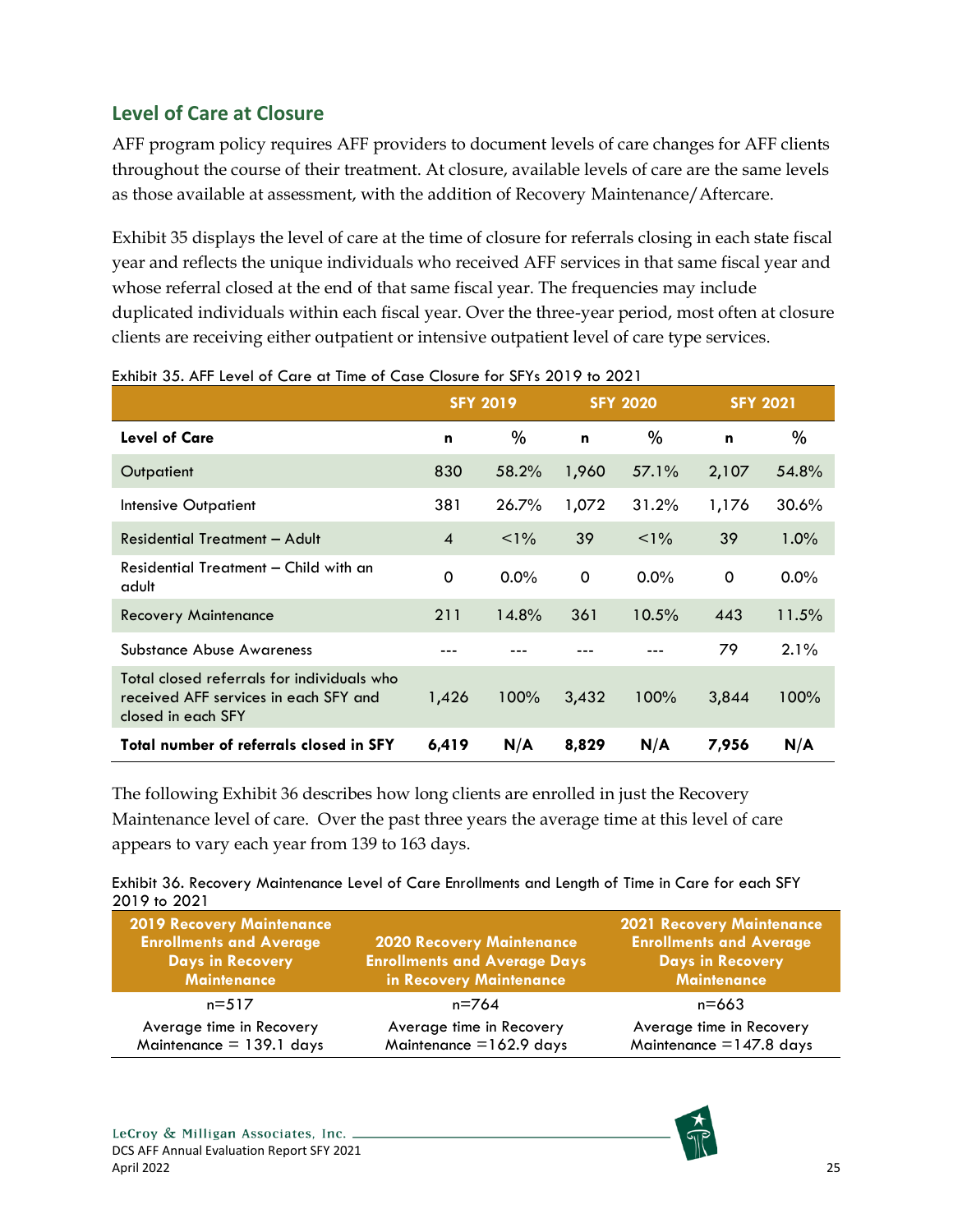# **Employment Status at Assessment and Closure**

Exhibit 37 shows full-time/part-time employment status at assessment and at discharge for individuals who successfully completed the AFF program and those who exited the AFF program before completion during each state fiscal year, 2019 to 2021. Where individuals had more than one referral with closure, only the last instance was included in the analysis. Individuals with a closure reason of "Not in Need of Substance Abuse Treatment" were excluded. Across all three years there is a significant amount of 'unknown' / missing employment data at time of closure, as it is challenging to collect data from clients at the end of the program period and or when a client leaves the program before completion. The reader is cautioned when identifying employment trends from the current data. For each year a larger percentage of those who complete the AFF program are working full and or part time compared to those who do not complete the AFF program.

<span id="page-32-0"></span>

Exhibit 37. Employment Status Distribution at Intake and Closure for Those with a Referral Closed in SFYs 2019 to 2021

<span id="page-32-1"></span>LeCroy & Milligan Associates, Inc. \_ DCS AFF Annual Evaluation Report SFY 2021 April 2022 26

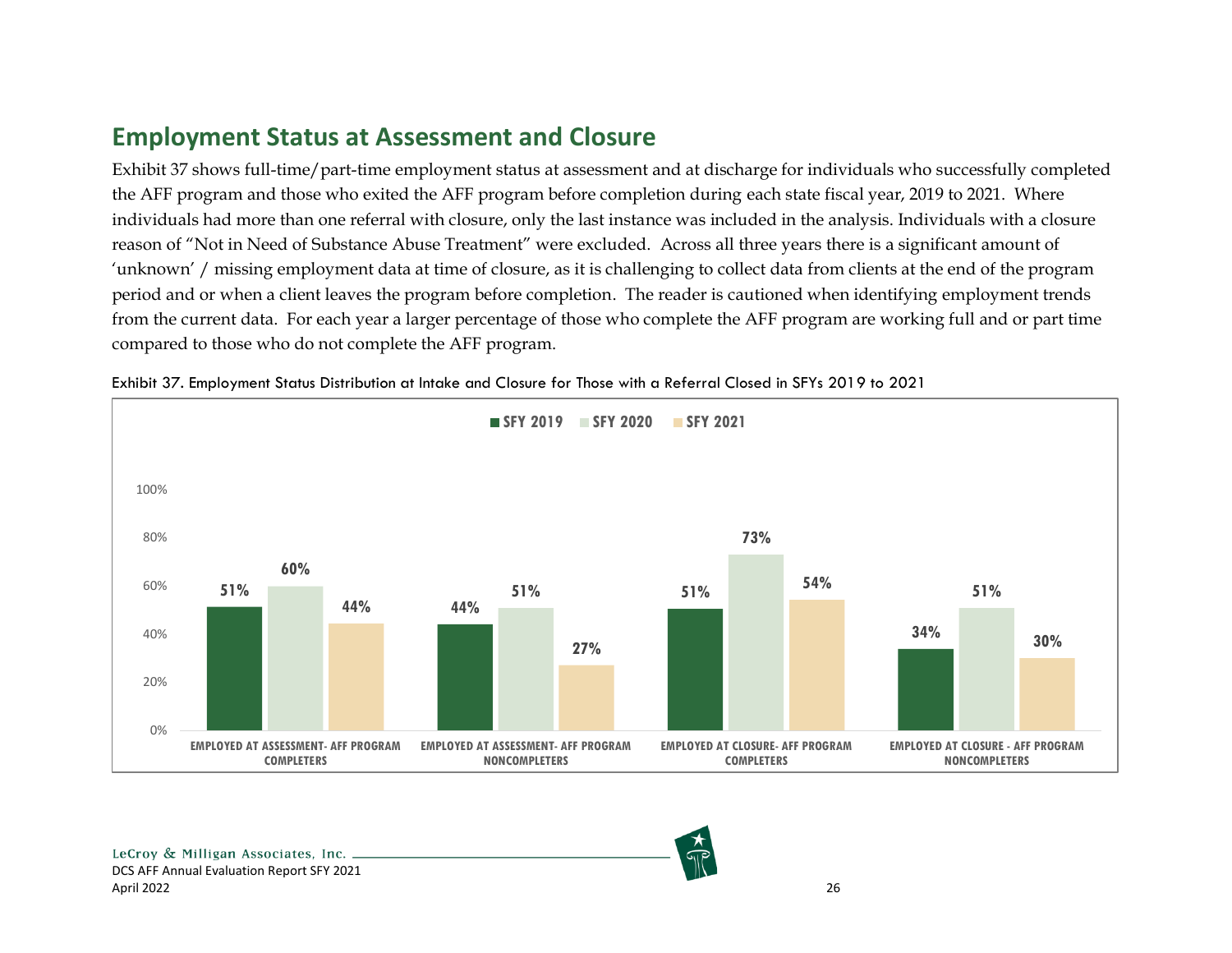# <span id="page-33-0"></span>Outcome Evaluation Results

In this section, the evaluation team describes maltreatment outcomes for AFF program completers and non-completers. The results that are presented are descriptive results only, just reporting on number and percent for each select outcome indicator. The following outcomes should be interpreted with caution, as the differences in outcomes between parents who completed and did not complete the AFF program could be due to many factors, such as between-group differences in education, employment, and other unmeasured characteristics, rather than a result of completing the program. Three-year indicators are presented for the purpose of describing outcomes over a period. For SFY 2019 the results include analysis of data from 7/1/2015 to 6/30/2019; for SFY 2020 analysis of data from 7/1/2016 to 6/30/2020; and for SFY 2021 analysis of data from 7/1/2017 to 6/30/2021.

# <span id="page-33-1"></span>**Maltreatment Outcomes**

To describe the differences between completers' and non-completers' rates of subsequent maltreatment reports and substantiations, the evaluation team analyzed CHILDS and Guardian historical maltreatment report data for all unique individuals who were referred to the AFF program in a four-year period, between July 1, 2017 and June 30, 2021, and subsequently closed by the end of SFY 2021. An individual with a referral that had not been closed by June 30, 2021, regardless of having a previous referral that had closed, was not included in this section. Maltreatment report data was collected up to at least three months after parents' final AFF closure date and for a maximum of four years after parents' final AFF closure date. The "Substantiated" category includes unique individuals who received finalized maltreatment findings of:

- 1) Substantiated; and
- 2) Substantiated Dependency Adjudication.

The "Proposed" category includes unique individuals who received pending maltreatment findings of:

- 1) Proposed Substantiated Perpetrator Deceased;
- 2) Proposed Substantiated Pending Dependency Adjudication;
- 3) Proposed Substantiated;
- 4) Proposed Substantiated Perpetrator Unknown;
- 5) Request Proposed Substantiated; and
- 6) Request Proposed Substantiated Pending Dependency Adjudication.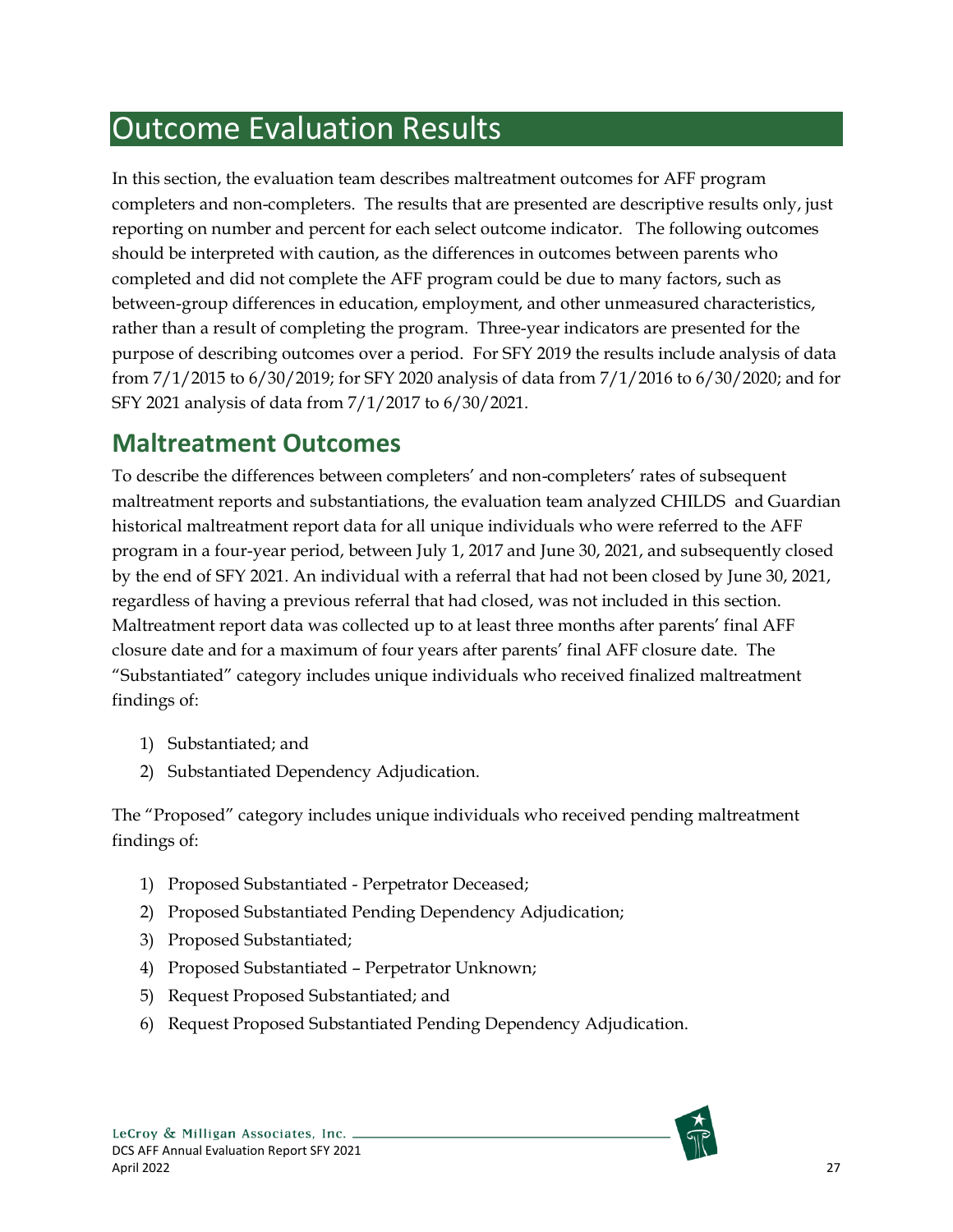The "No Report" category includes data on AFF-referred unique individuals who were not specifically named as an alleged perpetrator in a report of abuse, neglect, or maltreatment to DCS. "Unable to Locate" describes situations in which the child victim could not be located to complete an investigation of abuse, neglect, or maltreatment. "Unsubstantiated" describes when the information gathered during the investigation does not support that an incident of abuse or neglect occurred based upon a probable cause standard. When a unique individual had multiple maltreatment allegations that resulted in different maltreatment findings on or before the AFF referral date, the highest finding level ("Substantiated" being the highest level and "No Report" being the lowest level) was reported in the Pre-Referral and or Post-Referral sections.

### <span id="page-34-0"></span>**Maltreatment Outcomes for AFF Program Completers and Non-Completers**

Exhibit 38 displays the maltreatment outcomes for AFF program completers (n=1,223) and noncompleters (n=5,159), either at the conclusion of Substance Abuse Treatment or Recovery Maintenance. Clients with no substance abuse problem per assessment were removed from the analysis. For this analysis, clients referred to AFF who subsequently did not complete the program for any reason are considered program non-completers. Each year, this data has been analyzed using equivalent time periods. The individuals who did not complete the AFF program closed for one of the following reasons:

- At the time of referral or assessment, the client refused to take part in AFF services.
- The client was incarcerated by the criminal justice system for more than 30 days.
- The client died.
- The client moved out of the area where they were to receive AFF services.
- Providers were unable to locate the client at outreach.
- Providers were unable to locate the client at intake.
- Providers were unable to locate the client post-intake.
- The client discontinued without completing services.

For SFY 2021, prior to program referral, approximately 67% (n=822) program completers had a substantiated or proposed maltreatment report. After program referral, just 4% (n=49) of program completers had a substantiated or proposed maltreatment report. Approximately 72% (n=3,726) of non-completers had a substantiated or proposed maltreatment report prior to AFF referral. After AFF referral, 2% (n=128) of the program non-completers had a substantiated or proposed maltreatment report. For SFY21, it appears as though a slightly smaller proportion  $(2%)$  (n=128) of AFF Program non-completers had a substantiated report at post referral to the program. Overall, for the three-year period, it appears that those who complete the AFF program have less recorded counts of substantiated or proposed maltreatment reports after referral to AFF than those who do not complete the program.

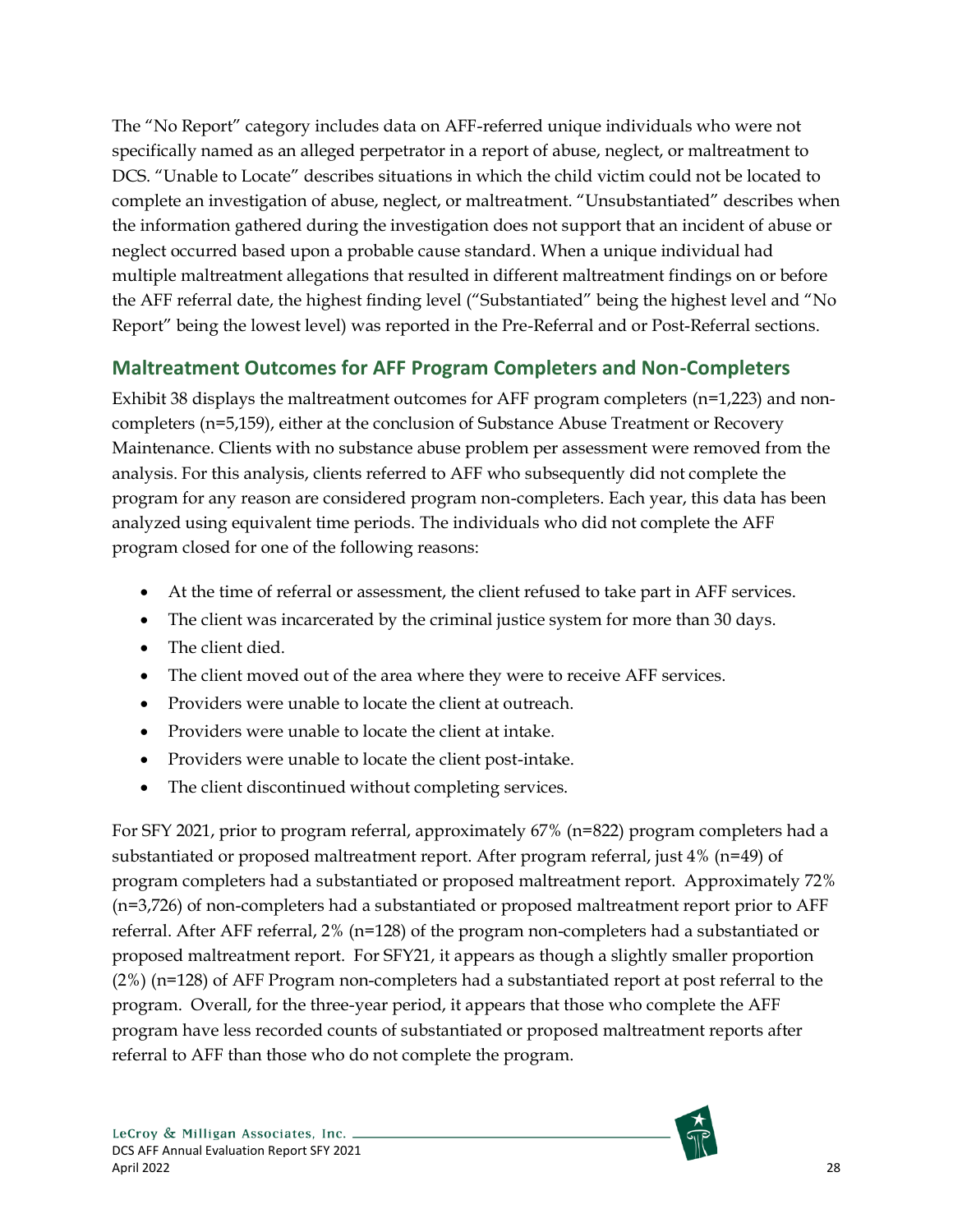



<span id="page-35-1"></span>\*The large decrease in substantiated reports post referral is being analyzed further to determine if data inconsistency may be a contributing factor for SFY 2021 non-completers.

## **Maltreatment Outcomes for AFF Teen Parents**

<span id="page-35-0"></span>To explore child maltreatment outcomes of teen parents, a sub-analysis was conducted for the teen parents referred to the AFF program. Teen parents are identified as those enrolled and 18 years of age or younger. As above, an individual with a referral that had not been closed by June 30, 2021, regardless of having a previous referral that had closed, was not included in this section. In addition, those who "Did Not Need Substance Abuse Treatment" were excluded from the analysis. For SFY 2021, a total of n=24 teen parents completed the AFF program and n=145 teen parents' AFF cases were closed before they completed the program. Due to the low number of teens who participated in AFF, the variance in size between completers and non-completers, and the possible differences in characteristics of these groups (e.g., demographics, motivation, personal circumstances), the findings below should be interpreted with caution. Exhibit 39 displays the maltreatment outcomes for teen parents who completed the program. For SFY 2021, of all the teen program completers (n=24), 65% (n=16) had a substantiated or proposed maltreatment report prior to referral to AFF.

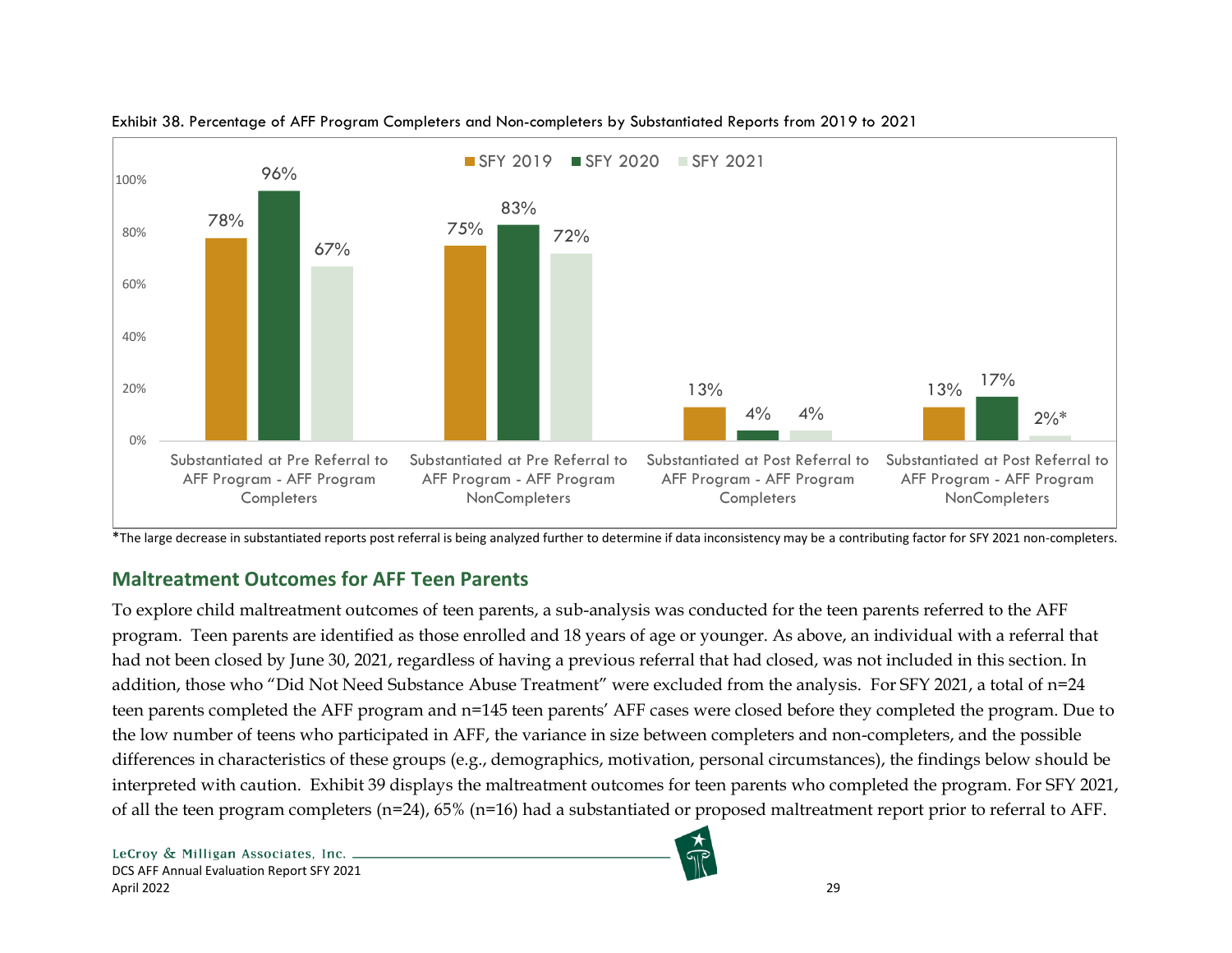After program completion,  $9\%$  (n=2) of these teen program completers received a subsequent maltreatment report. Of all the teens who did not complete the program (n=145), 65% (n=94) had received a substantiated or proposed maltreatment report prior to referral to AFF. After program closure, approximately 1% (n=2) teen non-completers received a subsequent substantiated or proposed maltreatment report.



Exhibit 39. DCS Report Findings Pre-AFF Referral and Post-AFF Referral for Teen Parents Who Completed and Did not Complete the AFF Program for SFYs 2019 to 2021

### <span id="page-36-1"></span>**Maltreatment Outcomes Six Months or More after Successful AFF Program Completion**

<span id="page-36-0"></span>For SFY 2021 the evaluation team analyzed DCS administrative data of unique individuals who were referred after July 1, 2017, and who closed by December 31, 2020, to examine child maltreatment outcomes six months or more after successful program completion. For each fiscal year, a three- and one-half-year period of data is analyzed. Maltreatment report data was collected at least six months after parents' final AFF closure date and for a maximum of four years after parents' final AFF closure date. Exhibit 40 shows that over the past three-years of the individuals who met the criterion above, as low as 3% and as high as 7% have had a substantiated maltreatment report six months or more after program completion. Note - for this finding matching data from DCS reports of maltreatment was found for only n=1, 079 clients.

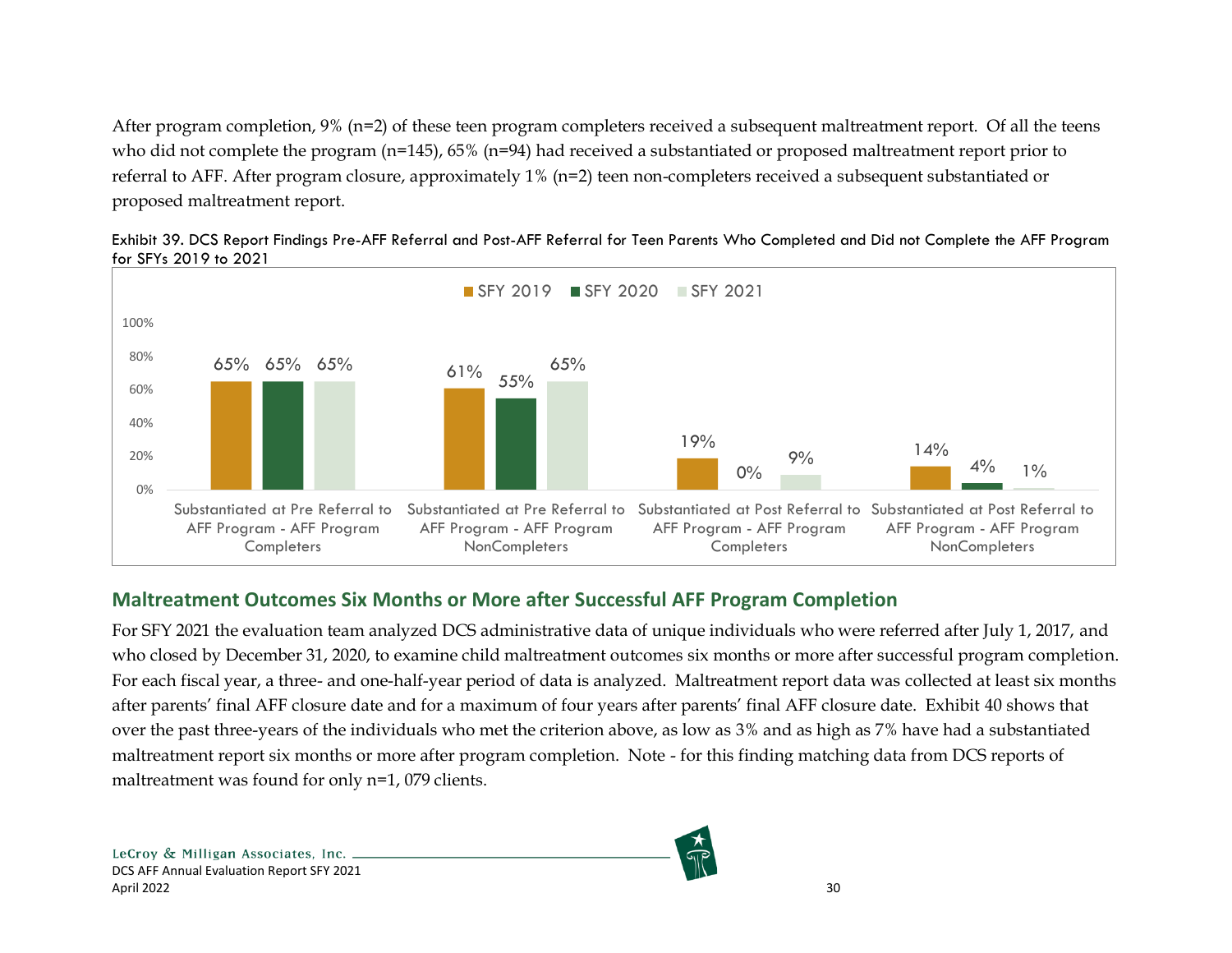<span id="page-37-0"></span>

Exhibit 40. Maltreatment Findings 6 Months or More after Successful AFF Program Completion for SFYs 2019 to SFY 2021

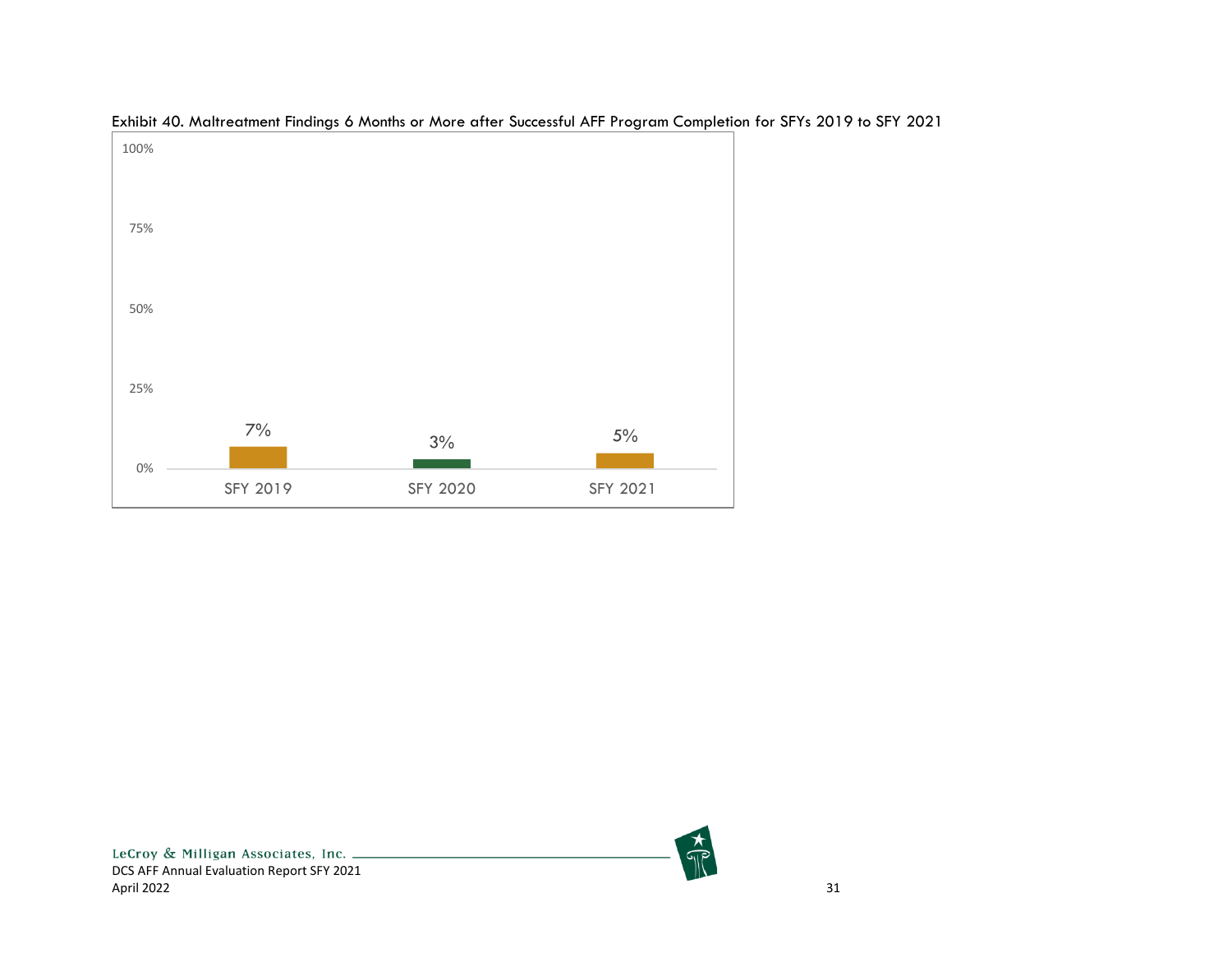### **Maltreatment Outcomes: Other Pertinent Information**

Exhibit 41 displays the child maltreatment findings from reports received before and after the AFF referral for all unique individuals who participated in the AFF program between July 1, 2017, and June 30, 2021, regardless of their closure status, and who were matched in the DCS administrative data system. In SFY 2021 there was an overall trend of a reduced number of child maltreatment reports, before and after AFF referral. 71% of all individuals referred to AFF received one or more substantiated maltreatment reports prior to referral. After being referred to the AFF program, in SFY 2021, 4% of these individuals received one or more additional substantiated or proposed maltreatment reports, and 4% of these individuals who received a subsequent maltreatment report after their AFF closure were re-referred to the AFF program.

<span id="page-38-0"></span>

Exhibit 41. Individuals with Child Maltreatment Reports Before and After AFF Referral, Regardless of Closure Status for SFYs 2019 to 2021

<span id="page-38-1"></span>\*The large decrease in substantiated reports is being analyzed further to determine if data inconsistency may be a contributing factor for SFY 2021.

LeCroy & Milligan Associates, Inc. \_ DCS AFF Annual Evaluation Report SFY 2021 April 2022 32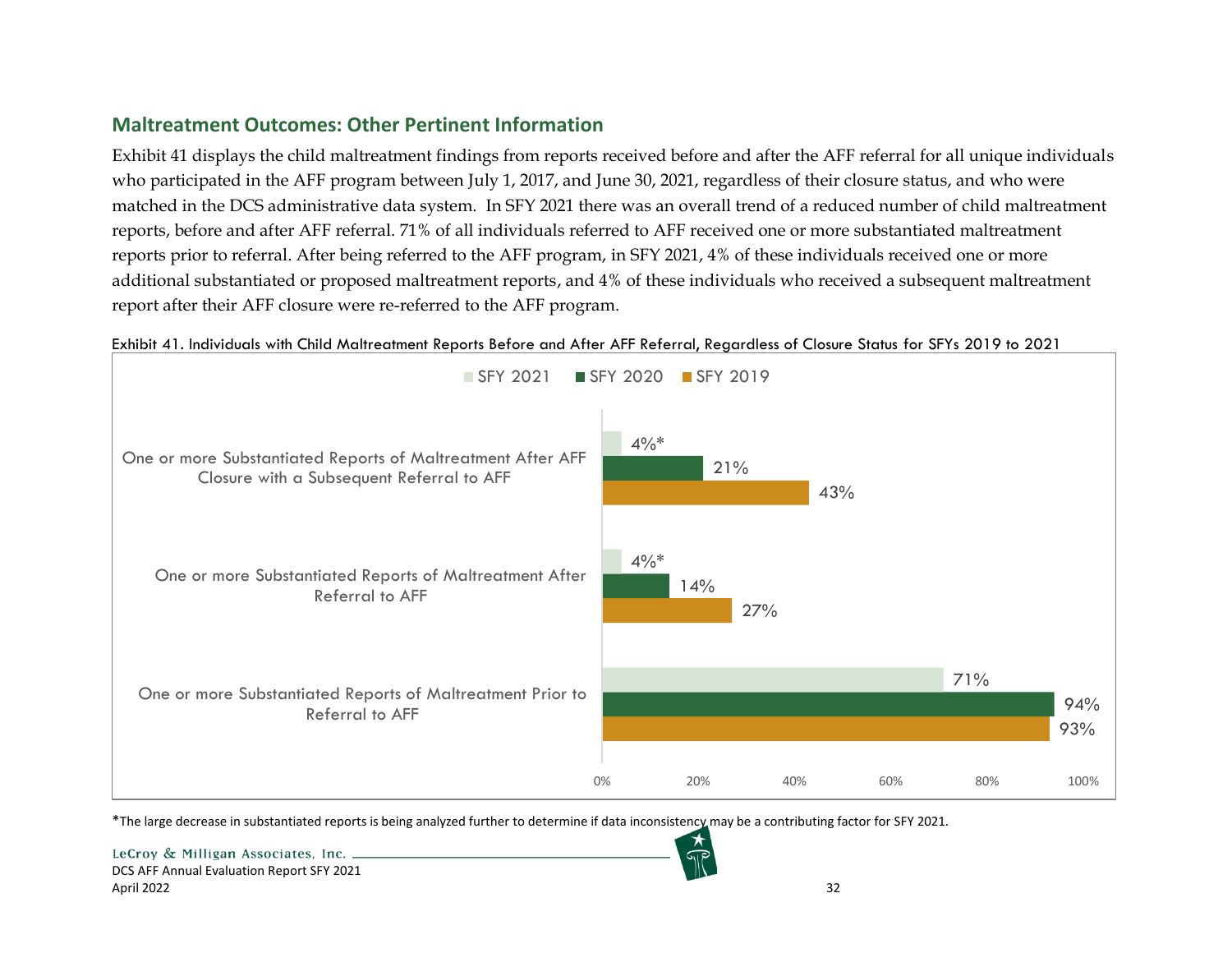# <span id="page-39-0"></span>Conclusions and Recommendations

The Arizona Revised Statutes 8-882, 8-883 and 8-884, which established the AFF program, require an annual program evaluation that is consistent with AFF program goals. The AFF program aims to increase the availability, accessibility, and timeliness of treatment services to improve client recovery outcomes, employment levels, child safety, family stability, and permanency outcomes.

For this year, when data quality allowed, three-year trend data was presented. As previously mentioned, all the results presented in these annual evaluation reports are descriptive, meaning that the data presented is describing a component of AFF and/or an intended outcome area of focus for the AFF program. These results are not intended for making a judgement about the effect of the AFF program on any of the process level or outcome level indicators. The threeyear trend data allows program managers and staff to better understand a result within a period of performance. Consideration is given to how much variation there appears to be from one year to the next over a period of three-years on any single result. While the trend data does not explain why a difference may exist, it can allow for a more comprehensive description of the results.

# <span id="page-39-1"></span>**Referrals to AFF and Acceptance of Services**

For SFY 2021, there were 13% fewer referrals to AFF compared to SFY 2020. Referrals dropped from a total of 2,348 in the first quarter of SFY 2021 to 1,579 in the fourth quarter of SFY 2021. While 89% of the time a first outreach attempt was made to the client within one business day, which is similar performance to the past two years, a much larger proportion (12%) of all referrals in SFY 2021 had no documented attempt at outreach. In SFY 2019 and SFY 2020 less than 5% of referrals had no documented outreach attempt after referral. This can be explored further to identify the reasons for no outreach or lack of documentation of an outreach that occurred.

A lower percentage of clients in SFY 2021 (30%) refused services before program intake, compared to 36% in SFY 2019 and 34% in SFY 2020. The average days between referral and acceptance date, and from first outreach attempt to acceptance has also declined from SFY 2019 to SFY 2021. This finding suggests that providers are more quickly engaging clients to accept services which is critical to intervening earlier if substance abuse is found to be a problem.

# <span id="page-39-2"></span>**Client Demographics**

The demographics of clients are recorded at the time of an assessment, not at the time of referral, which results in less ability to identify significant differences in types of people referred to AFF. It is recommended that client demographic information be collected from DCS Guardian files at the time of referral as well as when the AFF provider conducts an assessment.

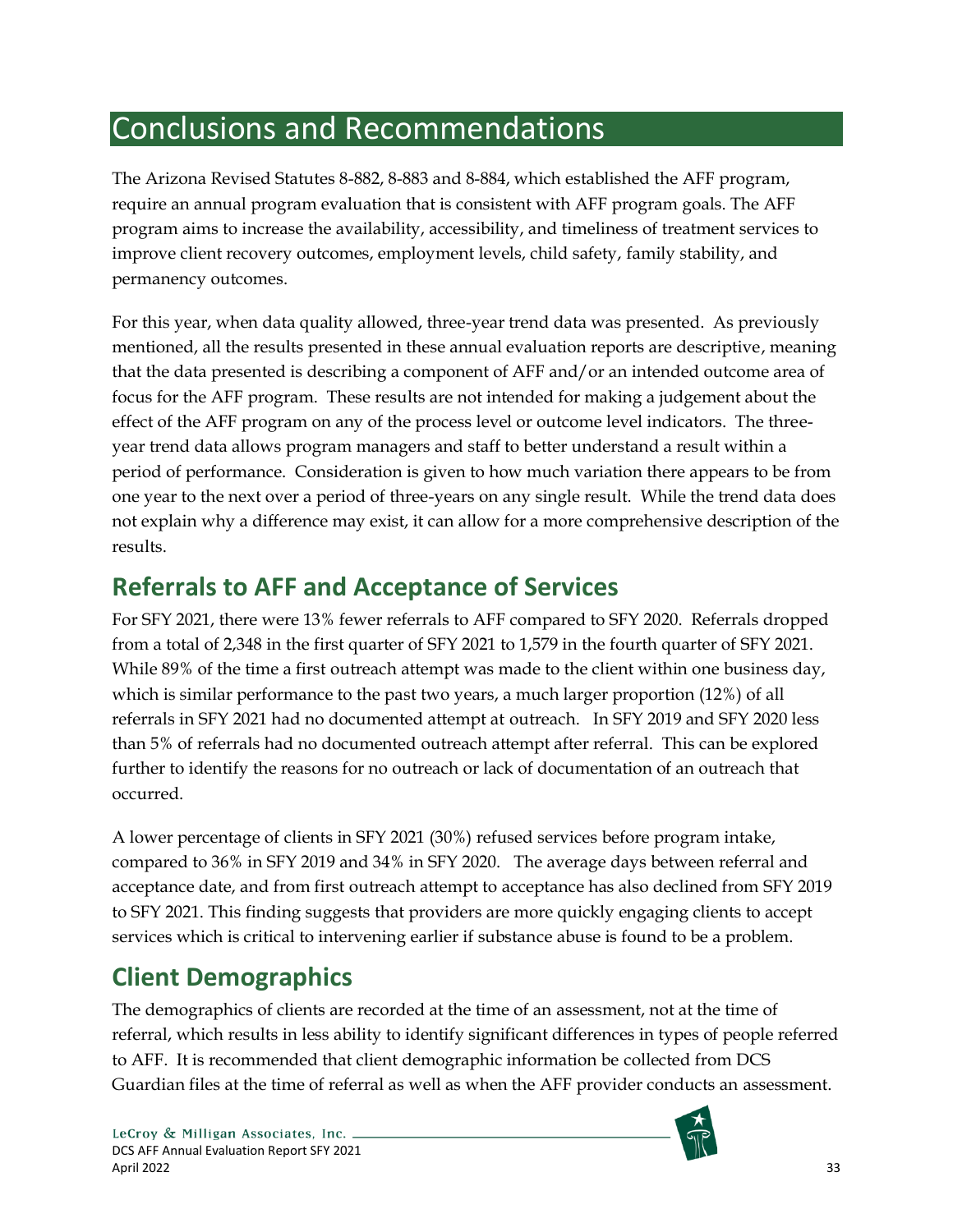Most clients served are between 25 and 45 years of age; there is very little variation in this characteristic from SFY 2019 to SFY 2021. This age range is reflective of the parenting sector of the population. Gender also does not vary over time with at least 60% of the clients who are assessed identified as female. Race and Ethnicity data is being further evaluated, as there appears to be a discrepancy for individuals reporting more than one race.

Most clients, approximately 60%, continue to be located in Maricopa County. Since SFY 2019, on average approximately 15% of AFF clients have less than a high school education. This is significantly higher than the state demographic of just 7% of the adult population with less than high school education<sup>2</sup>. Since SFY 2019, approximately one-third of all AFF clients report being unemployed at assessment. Finally, on average 45% of all AFF clients are reporting a history of domestic violence at the time of assessment. These demographics, which remain fairly stable over time, call attention to the need for DCS staff and AFF providers to continually address racial and social equity issues for clients. In particular, it is important to identify and remove barriers that clients may have to accessing treatment so that more clients have the opportunity to complete the AFF treatment program.

# <span id="page-40-0"></span>**Assessment and Availability of Services**

On average for the past three years, approximately 95% of AFF clients who are referred are assessed to identify a need of substance abuse treatment services. For SFY 2021, there was a large increase in the portion of clients who were not assessed at 11%, compared to just 2% in SFY 2019 and SFY 2020. The average days from acceptance of services to assessment has also increased from 0.7 days in SFY 2019, 2020 to 3.3 days in SFY 2021. These two changes should be further investigated to identify root causes for these differences.

For the three-year period on average only 11% of AFF clients were assessed as not needing substance abuse treatment services. The range has been from 9.6% to 12.8% during this threeyear period. Also of note is that for SFY 2021, 69% of clients were supported by funding from AHCCCS compared to 46% in SFY 2020. This data suggests that most often referrals to AFF are resulting in finding a need for substance abuse treatment services. It is not clear as to why there would be such a large shift in funding source for services as the need for service and the types of people seeking services is so similar year to year.

Three-year trend data illustrates that AFF clients are most often assessed and referred to outpatient or intensive outpatient level of care for treatment. The main type of service provided is outpatient care as on average in the past three years, 65% of all services provided fell into this category. AFF client duration of time in outpatient care ranges from an average of 139 – 169



<sup>2</sup> <https://mapazdashboard.arizona.edu/education/educational-attainment>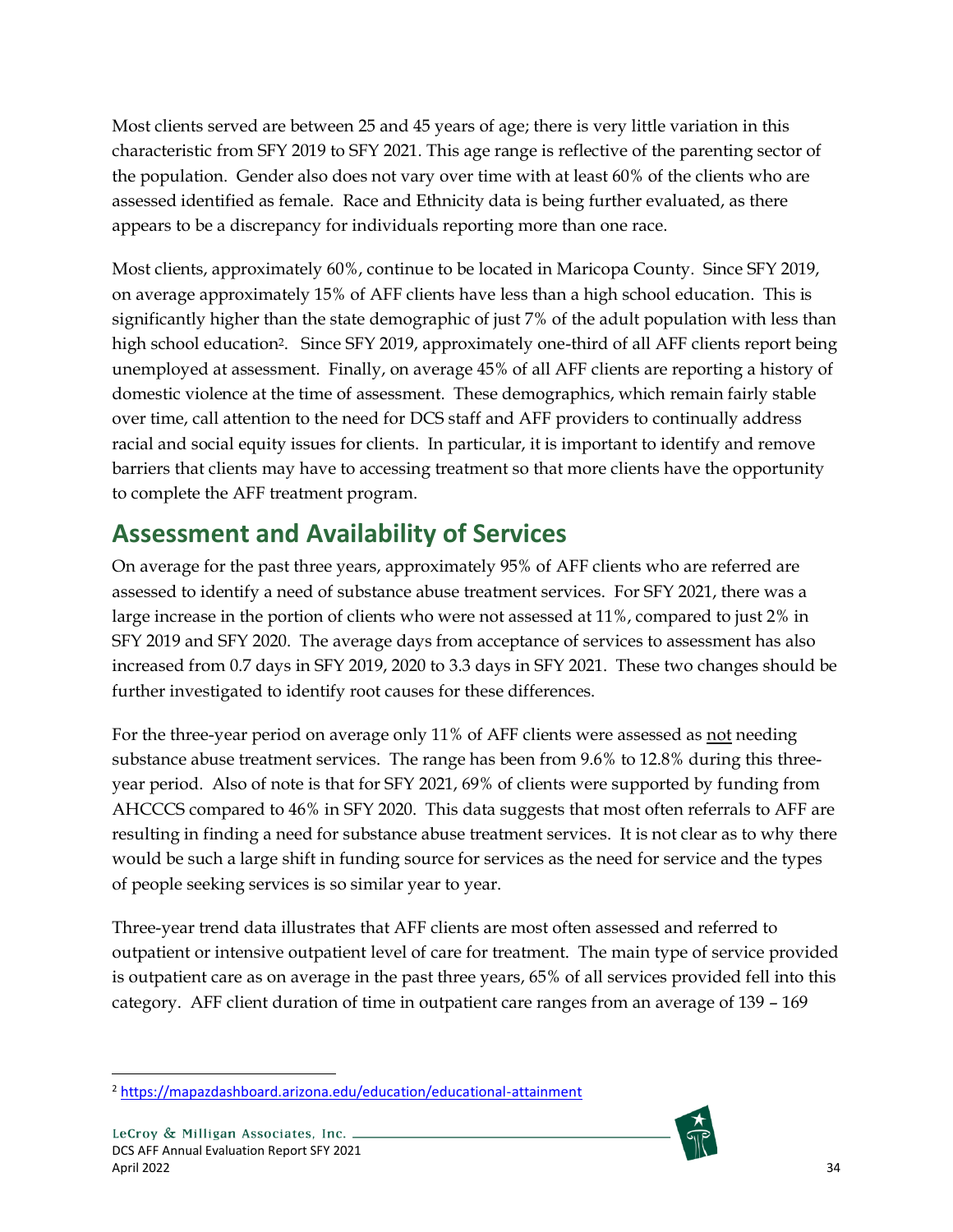days. For SFY 2021, the average duration of time in outpatient care was 146 days, a slight increase from 139 days in SFY 2020.

Of particular note for SFY 2021 is that the total number of new and continuing unique individuals receiving treatment services in AFF increased to 4,108 from 2,153 in SFY 2019 and 3,435 in SFY 2020. The total numbers of unique clients that received Auxiliary and/or Concrete Support Services for each year are 4,930 in SFY 2019, 5,712 in SFY 2020, and 5,557 in SFY 2021. For the three-year period, an average of 5,400 AFF clients received these types of services. Even while there were fewer referrals to AFF in SFY 2021, more clients were served this year than in each of the past two years. A recommendation is to identify what appears to be driving this increase in total clients served each year. During SFY 2021 there were fewer case closures as the year progressed and it may be beneficial to identify with providers the cause of this decline. All point to an increasing need for the AFF program to build capacity in order to continue to serve more and more clients each year.

# <span id="page-41-0"></span>**Accessibility of Services**

Treatment for clients can be paid for by five different funding sources (DCS, AHCCCS, Medicare, private insurance, and tribal funding) based on eligibility. Access to the AFF program is enabled through different funding sources, adhering to the statutory requirement that other available behavioral health coverage be used prior to AFF state funding and that AFF be payer of last resort. Over the past three-years, the majority of AFF clients are supported by AHCCCS and DCS funding. Waitlists for services are not allowed by the program. Data that specifically tracks accessibility of services (e.g., data that shows whether clients can obtain a counseling appointment that fits their schedule) is not available. Repeating from last year, it is recommended that measures be developed to specifically track accessibility of services in the future.

## <span id="page-41-1"></span>**Treatment Completion**

Over the past three years, of all AFF client referrals that were assessed as needing treatment, between 13% - 23% of those clients met their treatment goals and successfully finished treatment. For SFY 2021, 14% of AFF clients successfully completed the program which is less than 23% who successfully completed in SFY 2020. For SFY 2021 the average length of time in AFF has declined to 119 days for the year compared to an average of 146 days in SFY 2019. Consistently over the three-year period most closures occur due to providers not being able to locate clients and or clients discontinuing services before program completion. Progress is being made in this area as not being able to locate client accounted for 22% of closures in SFY 2021, compared to 33% in SFY 2020 and 47% in SFY 2019. It is recommended to work with DCS staff and AFF contracted providers to identify more specifically the root causes that may be driving why 26% of AFF clients are discontinuing services before completion.

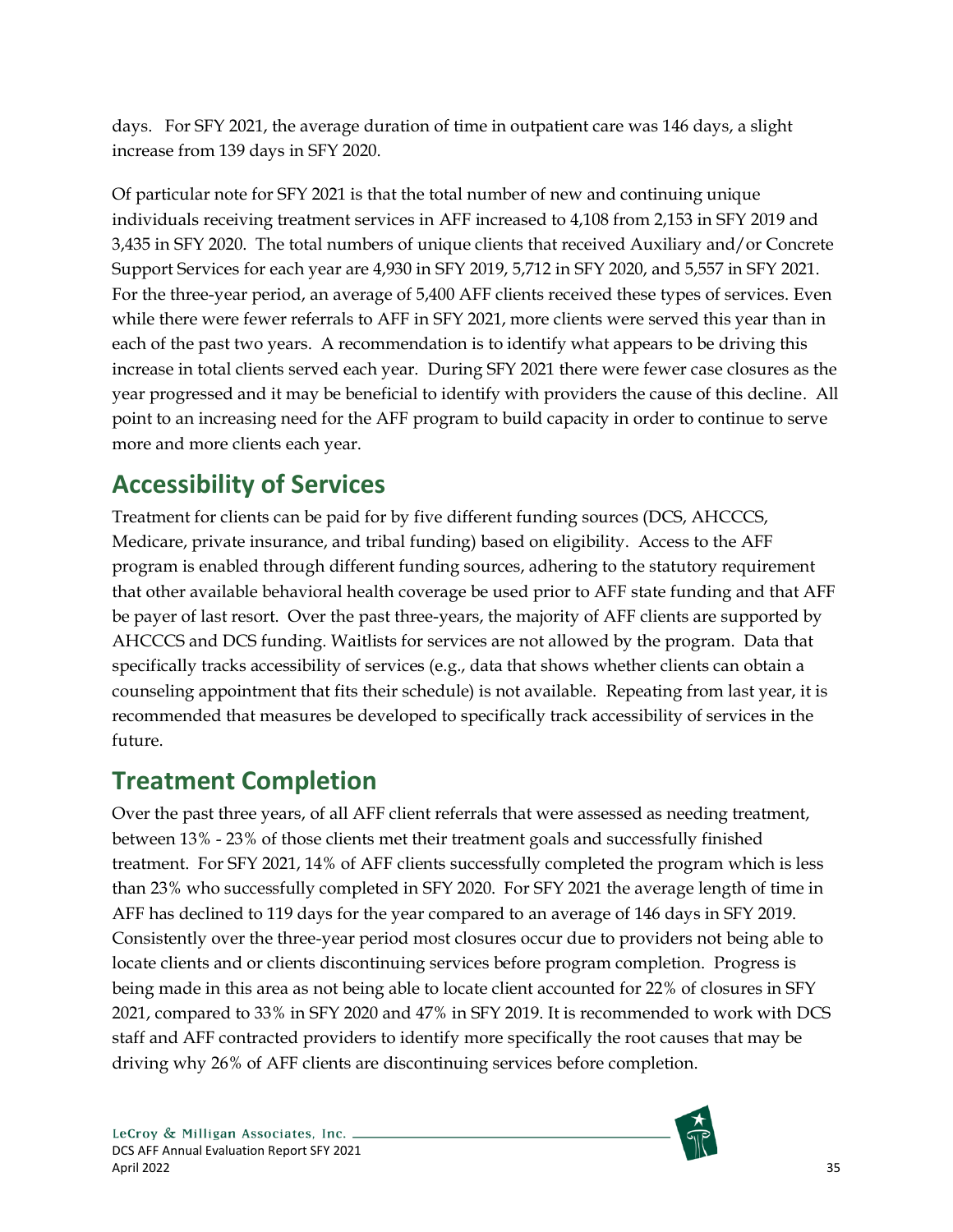# <span id="page-42-0"></span>**Employment**

Across all three years there is a significant amount of "unknown"/missing employment data at time of closure, as it is challenging to collect data from clients at the end of the program period and or when a client leaves the program before completion. The reader is cautioned when identifying employment trends from the current data. For each year a larger percentage of those who complete the AFF program are working full and or part time compared to those who do not complete the AFF program.

# <span id="page-42-1"></span>**Child Safety**

Examining child maltreatment outcomes six months or more after successful program completion for SFY 2021 found just 5% of cases with a substantiated maltreatment report. A slight increase from 3% in SFY 2020 and a decrease from 7% in SFY 2019.

The reader is reminded that between-group differences in education, employment, and other unmeasured baseline characteristics may have directly influenced the outcome listed above. Without further analysis, it is not known whether the outcomes described above are directly attributable to the AFF program or other factors. It is recommended to conduct inferential statistical analyses on a select set of outcomes to provide more actionable information to the DCS AFF program for the purposes of program improvement.

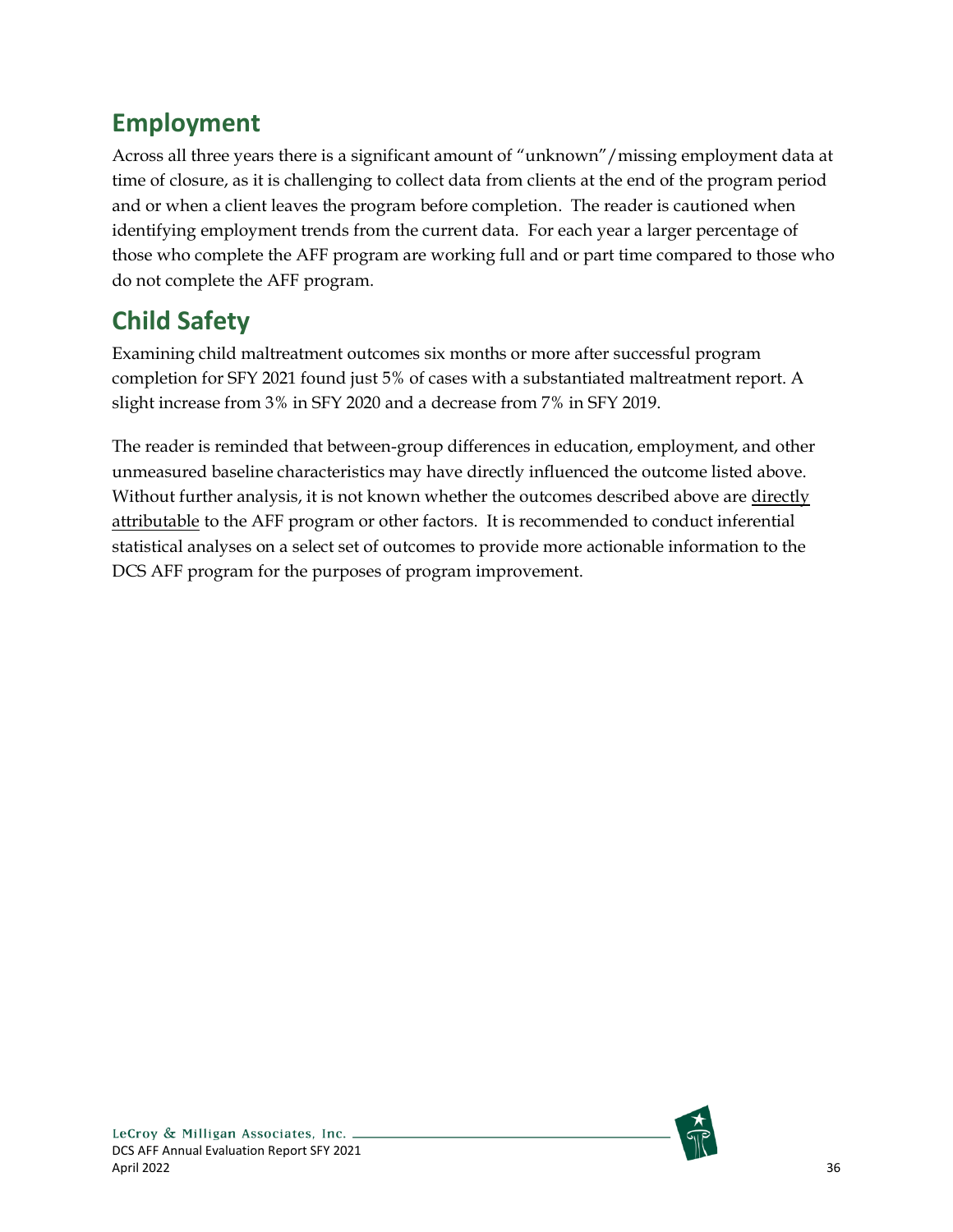# <span id="page-43-0"></span>References

Allen, R. S., & Olson, B. D. (2016). Predicting attrition in the treatment of substance use disorders. *International Journal of Mental Health and Addiction, 14*(5), 728-742.

Badel & Greaney (2013). Exploring the link between drug use and job status in the U.S. Regional Economist, July 2013.

Boden, J. M., Jungeun, O. L.ee, Horwood, L. J., Grest, C. V., & McLeod, G. F. H. (2017). Modeling possible causality in the associations between unemployment, cannabis use, and alcohol misuse. *Social Science & Medicine, 175*, 127-134.

Brown, D. & De Cao, E. (2017). *The Impact of Unemployment on Child Maltreatment in the United States (No. 2018-04).* Institute for Social and Economic Research.

Crowley, D. M., Connell, C. M., Jones, D., & Donovan, M. W. (2019). Considering the child welfare system burden from opioid misuse: research priorities for estimating public costs. *The American Journal of Managed Care, 25*(13 Suppl), S256–S263.

Conrad-Hiebner, A., & Byram, E. (2020). The temporal impact of economic insecurity on child maltreatment: A systematic review. *Trauma, Violence, & Abuse, 21*(1), 157–178. <https://doi.org/10.1177/1524838018756122>

Crowley, D. M., Connell, C. M., Jones, D., & Donovan, M. W. (2019). Considering the child welfare system burden from opioid misuse: research priorities for estimating public costs. *The American Journal of Managed Care, 25*(13 Suppl), S256–S263.

Famularo, R., Kinscherff, R., & Fenton, T. (1992). Parental substance abuse and the nature of child maltreatment. *Child Abuse & Neglect, 16*(4), 475-483.

Garner, B. R., Hunter, B. D., Smith, D. C., Smith, J. E., & Godley, M. D. (2014). The relationship between child maltreatment and substance abuse treatment outcomes among emerging adults and adolescents. *Child Maltreatment, 19*, 261–269. doi:10.1177/1077559514547264.

Henkel (2011). Unemployment and substance abuse: A review of the literature (190-2010). *Current Drug Abuse Review,* 4(1).

Lloyd, M. H. & Akin, B. A. (2014). The disparate impact of alcohol, methamphetamine, and other drugs on family reunification. *Children and Youth Services Review*, 44, 72-81.

Schenck-Fontaine, A., & Gassman-Pines, A. (2020). Income inequality and child maltreatment risk during economic recession. *Children and Youth Services Review, 112*, 104926–. <https://doi.org/10.1016/j.childyouth.2020.104926>

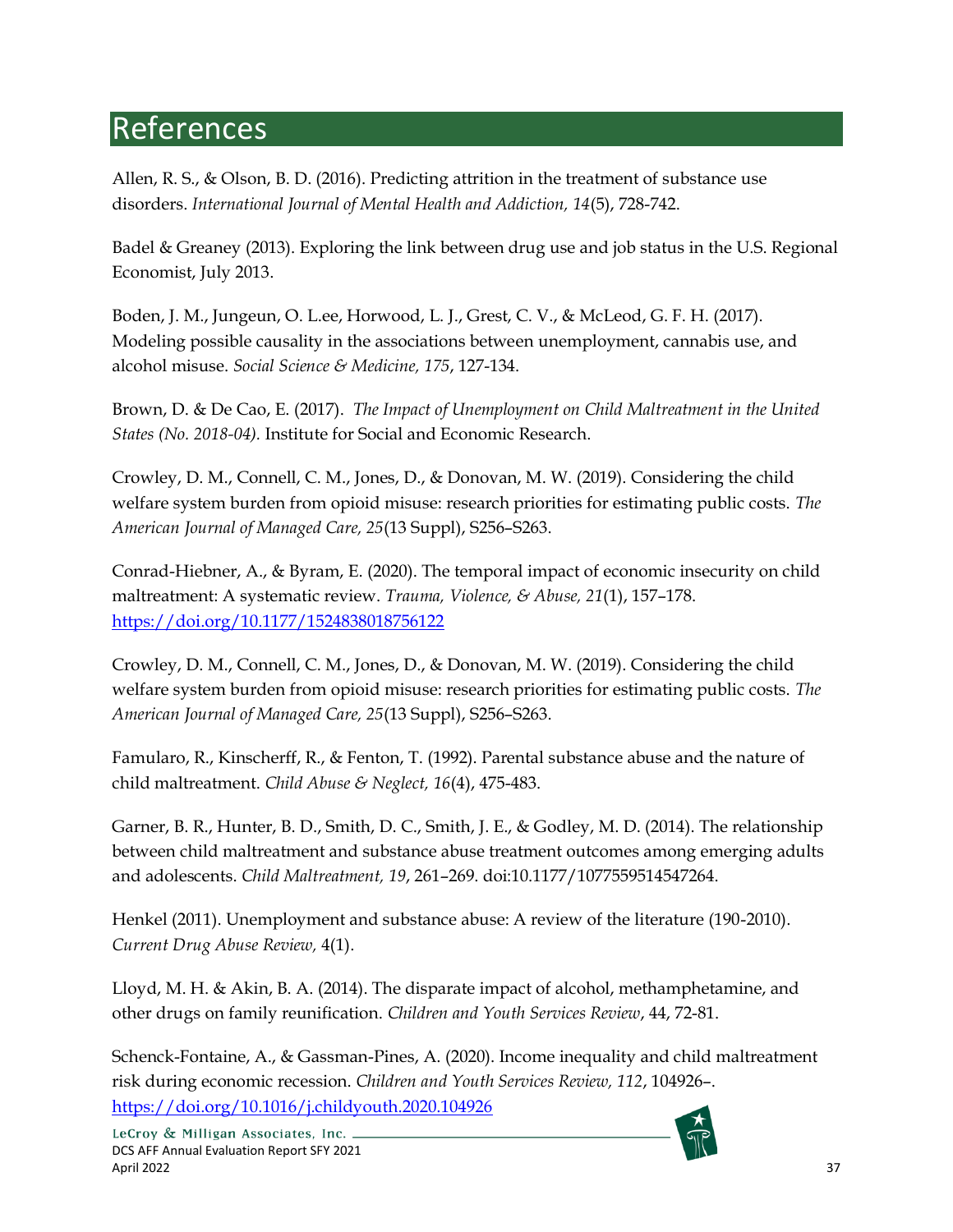Smith, D., Johnson, A., Pears, K., Fisher, P., & DeGarmo, D. (2007). Child maltreatment and foster care: Unpacking the effects of prenatal and postnatal parental substance use. *Child Maltreatment*, *12*(2), 150-160.

Testa, M. F., & Smith. (2009). Prevention and drug treatment. *The Future of Children, 19*(2), 147- 168.

U.S. Census Bureau. (2017). *2013-2017 American Community Survey 5-Year Estimates, Selected Characteristics of the Total and Native Populations in The United States* . Retrieved from [https://factfinder.census.gov/faces/tableservices/jsf/pages/productview.xhtml?pid=ACS\\_17](https://factfinder.census.gov/faces/tableservices/jsf/pages/productview.xhtml?pid=ACS_17_5YR_S0601&prodType=table) [\\_5YR\\_S0601&prodType=table](https://factfinder.census.gov/faces/tableservices/jsf/pages/productview.xhtml?pid=ACS_17_5YR_S0601&prodType=table) (2-14-19)

Wasserman, D., & Leventhal, J. (1993). Maltreatment of children born to cocaine-dependent mothers. *American Journal of Diseases of Children*, *147*(12), 1324–1328.

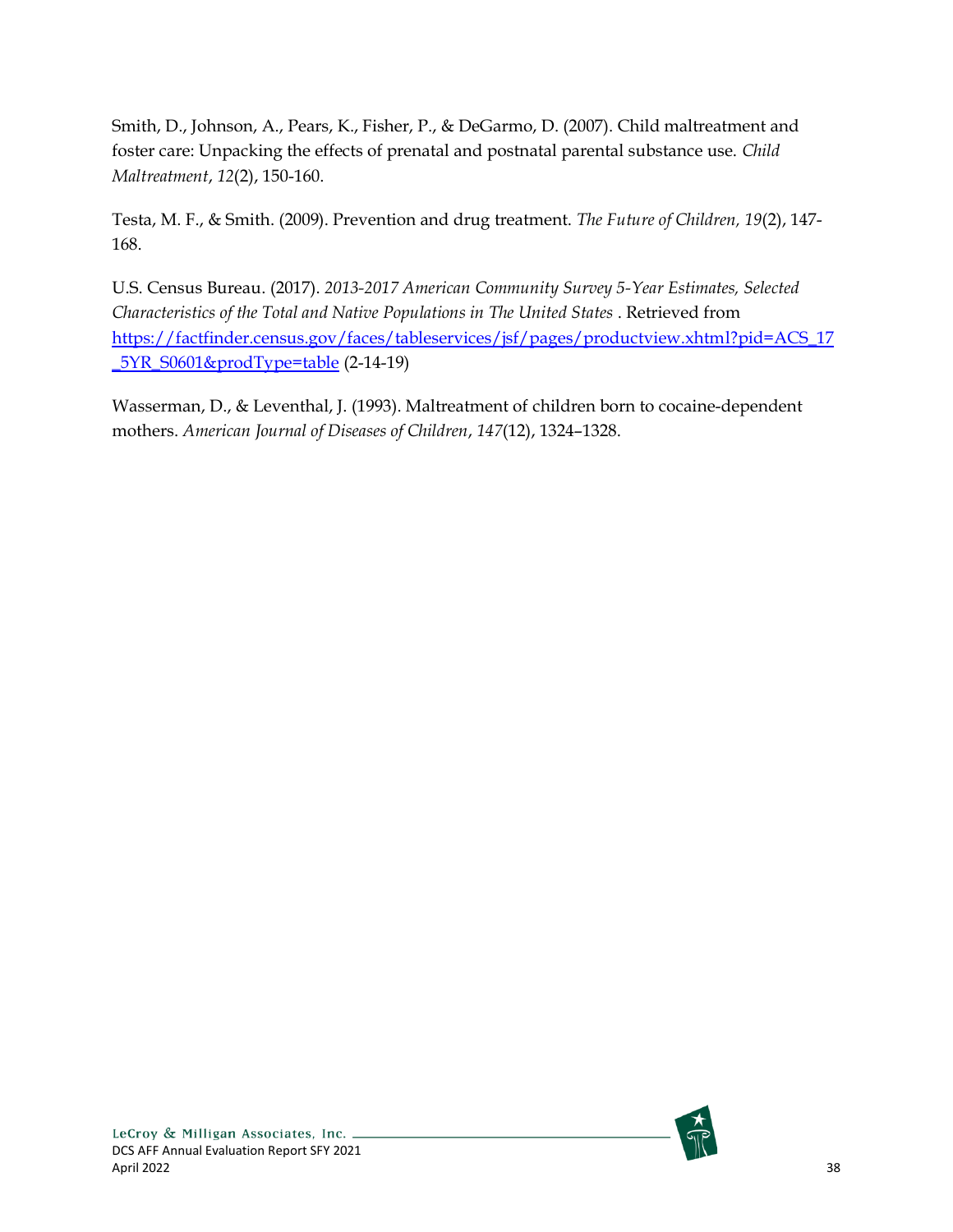# <span id="page-45-0"></span>Appendix A. Methodology

# <span id="page-45-1"></span>**Process Evaluation**

The process evaluation reports on the program "outputs," such as numbers of individuals served, participant characteristics, and services received.

## <span id="page-45-2"></span>**Data Sources**

The data used for the process evaluation comes from the AFF Web Portal, an information management system designed by LeCroy & Milligan Associates in July 2018. The AFF Web Portal allows providers to upload their internal data directly into the portal in a secured format, search for client data in the online portal, and identify and correct errors in the data. Providers are required to upload their data into eight data tables (Referral, Outreach, Client, Level of Care, Service, Drug Test, Past 30-Day Use, and Closure) using specific data file formats that ensure cross-agency consistency and lead to better data integrity.

## <span id="page-45-3"></span>**Data Quality**

The web portal allows for the generation of comprehensive data error reports linked with provider unique identifiers that enable the providers to correct identified issues. Providers are required to keep total data errors to below 10% for each data table, and this goal was met for this reporting period. It is important to note that the evaluator does not independently verify the quality or accuracy of data entered by the AFF provider at the provider agency level.

# <span id="page-45-4"></span>**Outcome Evaluation**

The overall aim of the outcome evaluation component is to describe the outcomes of the AFF program at both the child and parent level. The outcome evaluation responds to the required components of the AFF program. This report reviews outcome data of DCS clients who completed treatment and those who did not.

## <span id="page-45-5"></span>**Data Sources**

The data on maltreatment reports was obtained through the CHILDS and new Guardian database, the Arizona DCS child welfare case management information system.

## <span id="page-45-6"></span>**Data Quality**

Data monitoring and quality assurance is ongoing, and providers are required to correct any errors monthly that are apparent based on error reports. As mentioned above, it is important to note that the evaluator does not independently verify the quality or accuracy of data entered by the AFF provider at the provider agency level. Providers are also required to attend monthly data manager meetings to discuss data quality. Additionally, the portal continues to be assessed monthly to ensure that as few errors as possible occur after data is uploaded.